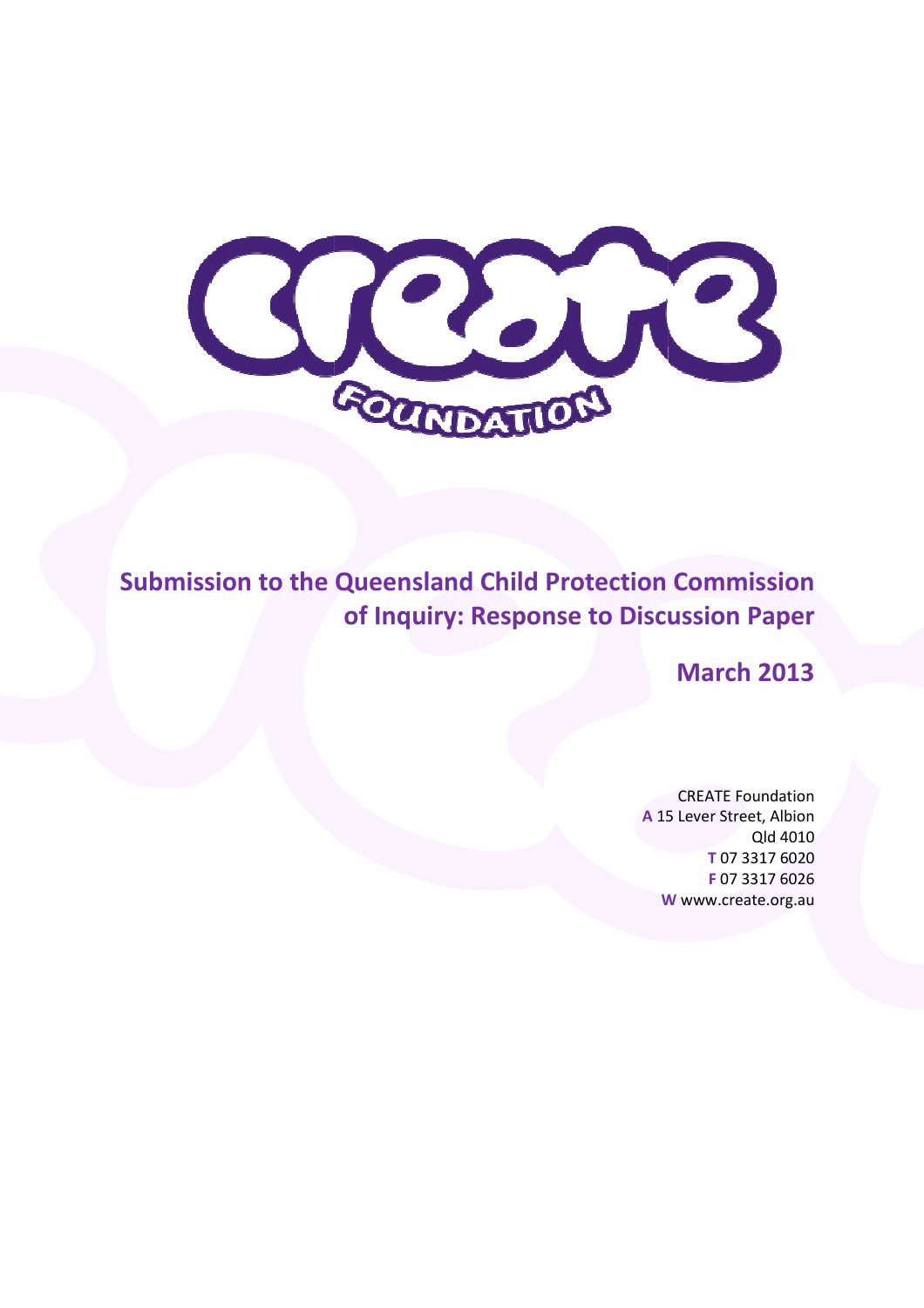### Acknowledgements

#### Project Participants

CREATE would like to thank and acknowledge the contributions and support of:

• The 15 young people who shared their time, experiences and expertise for the purpose of informing this submission.

#### CREATE Project Team

- Lucas Moore, Queensland State Coordinator, CREATE Foundation;
- Che Johnson and Kelly Bucknall, facilitating focus groups and interviews, Community Facilitators, CREATE Foundation; and
- Amber Hall, co-author and editor, Senior Research Officer, CREATE Foundation.

#### Disclaimer

The views expressed in this report do not necessarily represent the views of CREATE Foundation; the project team or children and young people in care generally. The contents of this report have been developed in consultation with a non-representative group of young people in care and are not intended to represent the in care population in total.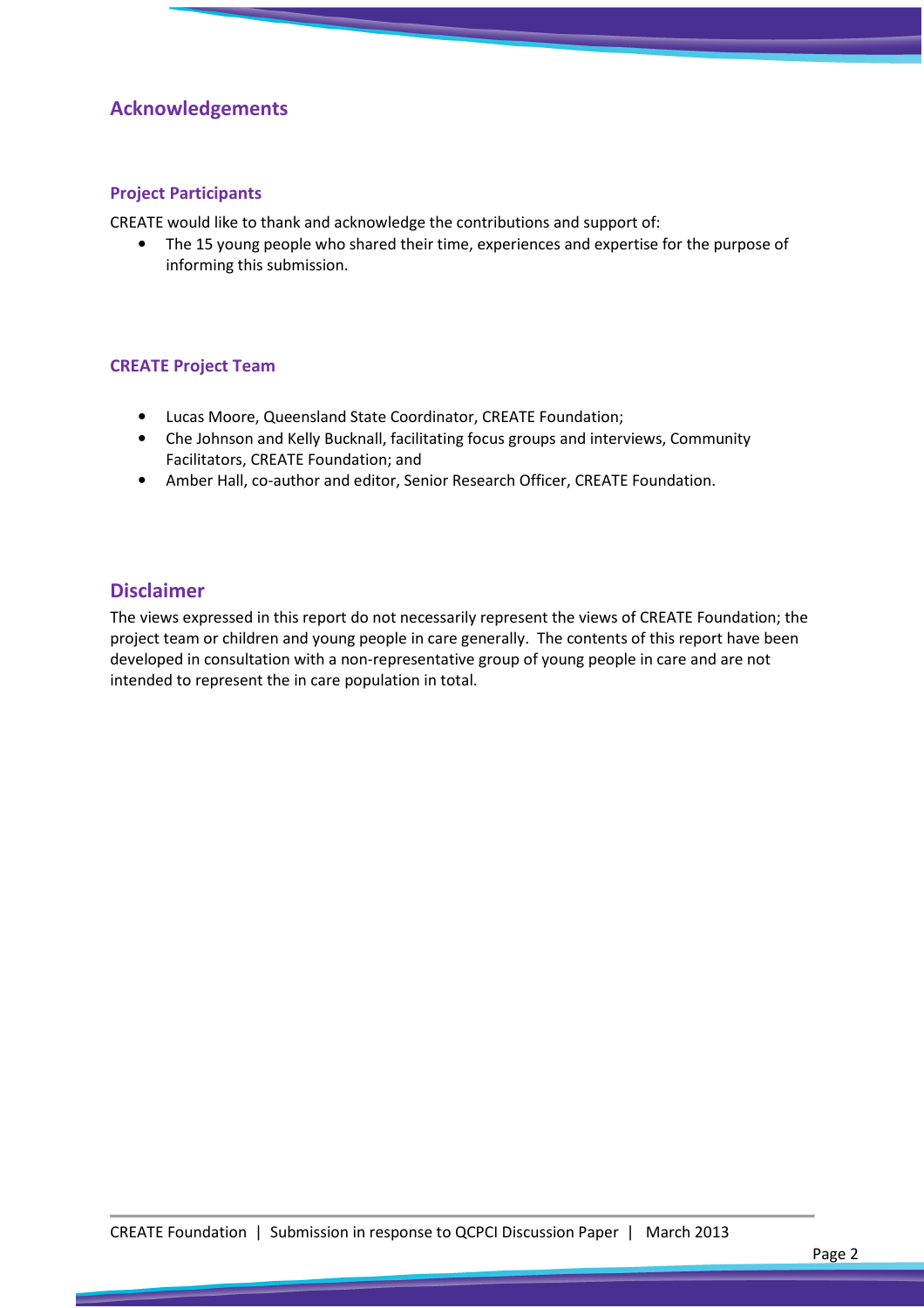# **Contents**

| 1. | Response to question $10 - At$ what point should the focus shift from parental<br>rehabilitation and family preservation as the preferred goal to the placement of a child                                                              |  |
|----|-----------------------------------------------------------------------------------------------------------------------------------------------------------------------------------------------------------------------------------------|--|
|    | Pre-care family restoration and increasing parenting capacity to the required                                                                                                                                                           |  |
| 2. | Response to question 11 - Should the Child Protection Act be amended to include<br>new provisions prescribing the services to be provided to a family by the chief<br>executive before moving to longer-term alternative placements? 10 |  |
| 3. | Response to question 13 - Should adoption, or some other more permanent<br>placement option, be more readily available to enhance placement stability for                                                                               |  |
| 4. | Response to question 17 - What alternative out-of-home care models could be                                                                                                                                                             |  |
|    | 4.1                                                                                                                                                                                                                                     |  |
|    | 4.2                                                                                                                                                                                                                                     |  |
|    | 4.3                                                                                                                                                                                                                                     |  |
|    | 4.4                                                                                                                                                                                                                                     |  |
|    | 4.5                                                                                                                                                                                                                                     |  |
|    | 4.6                                                                                                                                                                                                                                     |  |
| 5. | Response to question 18 - To what extent should young people continue to be                                                                                                                                                             |  |
| 6. | Response to question 19 - In an environment of competing fiscal demands on all<br>government agencies, how can support to young people leaving care be improved?  39                                                                    |  |
| 7. | Response to question 47 - What other changes might improve the effectiveness of                                                                                                                                                         |  |
|    |                                                                                                                                                                                                                                         |  |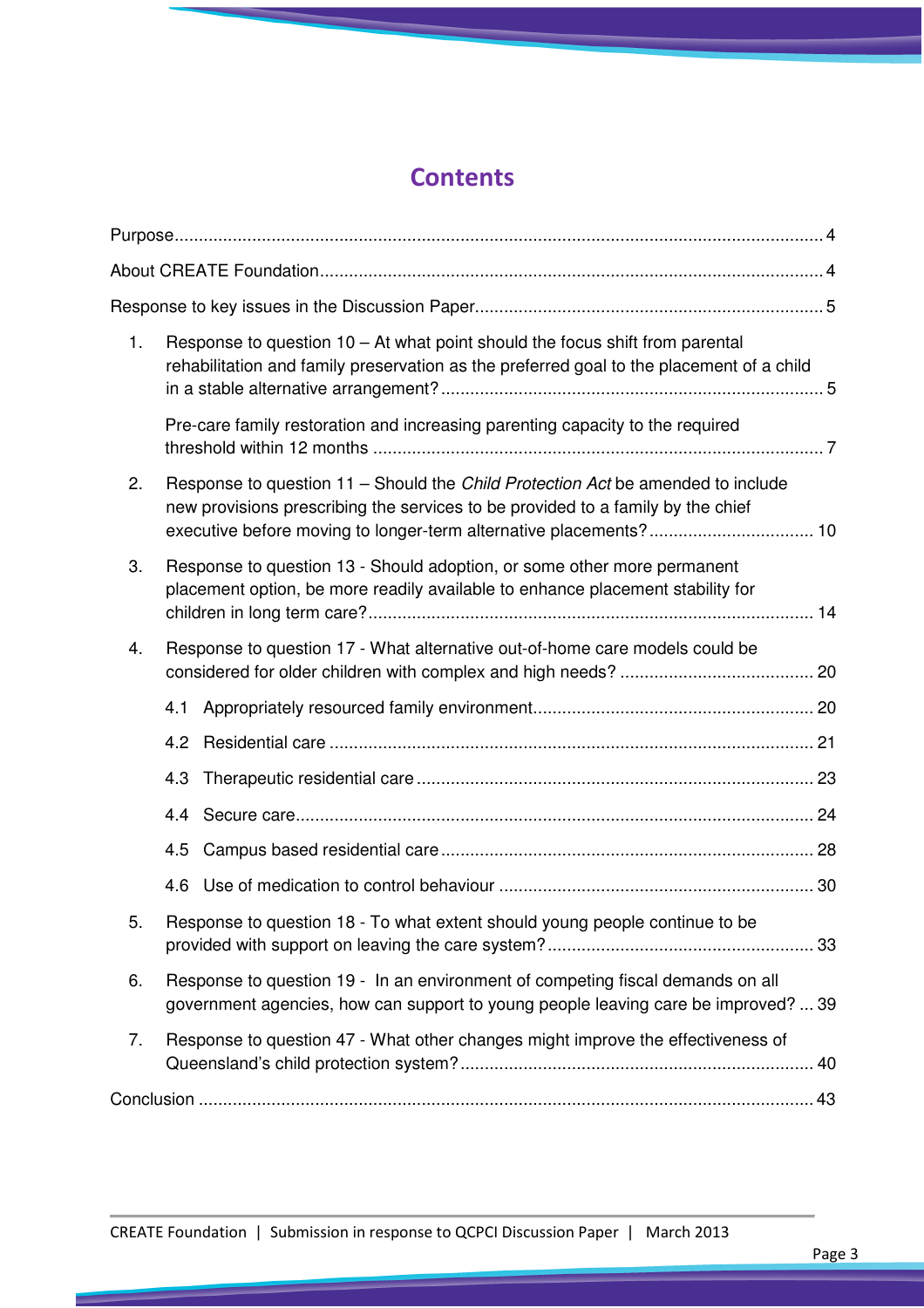## Purpose

The Queensland Child Protection Commission of Inquiry (Commission of Inquiry) began on 1 July 2012. Since that time, CREATE has sought to ensure that children and young people's experiences and views are heard. Initially CREATE worked to raise awareness amongst young people about the Commission of Inquiry via its membership network and sector partners throughout the state. CREATE encouraged and supported interested young people to make their own submissions. CREATE also spoke with many young people with a care experience for the purpose of informing the initial CREATE submission to the Commission of Inquiry.<sup>1</sup>

The Commissioner asked CREATE to assist in facilitating opportunities for the Commission of Inquiry to obtain information directly from children and young people with a care experience. As a result, CREATE organised a series of focus groups held in locations throughout Queensland. The results were published in the CREATE consultation report.<sup>2</sup>

This submission is a direct response to issues raised in the Queensland Child Protection Commission of Inquiry: Discussion Paper February 2013 (the Discussion Paper). CREATE identified some key issues in the Discussion Paper and then held group discussions with young people via its Youth Advisory Group. Other themes within the Discussion Paper (ie among others, long term guardianship and adoption without consent) have recently been canvassed in other jurisdictions.

CREATE recently submitted its report responding to a New South Wales discussion paper and believes that some of the information in that submission is relevant to this submission. These will form Appendices to this report. The body of this report outlines the key points the young people discussed in relation to:

- Children and young people with high and complex needs;
- Transition from care; and
- The child protection system generally.

Most of the views informing this submission have been from children and young people with a care experience in Queensland. However, due to time constraints, some views are from children and young people in other jurisdictions. Interjurisdictional voices have only been used where relevant issues are raised in the Discussion Paper and where the previous CREATE submissions have not addressed the issue. All care has been taken to clearly identify where the voices are not from Queensland. In order to protect their identities, we have changed the names of the young people who have provided CREATE with quotes and case stories.

## About CREATE Foundation

l

CREATE is the national consumer body representing the views of children and young people in care. To be an effective advocate, CREATE balances the engagement and connection with children and young people with the independent role we play to gain their views about what is important to them, and change the system for the better. CREATE believes that all children and young people with a care experience should have the opportunity to reach their full potential.

CREATE Foundation's mission is to create a better life for children and young people in care.

<sup>&</sup>lt;sup>1</sup> CREATE Foundation. (2012). Submission to the Queensland Child Protection Commission of Inquiry. Brisbane, author.

<sup>&</sup>lt;sup>2</sup> CREATE Foundation. (2013). Consultation Report for the Queensland Child Protection Commission of Inquiry. Brisbane: author.

CREATE Foundation | Submission in response to QCPCI Discussion Paper | March 2013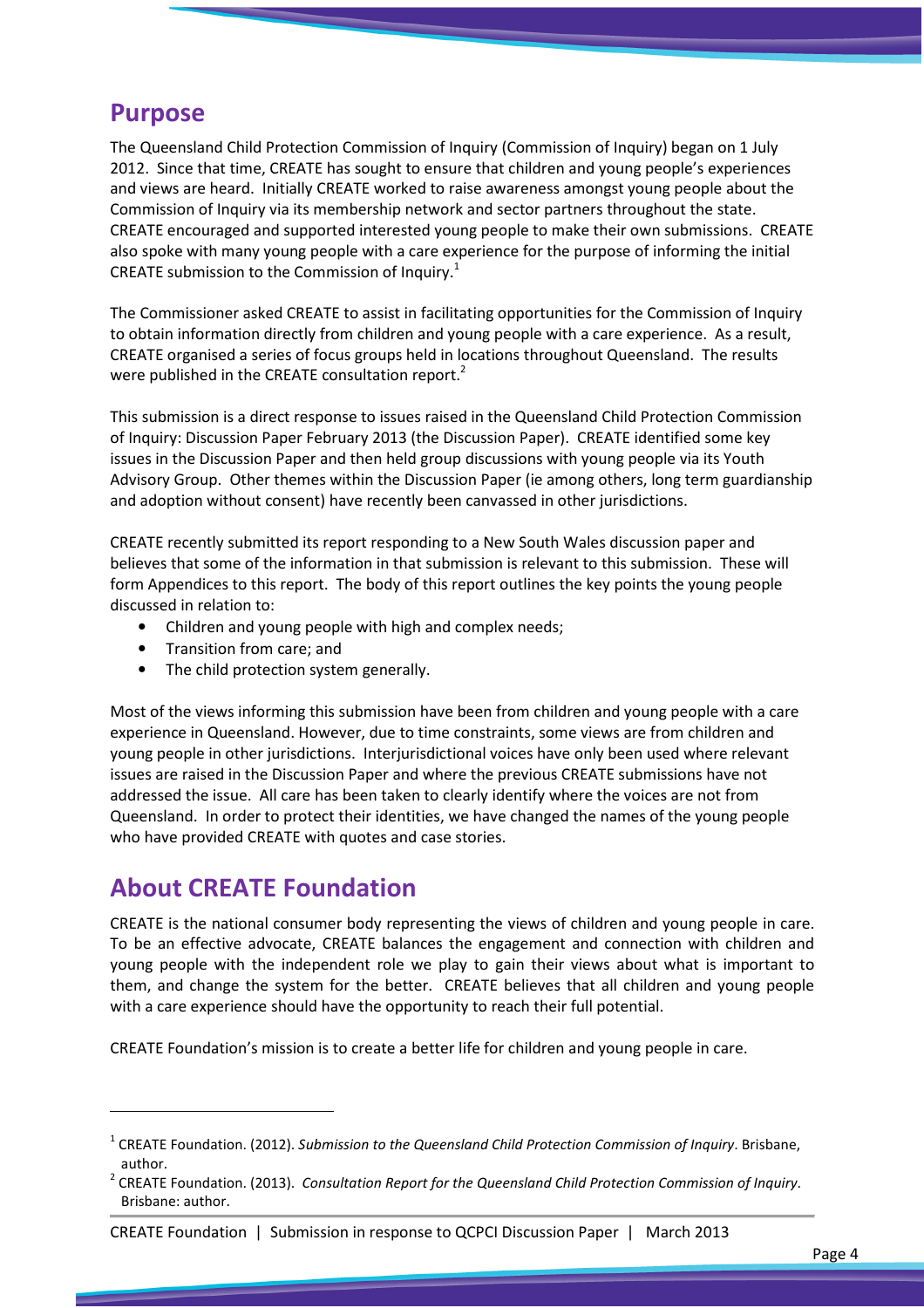CREATE does this through:

- Connect children and young people with each other, CREATE and their community;
- Empower children and young people to build self-confidence, self-esteem and skills that enable them to have a voice and be heard; and
- Change the care system, in consultation with children and young people, through advocacy to improve policies, practices and services and increase community awareness

CREATE Foundation Limited was established in 1999 with the belief that a truly effective child protection system is one that listens to the views of the children and young people it seeks to protect and support. The importance of encouraging and facilitating the participation of children and young people in key decisions that affect their lives is a core principle of the organisation.

## Response to key issues in the Discussion Paper

This submission provides responses to a number of the questions contained in the Discussion Paper. This does not mean that CREATE views the other questions or issues as less important. CREATE has already provided two reports: Submission to the Queensland Child Protection Commission of Inquiry; and Consultation Report for the Queensland Child Protection Commission of Inquiry. Both of these reports canvas some of the other areas and/or questions in the Discussion Paper. Therefore, this report aims to add to the two previous reports and address issues that may not have been fully canvassed.

### 1. Response to question 10 – At what point should the focus shift from parental rehabilitation and family preservation as the preferred goal to the placement of a child in a stable alternative arrangement?

CREATE's recent Report Card surveyed 1069 children and young people aged between 8 and 17 across Australia.<sup>3</sup> That study found that a total of 835 young people across Australia (78% of the survey population) had never returned to their pre-care family homes. McDowall suggests that children and young people in foster care are reunited with their pre-care families at a rate less than those in residential care.<sup>4</sup> CREATE received 37 responses from young people in New South Wales about their experiences of family restoration and reunification.

Matthew, 16 told CREATE that he entered care for a short time and then went back home to his family but soon after that re-entered care:



 $^3$  McDowall, J. J. (2013). Experiencing out-of-home care in Australia: The views of children and young people (CREATE Report Card). Sydney: CREATE Foundation.

 $\overline{\phantom{0}}$ 

 $<sup>4</sup>$  Ibid, p 51.</sup>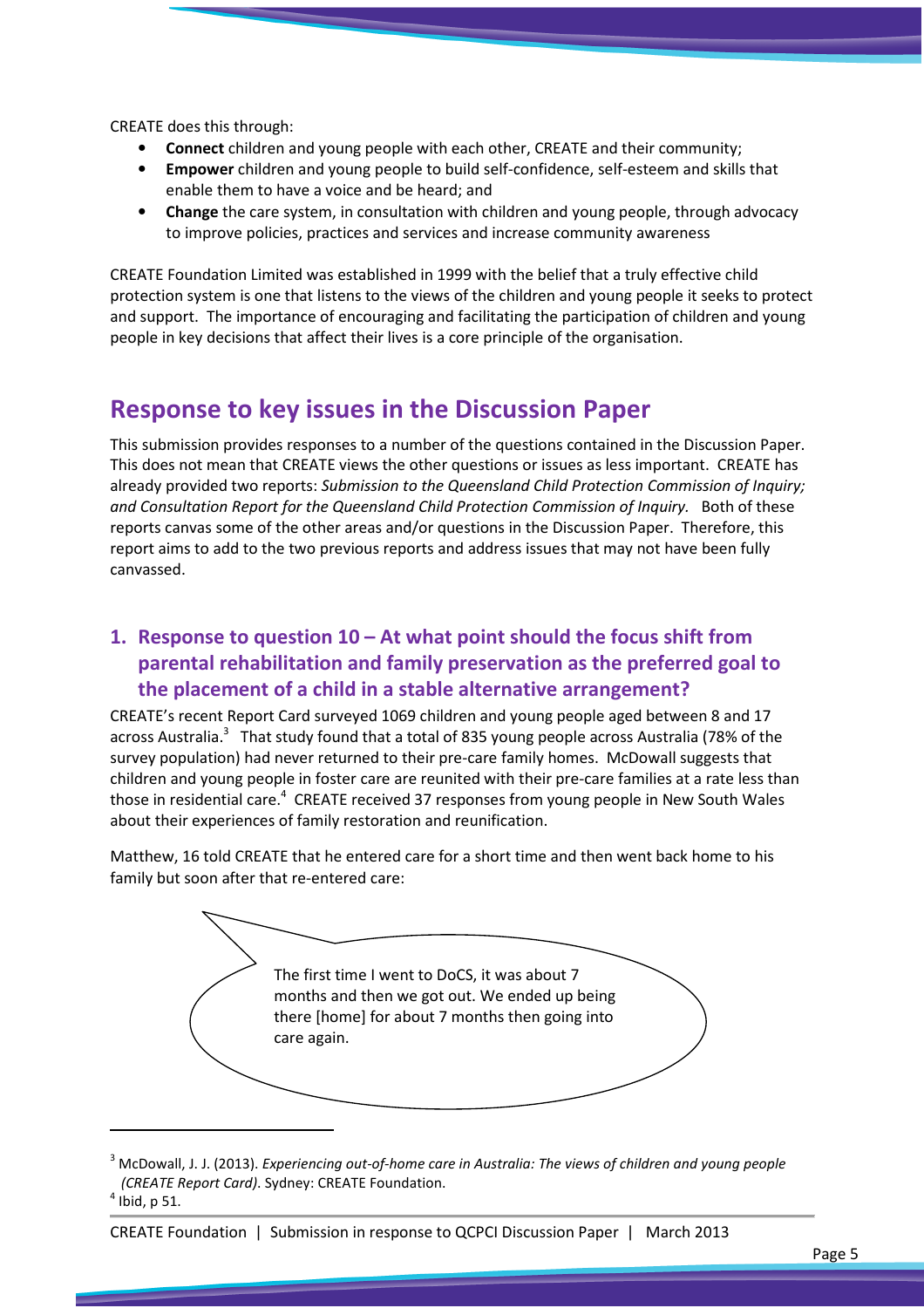Jenny, 21 reflected on her experience of entering care and returning home and comments on how she felt about the process of 'being given back':



Ted, 18 said that he moved from his mother's home then to his father's home and then to foster care. He said his grandmother was prepared to take him but that his father objected. So Ted remained in care...

I returned to my mother yeah. On a few occasions, I went back and forth from my mother and father on different occasions and in between different homes and stuff like that. About 3 or 4 times. It was like mom [to] father [to]... [being] put into a foster home, my grandmother wanted to take me but my father just didn't let her...

Ted suggested that he had an opportunity to be cared for by his grandmother but that objections by one of his parents prevented this. In all jurisdictions in Australia, including New South Wales, kinship care is preferred over foster and residential care. Indeed, if family restoration is not possible, then appropriate kinship care should be sought.<sup>5</sup>

Leah, 23 told CREATE that she never returned to her pre-care family and that family restoration did not work for her:

No I never went back. If they gave me that option, they wouldn't be a very good court to do that. When I went into care, my mum couldn't look after us because she kept going in and out of mental institutions and my dad was seen as an unfit parent. So if they allowed my dad to look after us, they would not be doing their job...

I don't know anyone that's actually gone home.

I like that idea a lot, if there is no danger towards the child...

 $\overline{\phantom{0}}$ 

CREATE Foundation | Submission in response to QCPCI Discussion Paper | March 2013

<sup>&</sup>lt;sup>5</sup> See definition of "permanent placement", Children and Young Persons (Care and Protection) Act 1998 (NSW).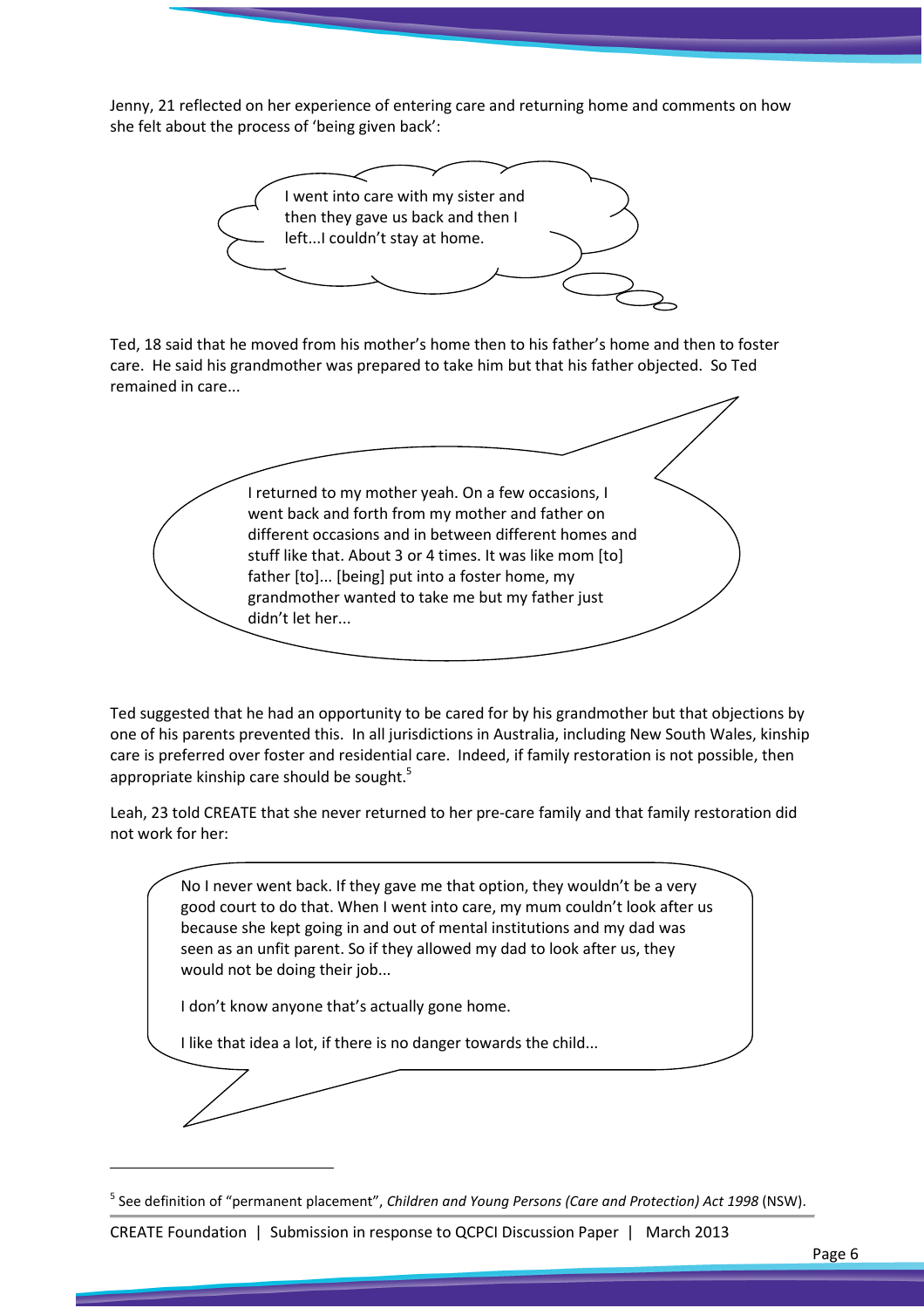Jesse, 18 says that she never returned home and doesn't consider her pre-care family her family:



The young people CREATE consulted had various experiences of family restoration including:

- Returning to the pre-care family home does not necessarily mean they will stay there as some young people re-enter care or run away; and
- Some young people never return to their pre-care family home.

CREATE believes that where family contact is frequent, and where support services are timely, appropriate and effective, there is an increased likelihood of permanent family restoration.<sup>6</sup>

#### Pre-care family restoration and increasing parenting capacity to the required threshold within 12 months

Recently CREATE responded to a legislative reform discussion paper in New South Wales that considered a 6 month waiting period for children less than two years of age and a 12 month waiting period for children over two years of age. This section is relevant to the question 10 of the Discussion Paper with particular reference to a 12 month waiting period.

In section 2 of this report (below) we showcase a diversity of voices from young people about the types of services that may have helped their parents' capacity to care for them. Responses range from stating that, to their knowledge, their parents did not receive any support services; to their parents received support but that it did not help them and they entered the care system.

A key issue theme that emerged from the discussion in section 2 below is the need to individually tailor support services to the needs and complexities of individual families and to ensure services are relevant and accessible. Whilst that discussion is relevant to pre-care services to increase parenting capacity, this section is relevant to increasing parenting capacity once in care for the purpose of the child or young person returning to their pre-care families. Similar themes are found in both sections.

Casey, 16 suggested a flexible approach based on individual cases is required. Casey suggests that in some cases 12 months might be appropriate but to have a time cut off when a family is making progress could be detrimental:

This is a tricky one. Some birth families may not be up to standard by 12 months but may be on their way to resolving their issues. It won't take 12 months for someone to give up drugs who has been doing it their whole lives, but they may be seriously trying to make a recovery. It should be based on progress.

 $\overline{a}$ 

 $^6$  See Macaskil (2002) cited in Government of NSW. (2005). Research Report: Contact between children in outof-home care and their birth families: Literature Review. Sydney: Department of Community Services, p 16.

CREATE Foundation | Submission in response to QCPCI Discussion Paper | March 2013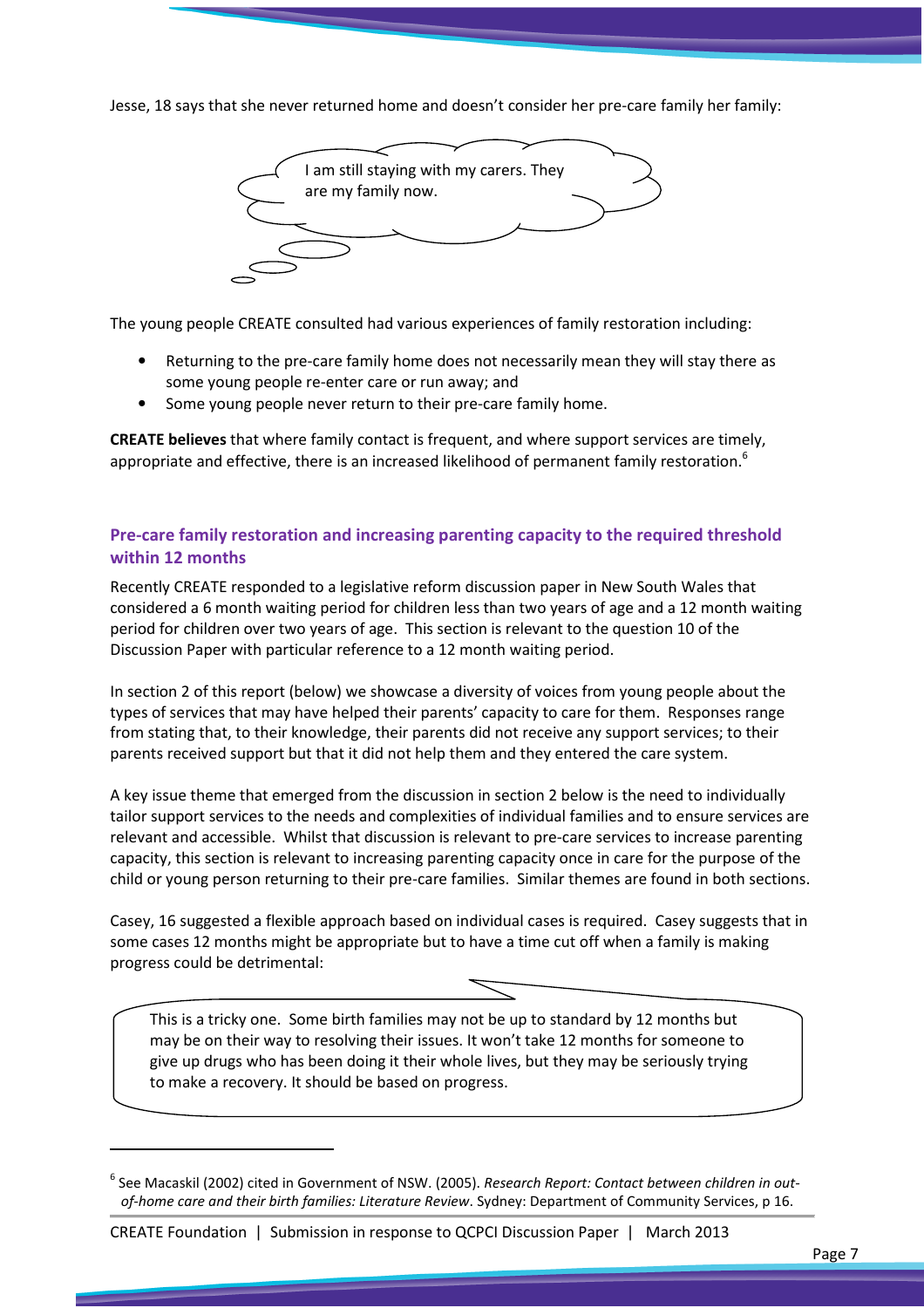Lachlan, 18 made similar observations as Casey when he states that a hard and fast rule with the clock ticking would not be appropriate for some families with complex problems:

No I don't think so – in my mum's situation it took her quite a few years to get into the right state of mind. It depends on the situation – on what the parent's problems are. Like with the example of drug problems it takes a while to get off them and to deal with that and then learn how to look after your kids and do a good job and keep them safe.

Julia, 21 also suggested that where there are drug problems, 12 months might not be appropriate. However, Julia said that after many years her mother is still not capable of looking after her:

> Maybe a year? It would also depend on the situation. Drugs can take a long time, to get over them. Some people might need more help than other people... She [mum] still sees them now, my uncle and the other people she was hanging around then, when I was taken away. So no she wouldn't have been able to and still isn't [able to take care of me] now.

Jared, 18 told CREATE that his mother had a lot of time to increase her capacity but that she didn't manage to meet the required threshold:



Tracey, 18 focused on the needs of the child or young person when she says that the time frame should be short to stop the placement instability:

> There should be a time limit. It should be quick – to stop the kids from moving around. It is too much for a little kid to take in. All that moving around and staying with different people in different homes. If it's an abusive situation and stuff then six weeks is a good time limit I think. If they (the parents) are on drugs and stuff it will take them longer to sort themselves out. Basically I believe that if someone wants to change they will change.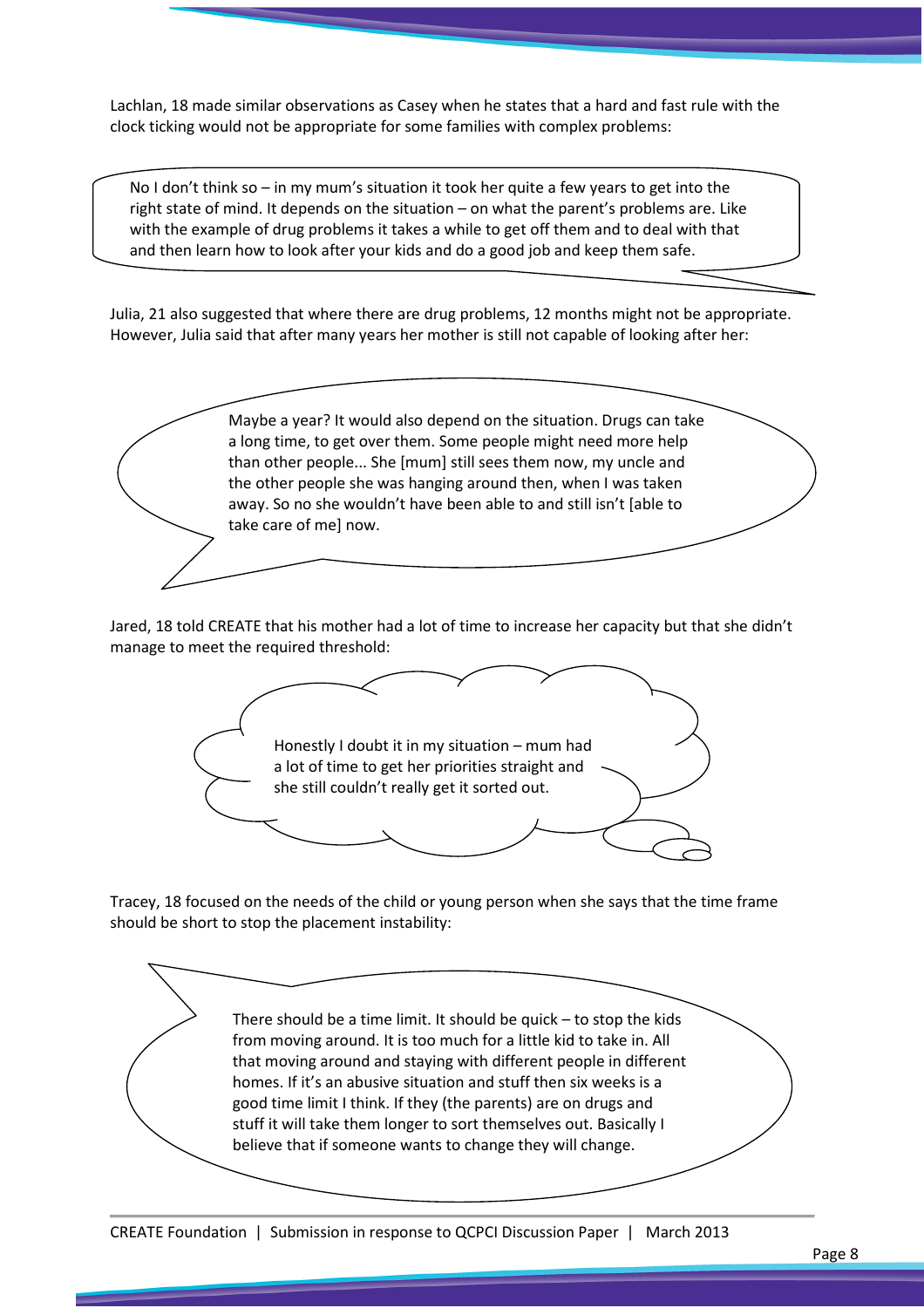Harriet, 17 told CREATE about another foster child who believed she was going home for a year and grew angry and frustrated whilst she waited:

... they shouldn't have the kids in limbo. At one of my old placement, there was a little girl and they told her that she'd be going home. It went on for about a year and she thought she was going home for a year. She got really frustrated and angry about that and you can't really get a kids' hopes up like that. And you need to get a kid used to the lifestyle. Like if they're sitting around for a year and not getting used to this foster family, it like 'oh I'm not going to do this, I'm not going to do that because I'm going home' and half the time they don't. I think it would be good to let parents know that there is a time limit and if they don't, then goodbye...

I think if people think there is a time limit, they would be more inclined to get their act together and try everything that they can because if they think they have all the time in the world to make it better, then they just won't.

Tara, 18 suggested that 12 months is appropriate if the parent really wants their child back however she also says that parents should be given another chance:

> If they really want their kids that much, it's enough time. Especially babies. I know some people can't deal with babies but if they really want their child, they would make the change in the amount of time...

Our friends foster and they have two little girls. One's 9 and one's 2. They had them for 9 months and like, at the start, [the foster mum] would do everything for [the 2 year old]. By the end when they found out they were going back to their Mum, [the 9 year old] would do everything for the little one, like she wouldn't let the foster carers do anything for her cos she had it in her head that as soon as she went home, she'd have to do everything. Like cook, clean, taking the kids to pre-school. Like, she's 9. And they were back at their house for 2 weeks then they were taken again. It's just so sad...

I think 12 months is a good timeframe. If they haven't changed, they've lost their chance. Or even until they're a bit older and then they want to have another try at it, not every year and not 'I'm going to have a try at it and then give up.' Once they've proven themselves that they can change, then give them another chance.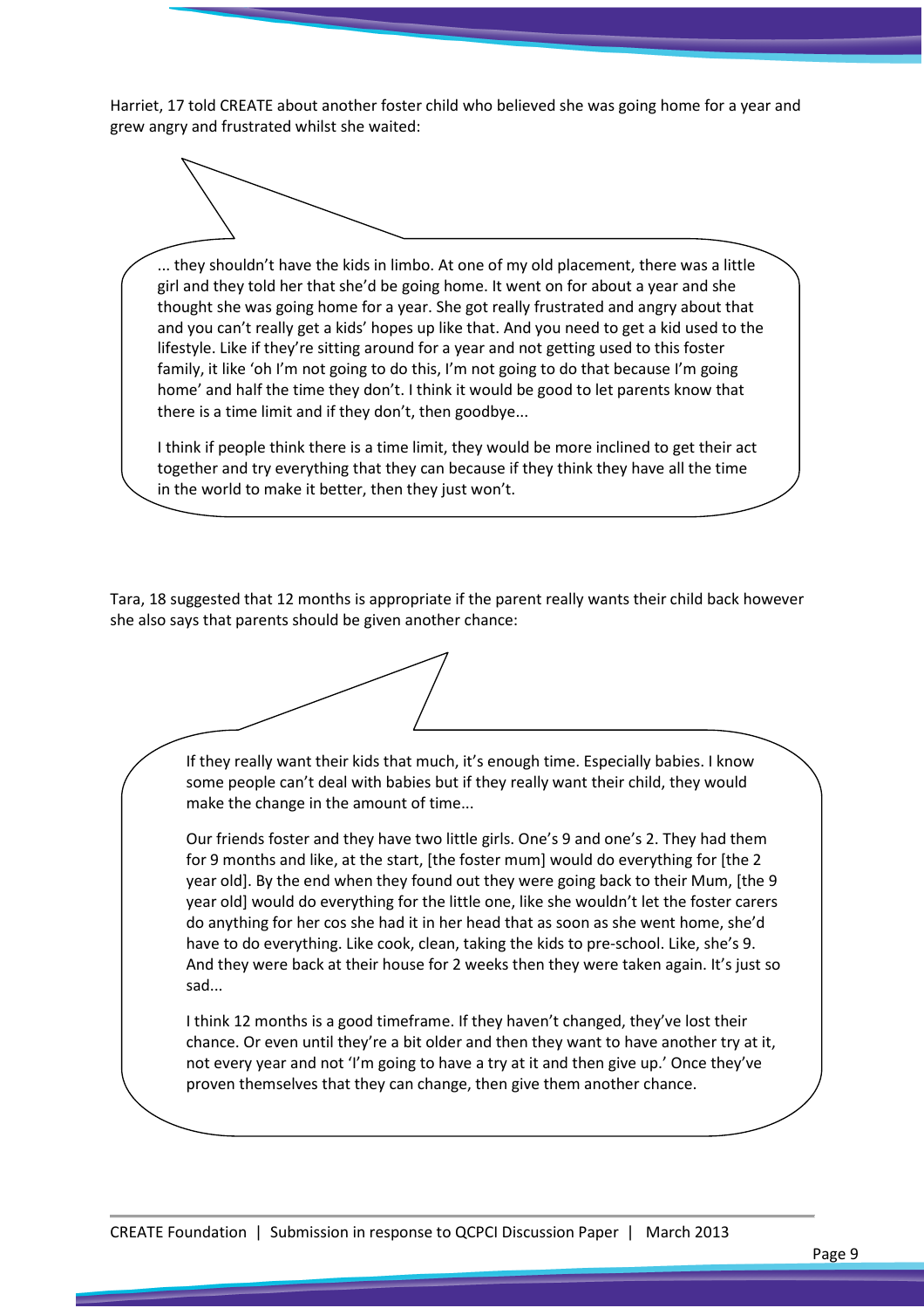Twenty four young people (in NSW) responded to the issue of whether 12 months was a long enough period to determine whether or not reunification was possible. Responses varied along a number of themes including:

- 1. People with high and complex needs may not be able to improve their capacities within 12 months;
- 2. Some parents would not be able to increase their parenting capacity even if a long time frame were given; and
- 3. Any time limit should be based on the needs of the child or young person and that a stable home life is the most important consideration.

## 2. Response to question 11 – Should the Child Protection Act be amended to include new provisions prescribing the services to be provided to a family by the chief executive before moving to longer-term alternative placements?

CREATE recently consulted 26 young people in New South Wales regarding parental access to support services prior to the child or young person entering care. The overwhelming theme is that families are diverse, family issues are complex and that support services need to be individually tailored. Young people from New South Wales have commented on support services prior to entering care.

Casey, 16 suggested that her family would have benefited from, among others things: food; counselling; and literacy services. What she says suggests that her family was living in poverty and had few resources to help them manage out of their situation. She says that her parents tried to budget and allocate financial resources appropriately but that a lack of macro planning hindered their progress. Casey also implied that her family did not receive any support services before she was taken into care.

Casey said:

Things like food services ... Crisco, meals on wheels, etc. Counselling groups ... AA, the quit line, reading and writing hotline... Because [m]y birth parents would try and learn from their mistakes like money budgeting on things that were important, but then their previous priorities got in the way...I do believe some support would have helped them more.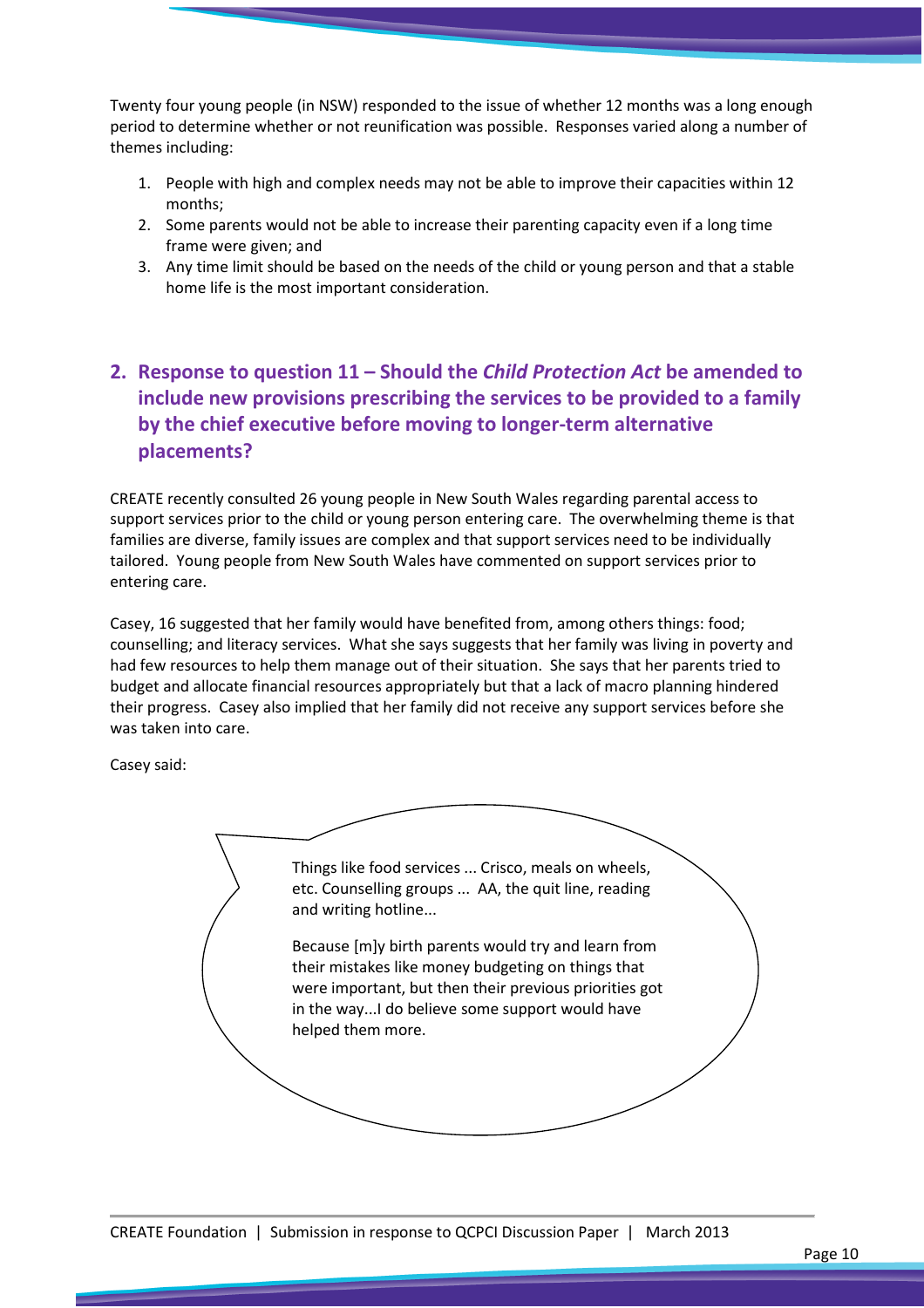Dana, 23 told CREATE that her mother did not have the support of a partner and that her mother was raising her by herself and had a fragile social network. She said that there were a number of support services that she believed would have helped her mother's ability to be a good parent and keep her from out-of-home care.

Like other young people, Dana raised counselling, respite, parenting classes and the need for a social network to reduce the impact of social isolation.

Dana said:

For my mum, she was a single mum, I think being made to go and see a psychologist would have really really helped her. And me. If it had been free that would have been good because she didn't have any money. Also some sort of respite – as she was a single mum and I think that was part of our problem. Also parenting classes, she didn't have many friends or anyone she was close to at all so she had no one to learn how to be a parent off. So if she had met other parents then she could have had some role models to learn off. ... mum was really isolated and didn't have any friends or talk to anyone and get any help. It would have been great if she had. Both for me and for her. I still worry about her now and I call her every week to see if she is still alive basically.

Social isolation impacts people in many ways and there are many ways that people might subjectively feel or objectively be socially isolated. The United Nations Development Program suggests that social isolation, unemployment and poverty are the three key elements contributing to social exclusion.<sup>7</sup> Linked to unemployment and poverty is education: education being the key to employment and manoeuvring out of poverty. Other elements of social exclusion include ethnicity, class, gender and age.<sup>8</sup>

Research suggests that social exclusion and a lack of belonging can negatively affect intellectual functioning, pro-social behaviour and self-regulatory conduct. $^{9}$  The support services that Dana says may have helped her mother cope are also services that may have increased her mother's engagement in her community and increased her sense of inclusion and belonging. Therefore parenting classes may serve a dual purpose - the content of the classes may provide information to increase parenting capacity and they may facilitate a sense of belonging and increased social inclusion.

 $\overline{a}$ 

CREATE Foundation | Submission in response to QCPCI Discussion Paper | March 2013

<sup>&</sup>lt;sup>7</sup> United Nations Development Program. (2006). Poverty, employment and social exclusion. Croatia, author, p 12.

 $^8$  Ibid.

<sup>&</sup>lt;sup>9</sup> Jean M. Twenge, Natalie J. Ciarocco, Roy F. Baumeister, C. Nathan DeWall, & J. Michael Brtels. (2007). Social exclusion decreases prosocial behaviour. Journal of Personality and Social Psychology, 92:1, 56-66; Roy F. Baumeister, C. Nathan DeWall, Natalie J. Ciarocco, & Jean M. Twenge. (2005). Social exclusion impairs selfregulation. Journal of Personality and Social Psychology, 88:4, 589-604; Roy F. Baumeister, Jean M. Twenge, & Christopher K. Nuss. (2002). Effects of social exclusion on cognitive processes: Anticipated aloneness reduces intelligent thought. Journal of Personality and Social Psychology, 83:4, 817-827; Jean M. Twenge, Kathleen R. Catanese & Roy F. Baumeister. (2002). Social exclusion causes self-defeating behaviour. Journal of Personality and Social Psychology, 83:3, 606-615.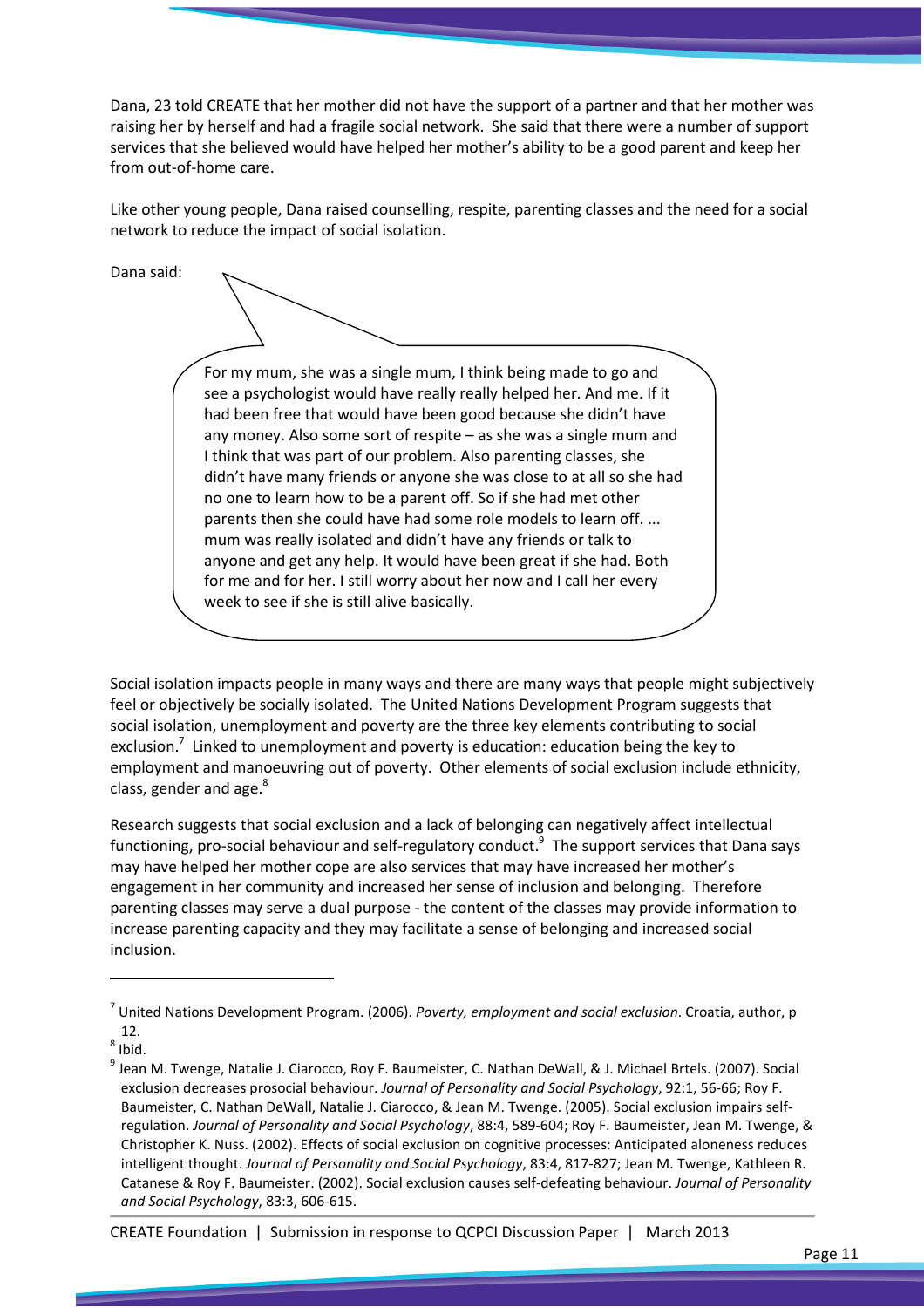Andrew, 17 told CREATE that his family may have been helped by a parenting support group that would enable parents to learn parenting skills and to ensure they know that they are not alone in struggling to provide care and protection to their children.

Andrew also suggested a family facilitation model where the family dynamic is facilitated by a professional so that the entire family can work together:

It would be good to have like an adult CREATE where the parents get together and actually support each other....a big peer support group ….

Like an adult CREATE or something where adults can have a weekend off and kids go into care or something. Where they can do stuff like this [a camp] and they can go, 'right we're not the only ones.' Cos my mother says 'I feel like I'm the only one who has to go through this shit.' And when I see that I think, well if the parents could get together they'd think, 'right, I'm not the only one dealing with this shit. Tommy over here and Larry over there is going through the same crap as well. So they'd be able to see they're not the only ones...

There's this place I know where the whole family can go and live at this place for a while and there are counsellors and stuff there and they can all be there together and try to help the situation. So if we had more of them, I can see that working.

Georgie, 17 mentioned a mediation model similar to Andrew's. Georgie focused on the need to have mediated or facilitated communication between family members and suggests that outside assistance with daily life would have been helpful:



Tessa, 16 told how respite with her grandmother helped her and her family. She said that her grandmother was her main support prior to entering care:

> Cos that's what happened to me cos when I was at home, like I had problems at home so I would stay at my Nan's for a weekend then we would talk about it and stuff and then move on and it helped me a lot because when I was home, I was stressing and stuff and I did like, silly things but when my Nan took me for weekends, I was all calm and I came back and stuff....it helped out a lot....I like where I am and stuff but I'd rather be at home.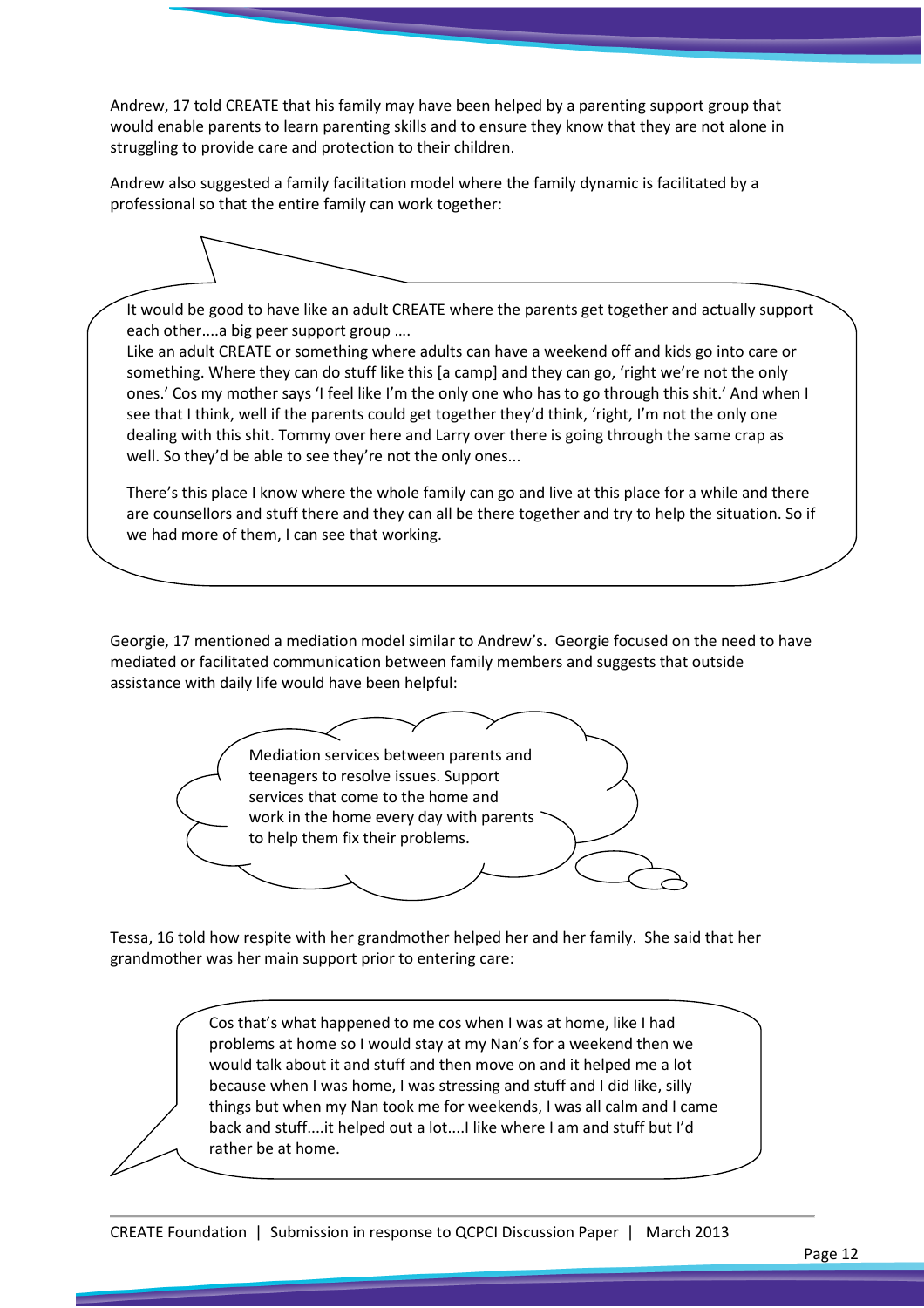Lachlan, 18 told CREATE that his mother struggled with drug and alcohol problems. He did not mention his father. However, he also raised the issue of a lack of information for struggling parents and the need for a service that helps parents deal with parenting issues. He suggested a parents helpline:

> Help with drug and alcohol problems, that was my situation with my mum. Also a Help Line for parents – so they can get ideas about how to solve problems with their kids.

Julia, 21 also said that her parents did not receive support services and she decided to speak about her adult sister's situation that has its foundation in domestic violence. Her sister's situation took her from the family home into refuges whilst her abuser remained in the family home:

Basically my sister had an abusive partner and she had to go and stay in a lot of different women's refuges. She has had seven kids taken away because of that situation with him. Most of them when they where little, like around three or four years old. So I think she needed more counselling and things to be strong enough to leave him, even though she said she still loved him, because the kids all got taken away from her because of him. Maybe for him, he needed anger management classes and help with drugs and alcohol and stuff like that.

Julia's story suggests that there were two very different issues active in the family dynamic. They key issue appears to be the mother's inability to protect herself and her children from harm. According to Julia, her sister's learned helplessness was relevant to her sister's seven children being taken into care. The second issue relates to the victims having to leave the family home whilst the perpetrator remains...

Tracey, 18 said that her parents received parenting classes and group support but that they lacked motivation to change their behaviour:

> My parents did get support, they had to go to parenting classes. They failed basically. They turned up but didn't listen and didn't learn anything. They were not interested at all.... [others might benefit from] Parent Support Group.... with other parents who are in the same situation, then they could share their stories and get help and ideas from each other.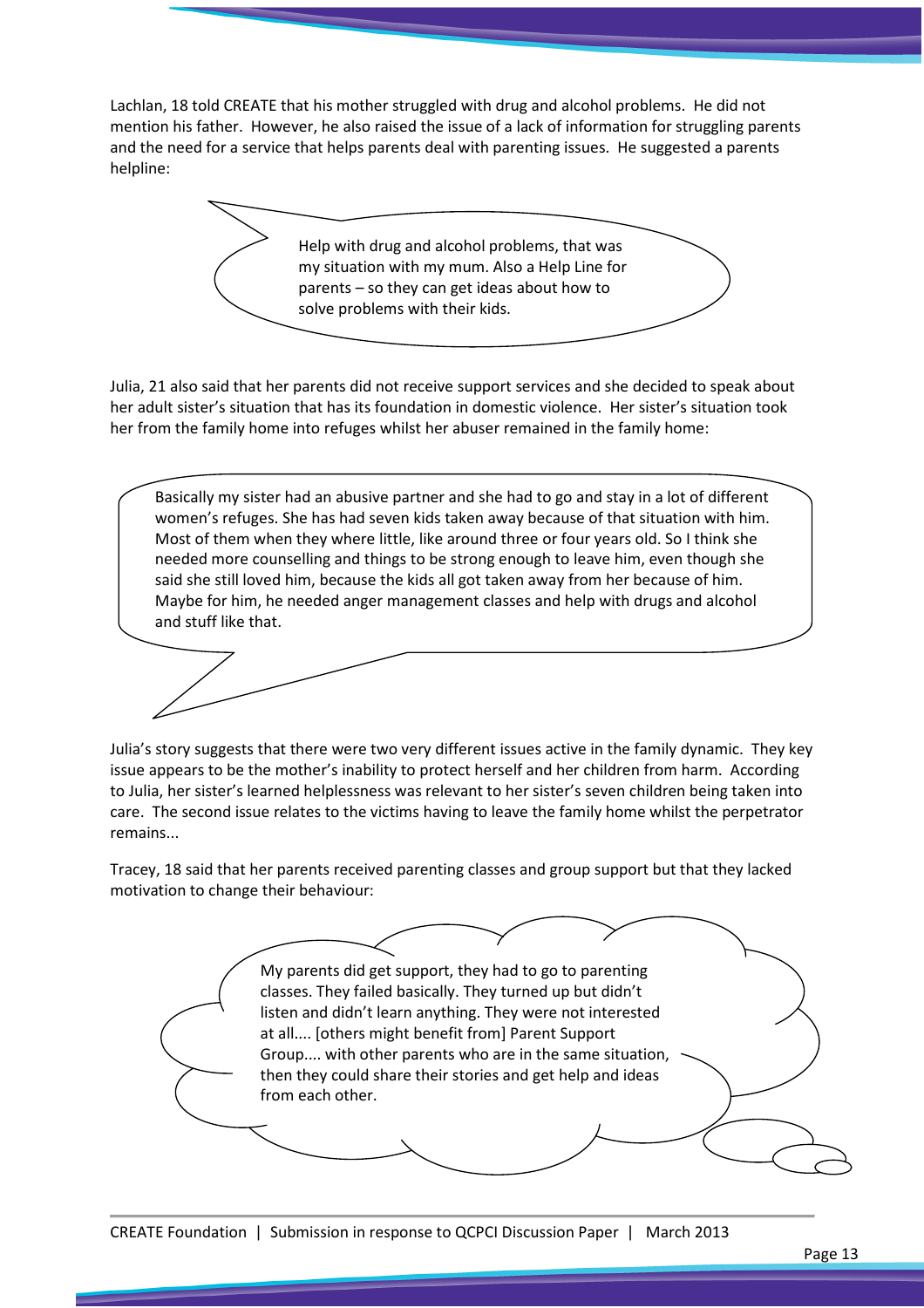From what young people in New South Wales have said it appears then that some parents may change their ways and start providing more appropriate care and protection to their children. It is also clear that parents do not exist in a vacuum and that social support may be a key element in increasing their capacity to respond. The 26 young people (NSW) who responded to this question suggested one or more of the following:

- 1. Support services need to be individually tailored to the family circumstances;
- 2. It is important that children and parents do not feel alone in their situation and can access group supports that enable them to have a sense of belonging;
- 3. Focusing on the primary care giver may not improve a family dynamic and that there may be other members of the family or residence that prevent parenting capacity; and
- 4. Support services may not work for everyone but are well worth pursing and may prevent harm to a child or young person and may also keep a child or young person from entering care.

CREATE believes that timely, effective and appropriate support services are an essential factor to increase parents capacity to learn skills and to develop a sense of inclusion and combat feelings of social exclusion. Whilst support service may not be valued by every parent, they should be tailored to each family's individual situation and families should be involved in determining the support services that are appropriate for them.

CREATE recognises that a list of prescribed support services may increase the rate of access for standardised services. However an exhaustive list can reduce creativity and can exclude innovative services from reaching key families. Therefore, CREATE suggests that any list should not be exhaustive and provision should be made that all services are to reflect the mutually agreed supports the family requires. Any support services that are offered or denied should be met with a statement of reasons.

## 3. Response to question 13 - Should adoption, or some other more permanent placement option, be more readily available to enhance placement stability for children in long term care?

CREATE recently consulted young people in New South Wales about a proposal to increase the rate at which foster carers become adopted parents without the consent of the pre-care biological parent(s).

Adoption is a very contentious issue as it takes parental rights from one family and places it with another. There are contemporary issues regarding historical forced adoptions where the rights of children and parents were negated under a government policy. CREATE acknowledges that adoption without consent of the biological parent(s) and/or the child has been and continues to be a traumatic experience in the Australian community and Australia's stolen generations continue to suffer trauma due to forced family separation.

Eighteen young people responded to CREATE's question regarding foster carers becoming adoptive parents. However it must be stressed that the young people CREATE spoke to were not informed of the legal, cultural and political issues associated with adoption. Likewise, none of the young people CREATE spoke with had direct experience of being adopted. However, a number of the young people CREATE spoke with had direct experience of attempting to be adopted.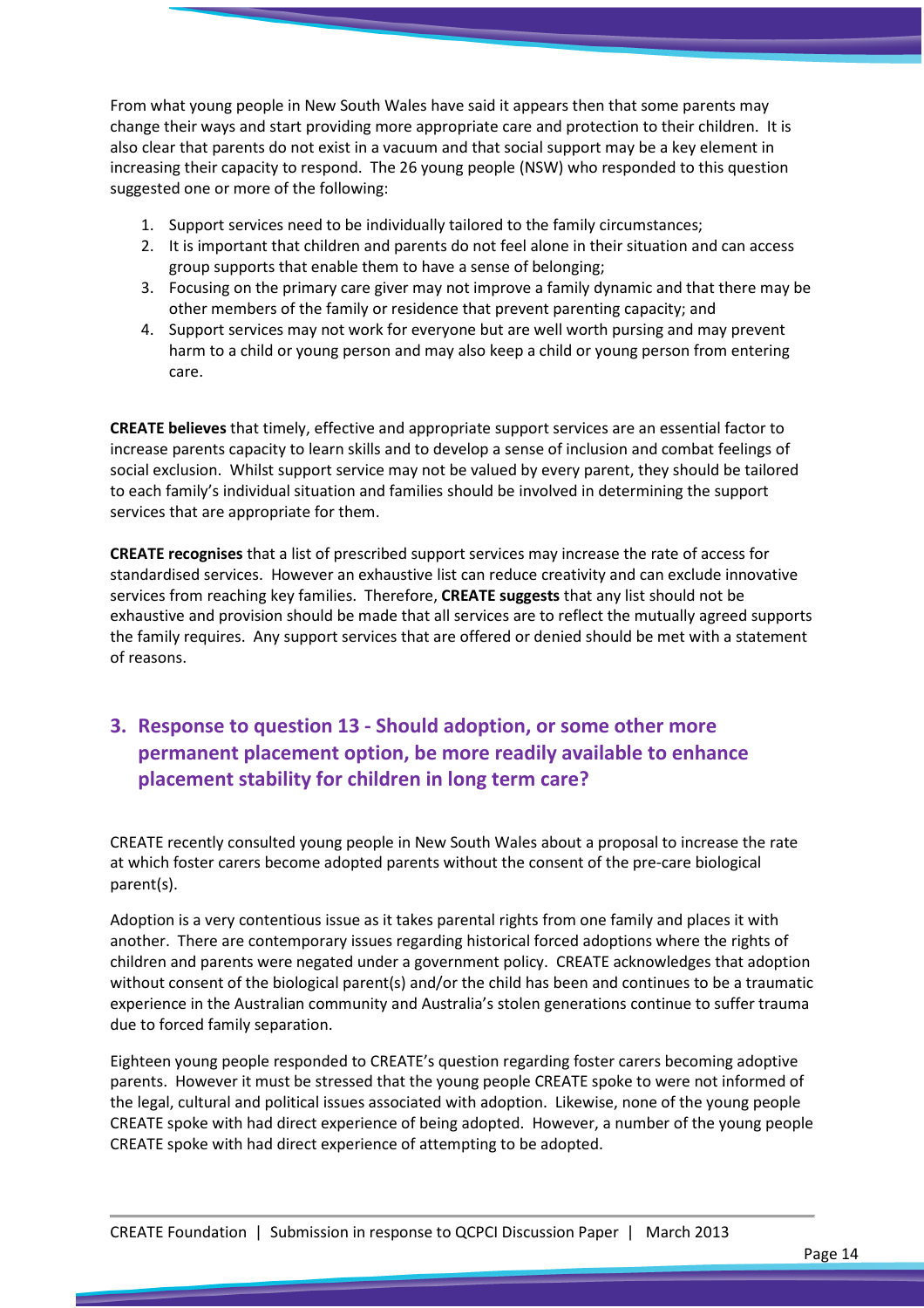Laurie, 15 suggested that without financial compensation his foster parents would not be able to keep him and this would rule out adoption for him:



Dana, 23 also questioned why foster parents would elect to adopt and receive no compensation:

No why would a foster carer adopt a child if they would not get any payments or support that they would as a foster carer? The sudden lack of financial support for an extra child may cause financial issues – like having to pay more for bills etc.

Casey, 16 told CREATE how her siblings were split between two foster families and how the other foster family stopped her siblings from contacting any of their family. She hypothesised that if her siblings foster family were to adopt her siblings then she would not have seen them until they were adults:

> Well, in my situation, our sibling group is split into two, and the other foster carer of my younger siblings has been trying very hard for the past 6 years to stop all contact with any biological member of the younger ones family. We however have been doing all we can to continue contact and all the way it has been a struggle. So if it were to happen that the other carer adopted my younger 3 siblings, we would never see them again and all our hard work would have been for nothing. It's not a good idea. Adoption isn't necessary, stability can be made just by the agencies aiding the carers more with the upbringing of a child. Also adoption is very messy when it comes to the birth families, a lot of hatred and upset will be fuelled if a child is adopted without consent.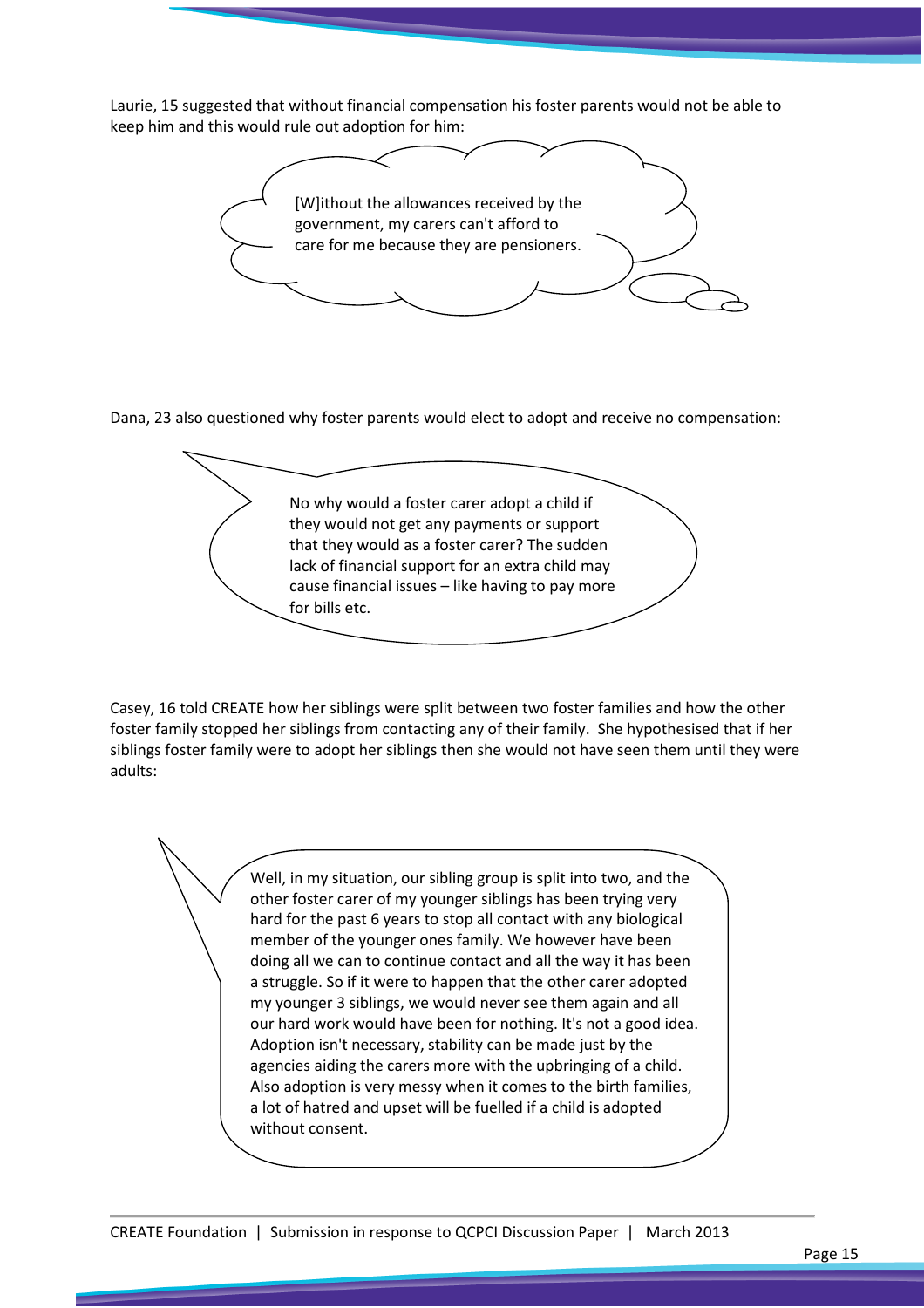Nina, 17 said she has been cared for by her foster family for 16 years and that for 12 of those years she has wanted to be adopted by them. She suggested she has experienced significant trauma because of this and that she is about to turn 18:

I have been with my foster family for 16 and a half years and have wanted to be adopted for 12 years. Adoption has also been in the case plan for the last 3 years but their has been no action by docs or my foster agency. Still to this day I am not adopted, and I am faced with further complications as I turn 18 and try to fight to be adopted by my loving [foster] parents. No child should have to wait 12 years and suffer the emotional trauma that my family and I have faced in adopting a foster child.

Melissa, 15 suggested that if adoption is being considered as an option then there should be a period of time where the foster carers have care of the young person but they are unable to rely on the Department:

> Well with my carers- I've been with them since 2008, we looked at adoption; we even talked to DoCS about it and everything. But my Mum refused....

Question: What issues can you see arising with kids being adopted by foster families?

I reckon that there should be a time....like 6 months or so where DoCS doesn't interfere at all. Then you could see, like the carers make all the decisions, they don't ask DoCS anything. Like, when I wanted to stay at a friend's house in year 5, they had to get a police checks. Like, they could have just got the foster carers to meet them and make sure they're ok. So yeh, then see how the foster carers go. Like a trial period....

I think that with the adoption process, that they should live with the carers for a minimum of two years before they are able to adopt and then try that cooling off period where DoCS doesn't interfere. Use it as a trial. I know a girl who did get adopted by her carers and they adopted her straight away cos' she didn't have parents. And she ended up running away. She's pregnant with twins and she's 14.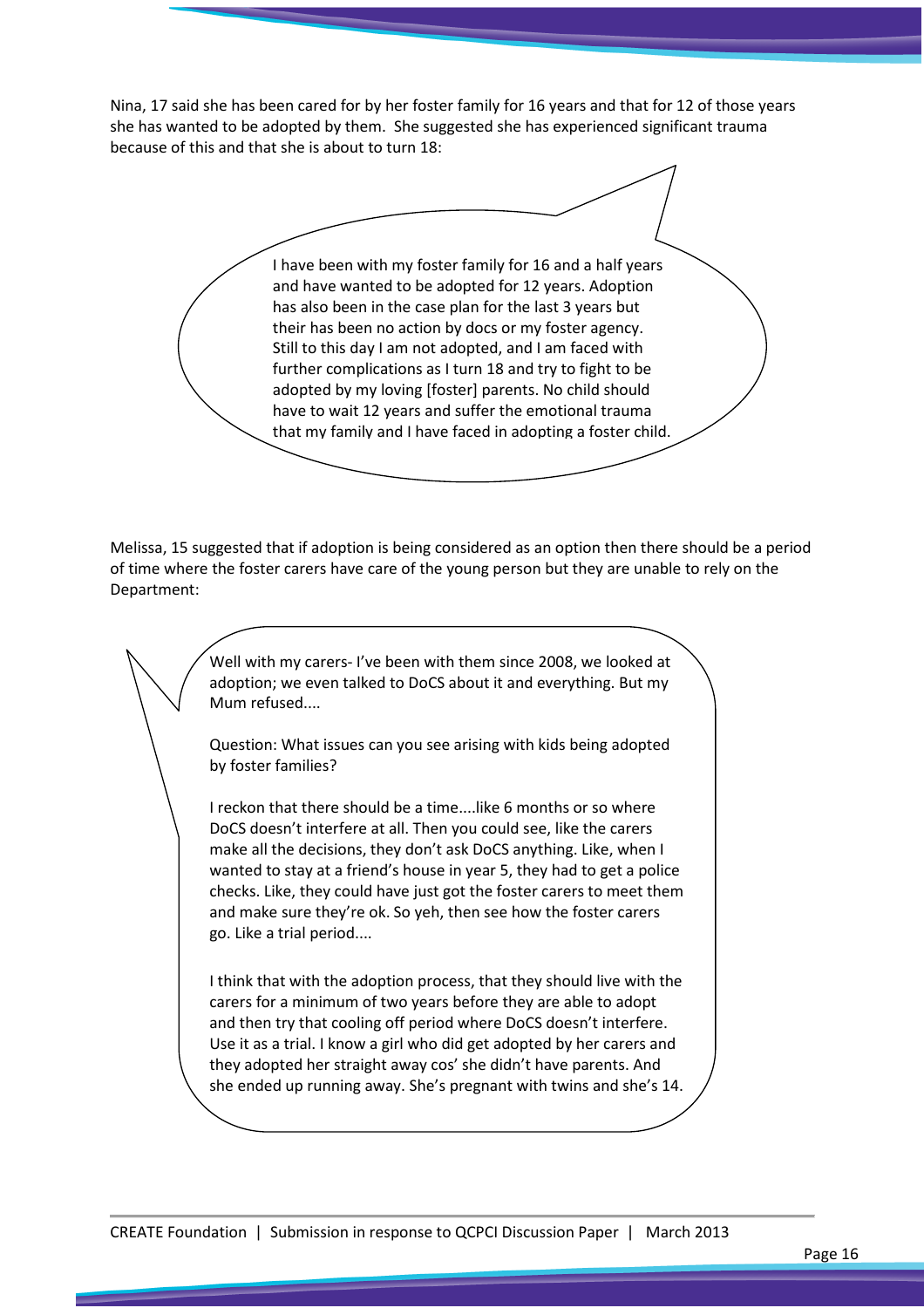Barry, 15 seemed to carry similar concerns to Melissa because he suggested that with foster care the Department still has involvement but that with adoption, he said it's like the lotto one has to live with:

The thing about foster care and adoption is that in foster care, DoCS is still actively involved. They still control a lot of what goes on. With adoption, they hand it over and you're done. You can't go 'Oh shit, I want to move house. This guy's insane.' Once you're handed over, you're handed over. It all just dependsit's like a lotto. It depends who you get.

Jared, 18 seemed unconvinced on the merits or demerits of adoption from foster care. He told CREATE that any adoption would need to be mutually agreed to by all parties... he said the child or young person would also need to agree. This suggests he is against adoption without the consent of all parties affected:



Lachlan, 18 said that adoption by foster parents depends on the family situation:

To me it depends on the situation the kids are in. If they are in a situation where they are being mentally and physically abused then it would be better for them to be taken out of that situation and adopted by people who know how to look after them. But if there [are] no real problems, where the kid is [not] in danger, then they should not need to be adopted. Like with m[y] situation I was able to go back to live with mum because she sorted out her problems and I made the decision that I wanted to leave the foster home and go back to live with her.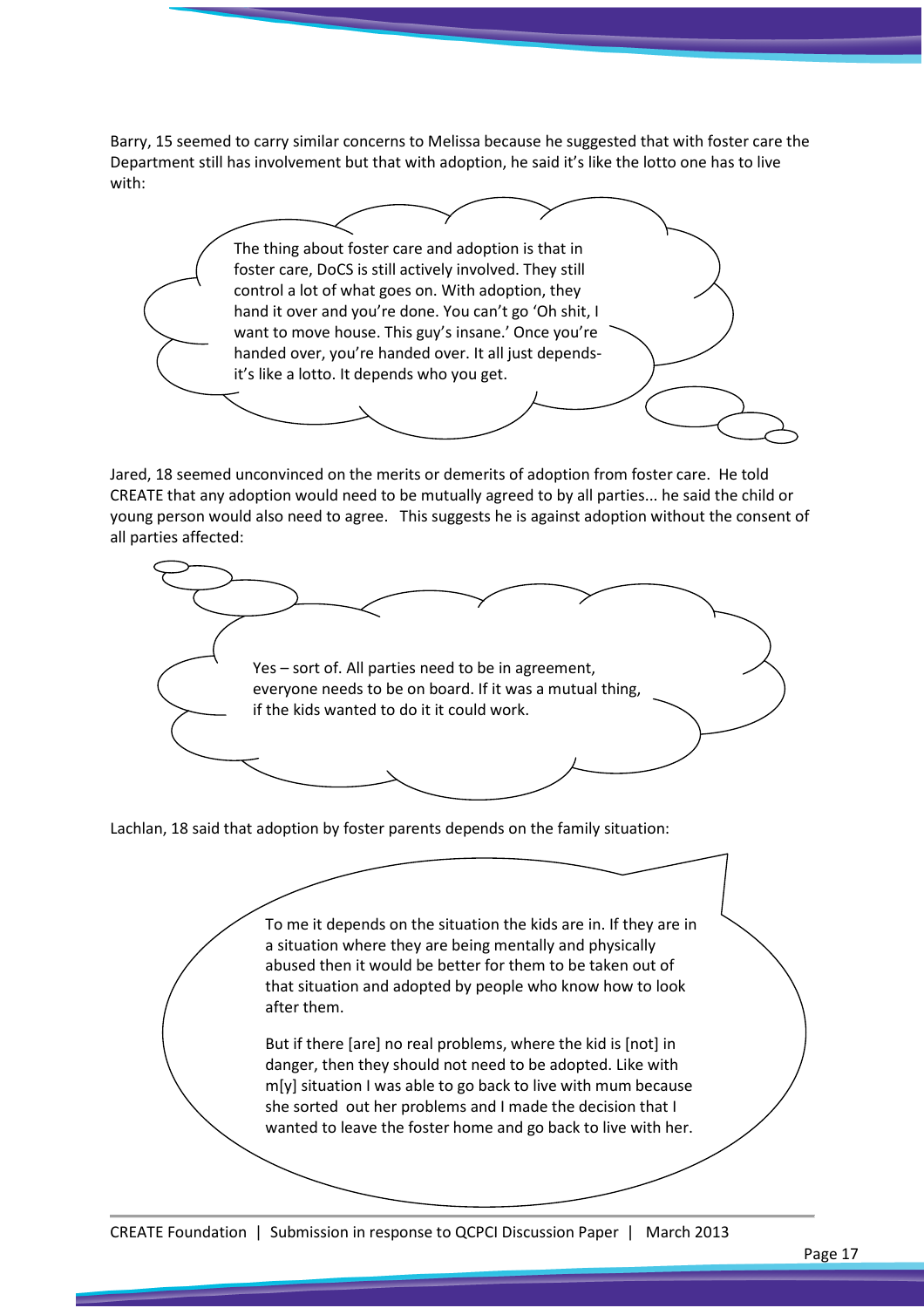Leah, 23 said she wishes she had been adopted by a number of her foster families. She suggests that adoption may foster a sense of belonging for a child or young person in care but that it should not be forced upon a child. Like Jared, Leah states that the child or young person should be fully informed and consent to the proposed adoption:

I like that a lot. There were a few foster families that I wish adopted me but I never got that option. I'm actually still in contact with the very first foster home I was in and they're a good family and I would have felt like I belonged...

But if a family says to a 7 or 8 year old, 'your parents can't look after you but I'd love you to be my child', that would make you feel like you belonged somewhere. Especially having the same last name...

The only problems I can think of is that the foster family has to be thoroughly checked out because I know of some foster families that didn't even get police checks...

Some foster families are more abusive than the actual parents themselves... I don't think that adoption should be forced. It shouldn't be like 'ok, you've lived here for two years, you're adopted now.' It should be a choice. Kind of like becoming an Australian citizen or something...Will they still get access to their birth parents?

Harriet, 17 recalled her foster mother trying to adopt one of the other children in her foster family and said the process was very difficult:

> Being with an adoptive carer, someone that wants to adopt you, it's a better sort of family feel. You know that they care about you and you know that you have a family. It's not the end of the world- there are people there that love you and stuff.

> DoCs make it very hard. My carer who had me for 14 years, she tried adopting one of her other foster children and they just made it hard. I remember the struggles they went though. This is back 10 years now. It was the dark ages back then. I think they are now more open to it because there really are no homes.

This raises the question of how other children in a foster placement may feel if they themselves are not the subject of a proposed adoption when other children are. Many children and young people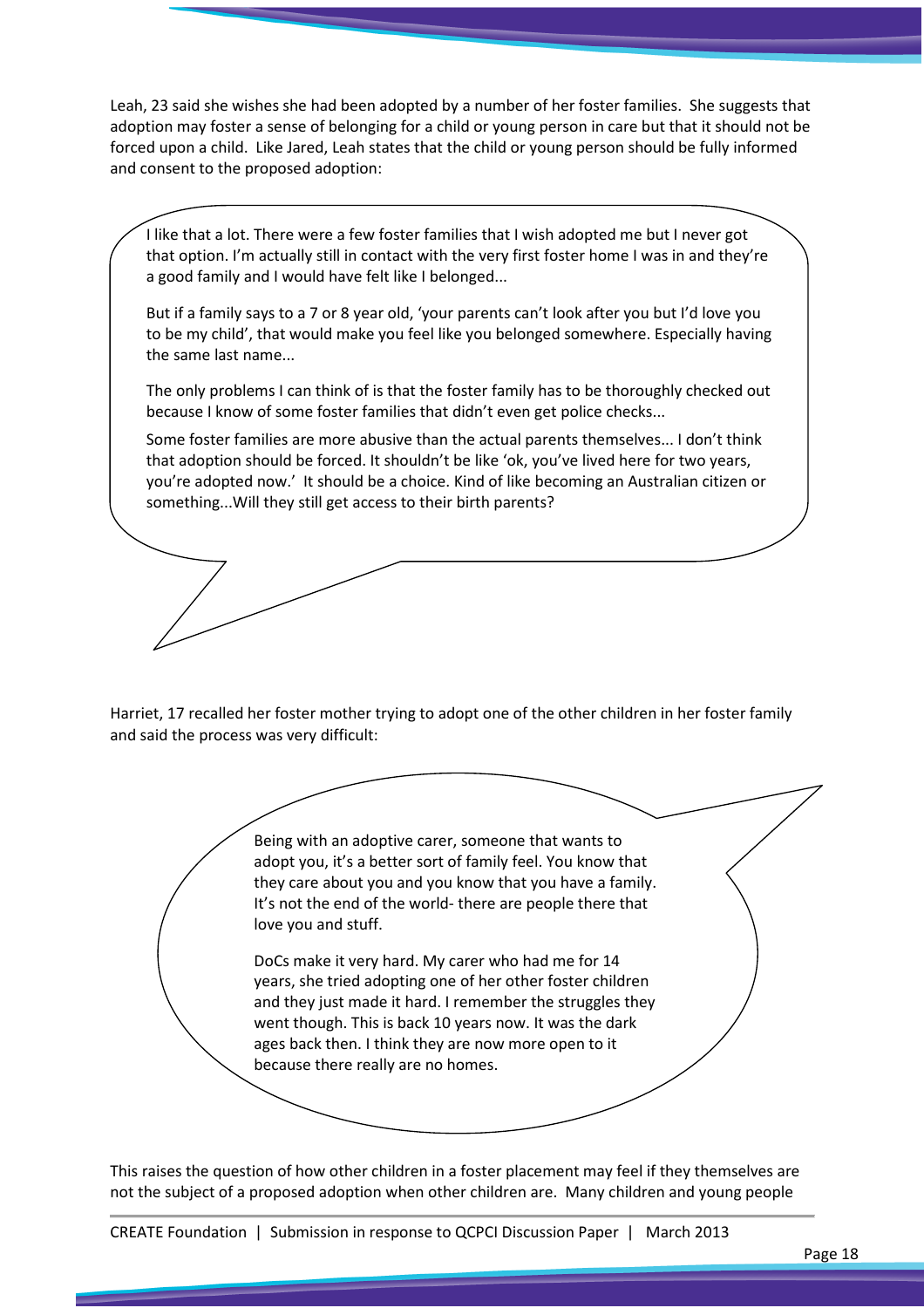may already harbour feelings of rejection, invalidation and betrayal simply because of maltreatment by their pre-care families. If family restoration is not possible, and/or if extended family do not take responsibility for the child, then it is likely that these negative feelings about their self worth will be exacerbated. It is foreseeable that cumulative harm would result where a child or young person is in a placement with other children or young people, and not all of those children are being considered for adoption.

Harry, 21 told CREATE that a parent should lose the right to refuse an adoptive situation once their child enters care. He says that three of his younger siblings were adopted by their foster carers and they are very much a part of that family. Like Jared and Leah, Harry says that when a child is old enough they need to be a part of the decision making process and they need to be fully informed and consent to the adoption before it proceeds. This reiterates the importance of children and young people having an inherent right to have their opinions heard and considered:

I believe if the child has had to enter the care sector due to the parents actions or umm misparenting [sic]. I believe that they should not have a say about adoption because they have not fulfilled their role as a parent and if someone else is willing to take role they should be.

I approve of being adopted. For example, my 3 youngest siblings have been adopted by their foster carer, now they have been there since birth so they are a part of that family. Changing diapers, first day of school. The foster mom has been the 'mother' not our birth mother. Adopting those 3 girls has completely been justified because she has been the mother, not our birth mother.

Question: What issues can you see arising with kids being adopted by foster families?

If the child has no say in it they will run away and feel trapped. Mental health is another thing that will have to be addressed. Depression because they do not have a choice in the matter.

In the case that the child gives approval and consent: the child has to feel loved and cared for they would say yes, a child will have to feel love and feel completely comfortable and actually feel like a family member. If a child is saying no to the adoption it is because they do not feel welcome in the house. They are not saying no for the sake of it, they feel uncomfortable in that home.

Depending on age, a child should always be asked, say..10 and over once a child can make judgments on some of those issues, like being comfortable feeling safe, wants and needs are more thought out. Say when you are 13 because that is when a child can make those calls.

CREATE received 18 relatively varied responses (in NSW) to the question of whether a child or young person in care should be adopted by their foster parents. However because the 18 young people CREATE consulted did not have direct experience with adoption outcomes, their responses are considered hypothetical.

CREATE believes that permanency and living in a family environment is conducive to helping a child or young person being happy and maximising their potentials. However, CREATE is concerned that adoption scenarios, without the consent of the parent(s) would be akin to previous forced adoption practises.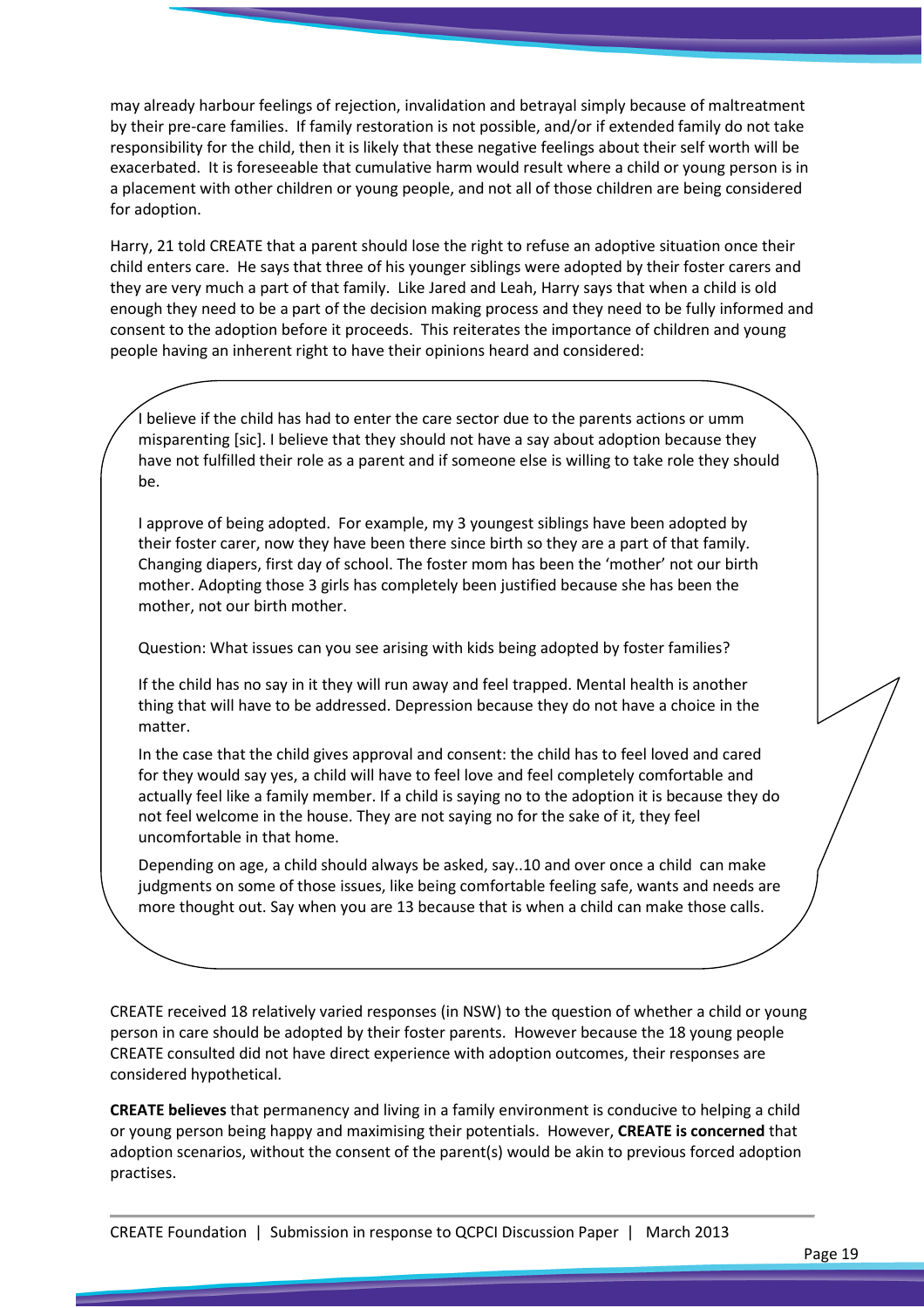CREATE believes that where a child or young person has been cared for by the same foster parents for many years (such as in Nina's case) and where the foster family and the child or young person consents, adoption without the consent of the parent(s) may be appropriate.

### 4. Response to question 17 - What alternative out-of-home care models could be considered for older children with complex and high needs?

#### 4.1 Appropriately resourced family environment

The Discussion Paper states that secondary services (support services) are lacking and have been for well over a decade. Whilst Queensland is not alone in struggling to provide support services, the Discussion Paper states that there are wide gaps in families accessing timely, appropriate and effective support services.

CREATE believes that children and young people are more likely to flourish and reach their potential in a caring family environment. CREATE acknowledges the difficulties associated with caring and protecting young people with complex and high needs.

However, CREATE believes that an appropriately resourced family based care sector is an alternative option to an under-resourced family based care sector.

Jacinta, suggested that carers should obtain supports so that the foster family is more likely to function effectively and the placement is less likely to breakdown:

I think family therapy should be available for the carers and kids so issues can be discussed together and the carers can work through issues they are having to better care for young people. It will help to keep the family together for longer instead of just transitioning the child as soon as an issue arises...

Mike, said that kinship carers need more supports:

There's not enough financial or emotional support for kinship carers – it's such a tough job.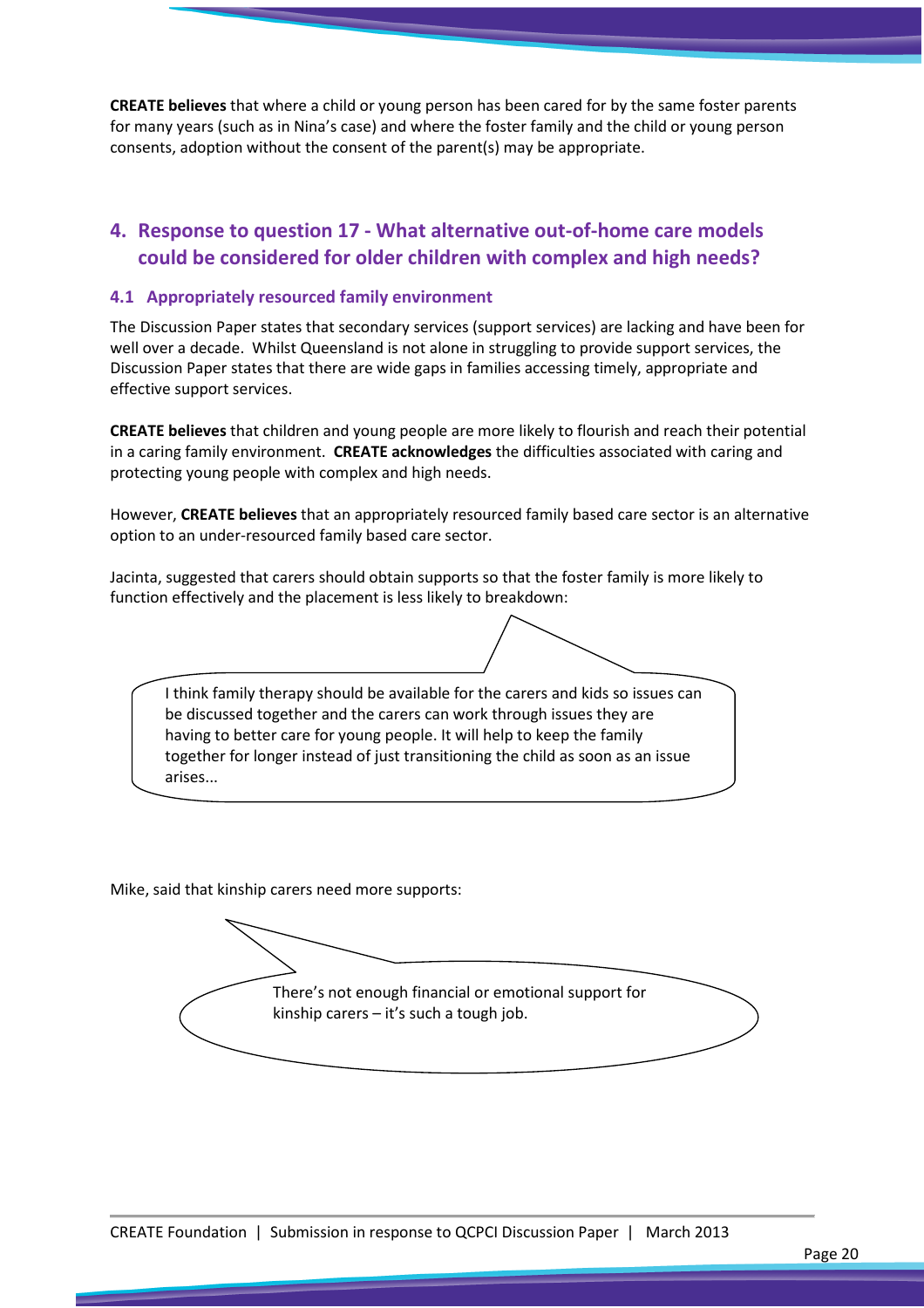#### 4.2 Residential care

The literature suggests that residential care has been an option of last resort since a policy change against institutionalisation.<sup>10</sup> As the Discussion Paper suggests, it is the placement model of choice where children and young people with high and complex needs are not successfully placed with family based placements.<sup>11</sup> McLean, Price-Robertson and Robinson state residential care 'has become a last resort, used when other approaches, such as family support and/or foster care, have not been successful.<sup>12</sup> As will become apparent, CREATE is concerned that options of 'last resort' are being utilised before timely, appropriate and effective support services are being put in place i.e. before options of first resort are exhausted.

Three young people CREATE spoke with appear to view stability as something achieved through consistent and nurturing relationships with adults. Susan, 16 told CREATE that residential care facilities in general need to provide more than casework. They need to provide a sense of family, belonging and mentoring:



Bianca, 19 also suggested that residential care needs to provide more than just food, shelter and clothing. She says that it needs to provide structure and teach young people how to appreciate that actions have consequences. She also stated that residential care facilities need to be teaching young people life skills:

Full emotional support. It's hard to be a teenager in resi care – it's full of policies and procedures. It needs to be structured and have consequences. I misbehaved and the worst that i ever got was being told to not do it again. You need workers who talk to you and don't just sit on their laptops. It needs to be focused on life skills like cooking, cleaning, personal hygiene etc. Not having workers change so much. It should be a 3 day shift not 24 hours. Shifts on 24 hours cause too much disruption when the workers change.



Bianca seems to suggest that her sense of stability becomes challenged as workers clock off and clock on. This suggests that the professionalisation or perhaps institutionalisation of her care is not providing her with the sense of care she feels she requires.

 $\overline{a}$ 

#### CREATE Foundation | Submission in response to QCPCI Discussion Paper | March 2013

 $^{10}$  Sara McLean, Rhys Price-Robertson and Elly Robinson. (2011). Therapeutic residential care in Australia: Taking stock and looking forward. Issues, National child Protection Clearinghouse, Issues Paper 35; Karen M. Frensch & Gary Cameron. (2002). Treatment of choice or a last resort? A review of residential mental health placements for children and youth. Child & Youth Care Forum, 31:5, 307-339; Ombudsman Victoria. 2010. Own motion investigation into Child Protection – out of home care. Melbourne.

<sup>11</sup> Queensland Child Protection Commission of Inquiry. (2013). Discussion Paper. Brisbane, author.

 $12$  McLean, above n 10, p 1.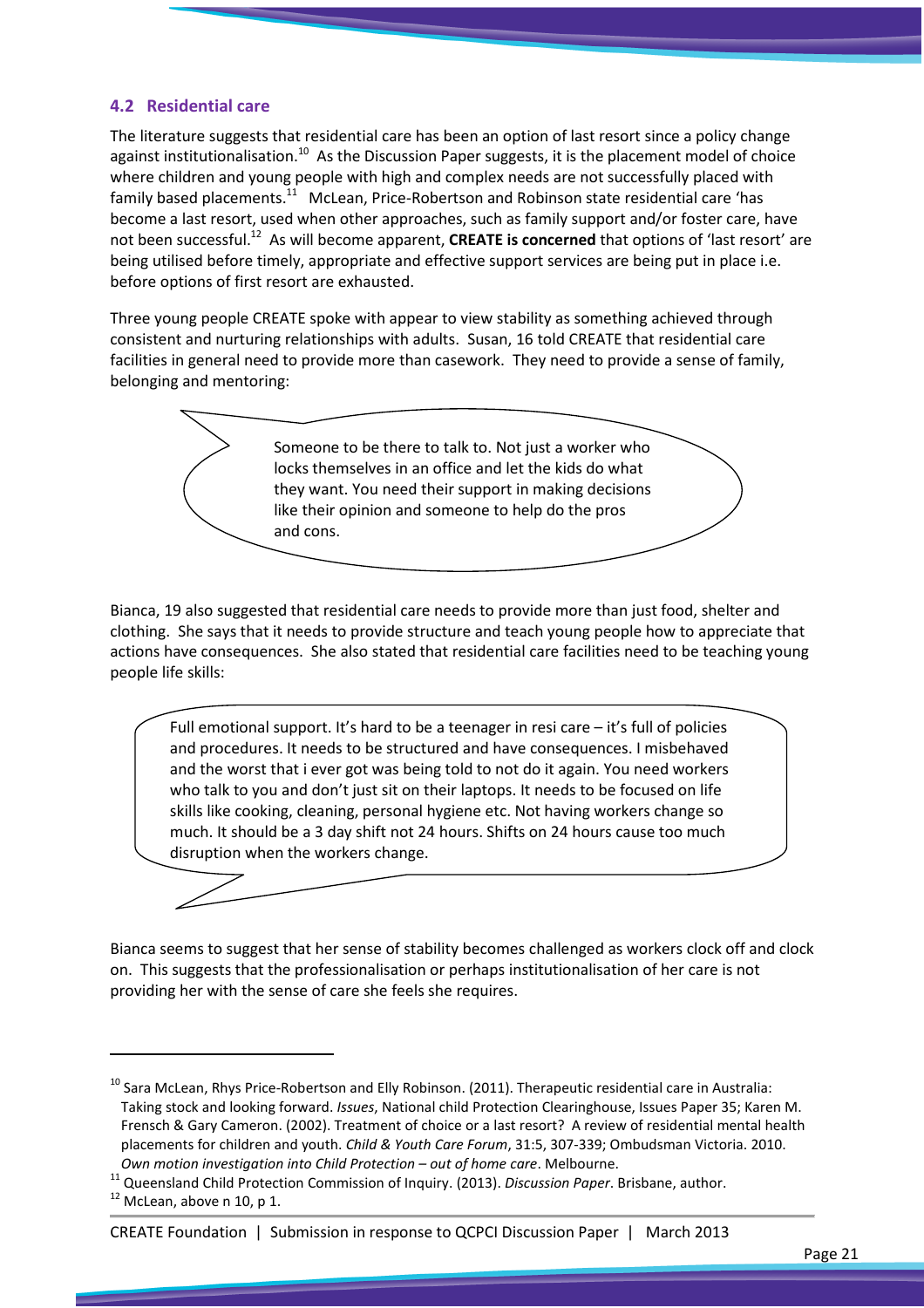Paul, 17 also suggests that he would like an increased continuity of caring workers in residential care:



CREATE consulted 16 young Queenslanders with a care experience in June and July 2012 about their experiences in residential care.<sup>13</sup>

Belinda, 17 stated that residential care workers need to have a psychology degree:



Paul, 18 focused on the need for residential care workers to be able to communicate with children:



Amanda 22, spent time in a variety of care placements, including in residential services and believes she would have been classified as having high and complex needs during her time in care. She said that as an Aboriginal herself, having an Aboriginal worker helped her:



 $13$  CREATE Foundation. (2012). Reducing the Criminalisation of Young People in Residential care Facilities. Brisbane, author.

CREATE Foundation | Submission in response to QCPCI Discussion Paper | March 2013

 $\overline{\phantom{0}}$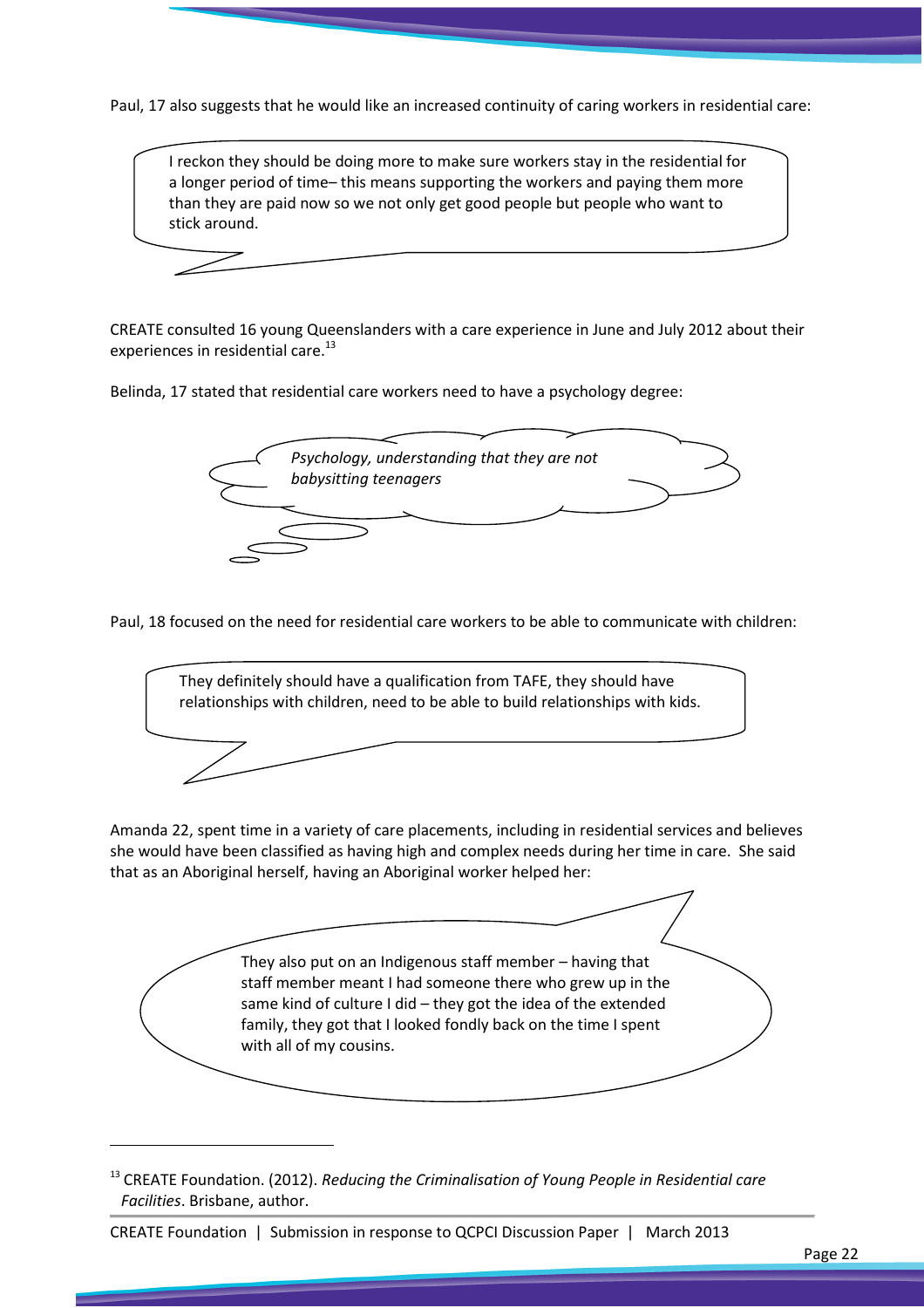CREATE recognises that emergency accommodation can and has been used to house young people who are otherwise difficult to place. The Victorian Ombudsman discussed how the inability of the out-of-home care system to meet the demand of children and young people in and entering care is met by the use of contingency placements.<sup>14</sup> The Ombudsman states that the use of fixed term, nonrecurrently funded accommodation is due to a lack of capacity and difficulty in placing a child or young person with high and complex needs in pre-existing funded models.<sup>15</sup> Examples of contingency accommodation can include: caravan parks, motels, hotels and even a caseworker's own home.<sup>16</sup>

In some cases, a young person might be placed in residential care in order to avoid a contingency placement. This is despite the theory that residential care is supposed to be a placement of last resort, when compared with family based care placement. Where family based placements are not adequately resourced, residential care becomes a first resort placement type.

CREATE believes that options of last resort (out-of-home care generally, and residential care as a placement option) can only be accessed when options of first resort have been truly exhausted.<sup>17</sup> This includes timely, appropriate and effective support services being offered to and utilised by the child or young person's pre-care parents. It also includes timely, appropriate and effective support services being offered to kinship and foster parents. Without these supports and without carer training with regards to the high and complex needs of some children and young people in care, CREATE believes that options of last resort are operationalised prematurely due to a lack of appropriate placements.

#### 4.3 Therapeutic residential care

Therapeutic residential care is a model that incorporates a paradigm shift from the tradition model of residential care.<sup>18</sup> It is a model of care where carers and caseworkers purport to provide for the emotional and developmental needs of the child as well as the physical needs. The national definition of therapeutic residential care is: intensive and time-limited care for a child or young person in statutory care that responds to the complex impacts of abuse, neglect and separation from family.<sup>19</sup> This is achieved through the creation of positive, safe, healing relationships and experiences informed by a sound understanding of trauma, damaged attachment, and developmental needs.<sup>20</sup>

The Victorian government has stated in its latest annual report that it intends to expand therapeutic residential care.<sup>21</sup> The theoretical framework that underpins therapeutic residential care relates to attachment, trauma and the neurobiological development of maltreated children. Whilst children and young people may not be aware of these theories, young people tend to view the care system through the way they interact with others.

CREATE recognises that most children and young people entering care have experienced significant or substantial harm. CREATE also recognises that may children and young people experience

 $\overline{a}$ 

 $14$  Ombudsman Victoria, above n 10, [378-393].

<sup>&</sup>lt;sup>15</sup> Ombudsman Victoria, above n 10.

<sup>&</sup>lt;sup>16</sup> Ombudsman Victoria, above n 10, [385] ; see also: http://www.perthnow.com.au/news/at-risk-kids-in-carercrisis-as-department-for-child-protection-struggles-to-find-accommodation/story-e6frg12c-1226589130907

 $17$  See also, Ombudsman Victoria, above n 10, [426].

<sup>&</sup>lt;sup>18</sup> McLean, above n 10.

 $19$  McLean, above n 10, p 2.

<sup>&</sup>lt;sup>20</sup> McLean, above n 10; Verso Consulting Pty Ltd. (2011). Evaluation of the therapeutic residential care pilot programs: Final summary and technical report. Victoria: Department of Human Services.

<sup>&</sup>lt;sup>21</sup> Government of Victoria. (2012). Annual Report 2011-12 Victorian Department of Human Services, Victoria, author, p 32.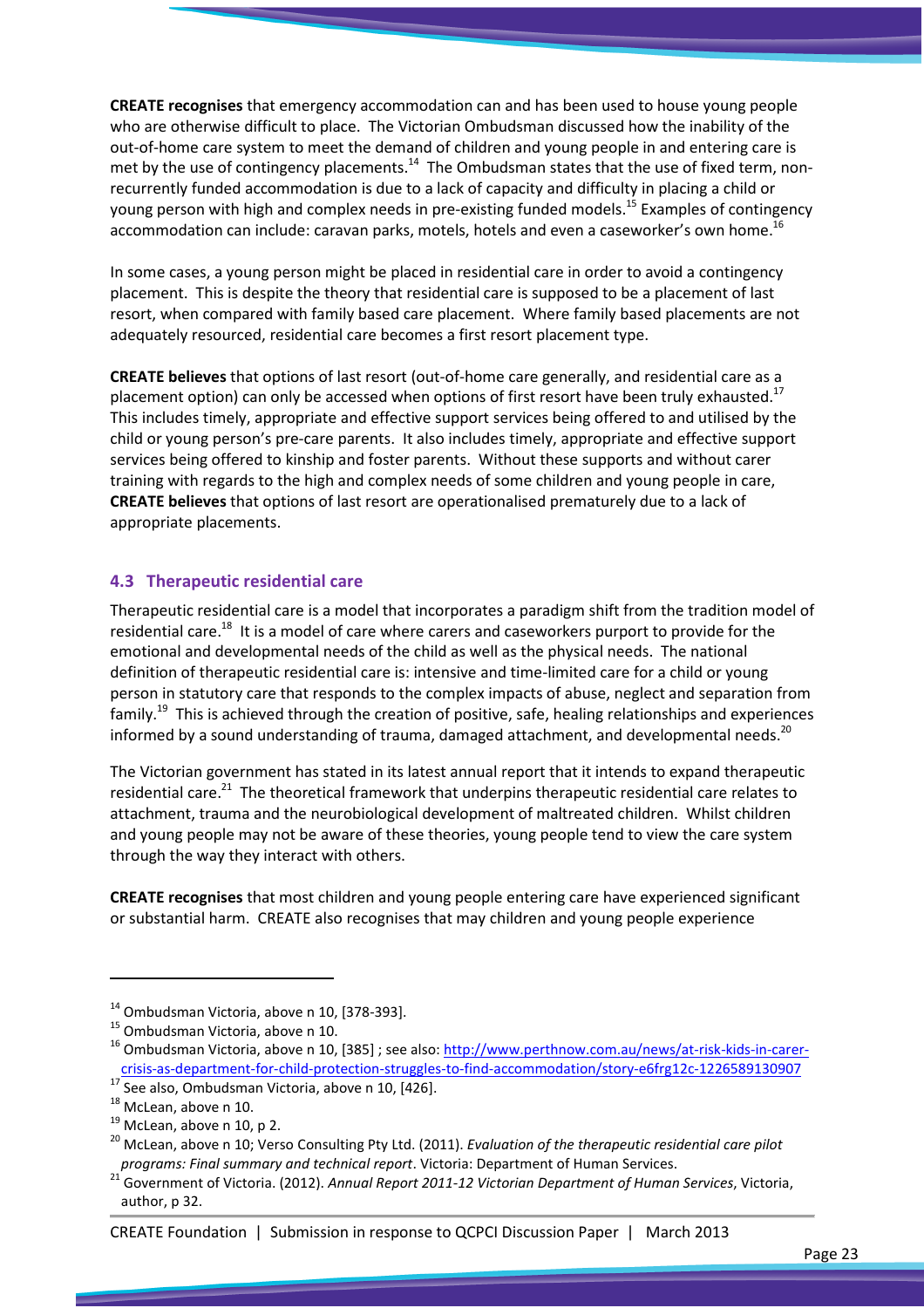ongoing trauma and that most if not all children and young people in care require therapeutic intervention and rehabilitation.

CREATE believes that the personal injury sustained by many children and young people in care requires a rapid response to rehabilitation. CREATE is concerned however that children and young people have to be found to fail at the least restrictive interventions before accessing rehabilitative services.

#### 4.4 Secure care

The Discussion Paper canvasses the option of therapeutic secure care as an option for young people with high and complex needs. CREATE notes that secure care in Victoria is called Secure Welfare Services.<sup>22</sup> In Victoria, children aged 10 to 17 who are deemed to be at immediate and substantial risk of harm and for whom no alternative safe options exist and are subject to a Protection Order or Interim Order may be placed in secure care.<sup>23</sup> It is the considered 'the most extreme form of protective intervention and all other options must be explored first, and relevant human rights considered.'<sup>24</sup>

In New South Wales secure care is called Therapeutic Secure Care.<sup>25</sup> Children who are deemed to pose an immediate and substantial risk of harm to themselves can be placed in these short term facilities.<sup>26</sup> The New South Wales model appears to be guided by a philosophy of care in a similar way to therapeutic residential care.<sup>27</sup> In 2010-11 there were 118 children and young people with 'complex care needs' in therapeutic secure care in New South Wales.<sup>28</sup>

CREATE asked Queensland Youth Advisory Group members about the potential introduction of a secure care model in Queensland. CREATE staff explained the documented rationale behind this model of protection and talked about examples at a state and international level. The 15 young people who responded to this issue suggested that the idea of secure care can be used to unjustly restrict the movement of young people in care and that abuses of power can occur.

Anne, 17 said she had been restrained because she called a worker a 'bitch':



<sup>&</sup>lt;sup>22</sup> Government of Victoria. (2012). Secure Welfare Services (SWS): Advice No: 1069. Department of Human Services. 5 November 2012.

 $\overline{a}$ 

 $27$  Government of NSW, above n 25, p 10.

CREATE Foundation | Submission in response to QCPCI Discussion Paper | March 2013

 $23$  Ibid.

<sup>&</sup>lt;sup>24</sup> Government of Victoria, above n 22.

<sup>&</sup>lt;sup>25</sup> Government of New South Wales. (2010). Out of home care service model: Therapeutic secure care programs. Department of Community Services.

 $26$  Ibid.

<sup>&</sup>lt;sup>28</sup> NSW Department of Family and Community Services. (2011). Annual Report 2010-11. Sydney, author, p 105.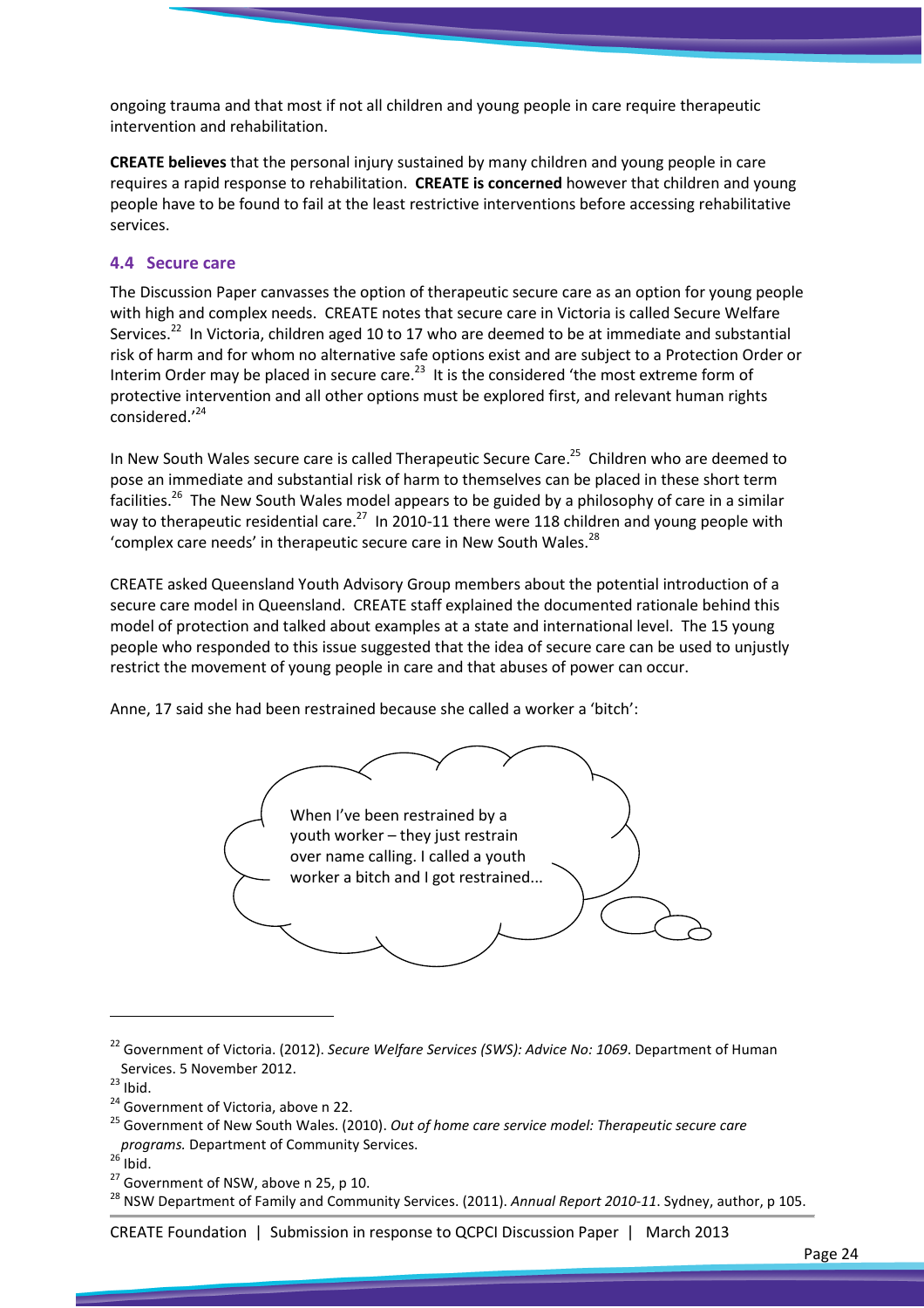Bianca, 19 is concerned that the secure care is not rehabilitative and can lead to abuses of power:

I don't believe in it. How's it going to prepare young people for the future? It's institutionalising. You could still have a psych at a resi to help. It's putting way too much power in workers hands. Child Safety like to get rid of problem kids and would just place them there.

Trish, 22 suggested that mis-classifications can occur and young people can be detained without appropriate safeguards in place:

Why don't you just put them in jail!!! I don't understand how it's cheaper [to use secure care]. Young people who are classified as high needs sometimes aren't high needs.

Martin, 19 stated that secure care centres are inappropriate for children and young people:



CREATE staff clarified that secure care is a model for young people who are classified as being in immanent or immediate risk of harm to themselves or others.

David, 19 suggested that secure care is not appropriate for anyone, irrespective of the risk classification:

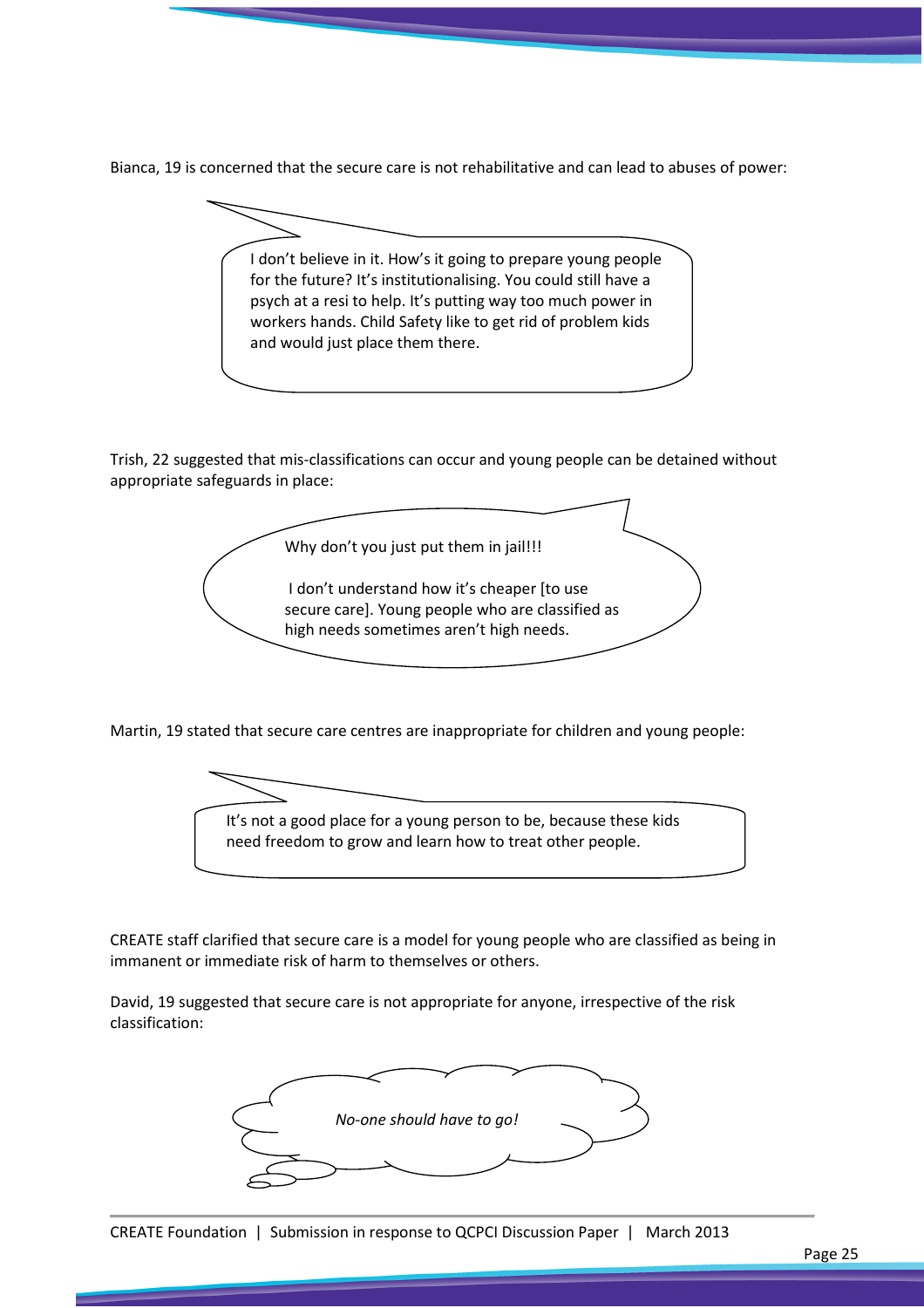Will, 16 said that it might be ok for young people who are having a psychotic incident:

I don't think its okay. But for psychotic young people maybe...

Natalie, 16 said that secure care should be for very high needs kids and focused on the need for residential care facilities to be staffed with appropriately qualified workers. She also identified a preference for a 'house parent' model of residential care. The house parent model is based on the belief that residential care is best provided in a 'family like' environment, achieved through by live-in workers referred to as house parents.<sup>29</sup>. Natalie speculated that the live in staff would need regular respite and suggested a one week on: one week off situation:



Layla, 17 says that secure care should not be for young people who are angry:



However Anna disagrees with a one size fits all approach. She suggested that without her supportive foster carers she may have been placed in some form of therapeutic or restrictive care. She was self harming and that may have made her eligible for secure care. However, Anna received the emotional support she required from her foster family:



<sup>&</sup>lt;sup>29</sup> Loring Jones, John Ladsverk & Ann Roberts. (2007). A Comparison of Two Caregiving Models in Providing Continuity of Care for Youth in Residential Care. Kluwer Academic Publishers-Plenum Publishers.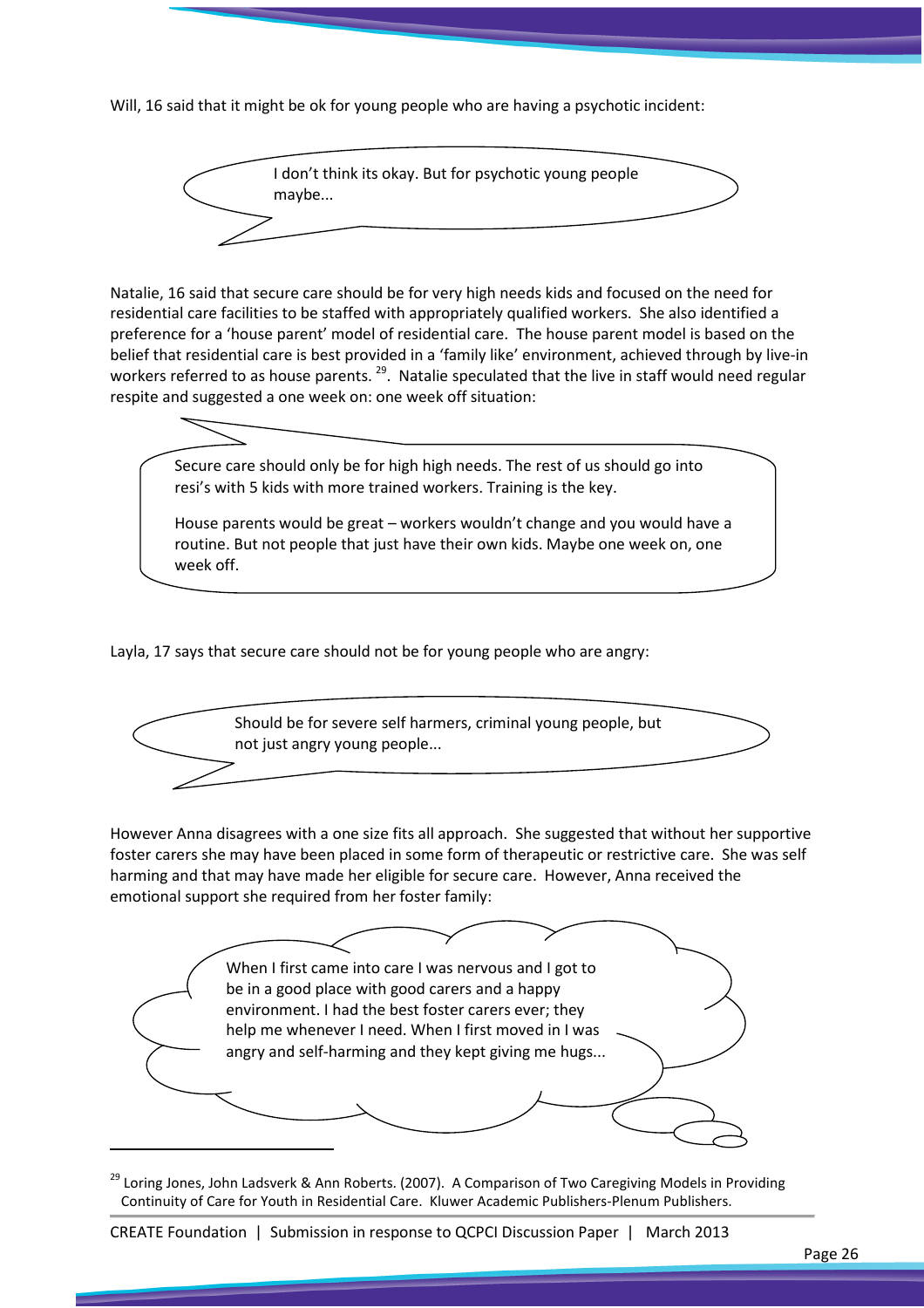Jennifer, 23 shared how her experience of secure care in another Australian jurisdiction impacted on her interactions with supportive adults:

It's hard to say. Sometimes it can be required short to medium term but I found that I was always careful of what I shared with my protective worker because I was scared that she would send me to secure welfare. To have a secure facility that would benefit high risk or complex clients then there would need to be a therapeutic team to support recovery and change. Although saying that being forced to do something that you don't want to do can be counterproductive.

Jennifer's comments tend to suggest that her ability to be open with her caseworker was reduced because of the enduring threat of being taken to the secure care facility.

CREATE believes that children and young people in care need to be able to develop trusting relationships with adults in their life.

Paul, 18 (QLD) stated that secure care takes power away from people and it should only be used as a last resort:



CREATE acknowledges that some children and young people in care present with complex and challenging behaviour and support needs that arise through factors such as trauma and disability. These young people require significant and ongoing therapeutic support to promote their development and well-being and to reduce the risk that their troublesome behaviour poses to themselves and others.

CREATE believes that the involuntary detention (secure care) of a child who has not committed a crime is a gross violation of the individual right to liberty. Such an action is only justifiable where it is clearly in the child's best interests and is the least restrictive manner through which the child's needs could be met.

CREATE is concerned that secure care models that are based on containment could be interpreted in a manner which would allow for the detention of children in response to the social factors such as substance abuse, homelessness and involvement in the criminal justice system.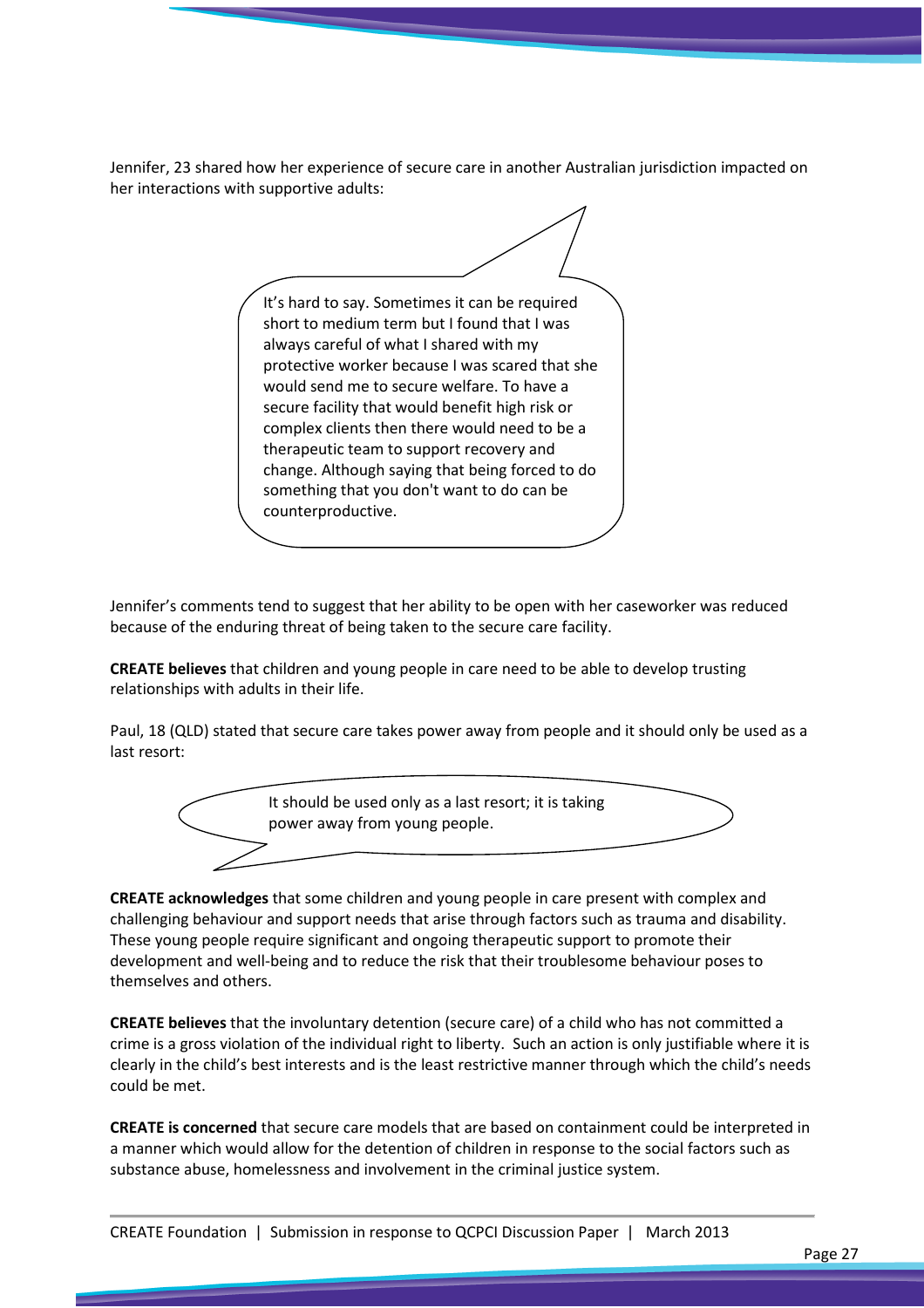CREATE is not convinced that establishing a framework for therapeutic detention (secure care) is in the interests of young people who receive child protection services. CREATE is concerned that the detention of young people to protect the public from harm arising from complex and challenging behaviour may be a major factor driving the development of these types of facilities.

CREATE believes that any introduction of secure care should be underpinned by the following:

- a shared therapeutic framework for all residential care providers:
- processes for regular external audits to ensure that facilities meet minimum environmental, security and service provision standards; and
- systems for monitoring and safeguarding the well-being of children who are subject to an order placing them in therapeutic detention. This should include, but not be limited to, provision for an independent, external party to regularly visit secure facilities to monitor the well-being of children placed in therapeutic detention; and
- processes for regulating, or prohibiting, the use of restrictive practices such as seclusion, containment, sedation, pharmacological intervention and physical restraint in the provision of services to young people who are detained in secure care; and
- strict time limitations on how secure care is used to avoid institutionalisation of young people; and
- processes ensuring that young people placed in secure therapeutic care are provided services that address their cultural needs; and
- procedures to assist young people to transition from therapeutic detention to general services within the community and supports within child protection; and
- clauses providing an express right for a child, whose primary method of communication is a language other than English, to have the benefit of a translator; and
- have the right to have the decision of being placed in secure care reviewed as soon as practicable; and
- the young person being informed of the right to review and provided with independent legal representation before placement if possible.

#### 4.5 Campus based residential care

The Discussion Paper raises the possibility of a large scale campus-based residential care services. CREATE consulted with the Queensland Youth Advisory Group on this model and its applicability in the Queensland context. None of the young people consulted on this option have experienced a large scale campus-based residential care facility and therefore their responses should be considered hypothetical.

Jane, 19 raised the issue of young people in care being excluded. She said that putting kids in facilities isolates them from the real world:

> You're secluded from everything....what about my school? And it points out to us that we're different. We need to learn to socialise with people in the community that aren't in care. The whole idea is wrong. Some kids would die because living with that many people would be fucked up!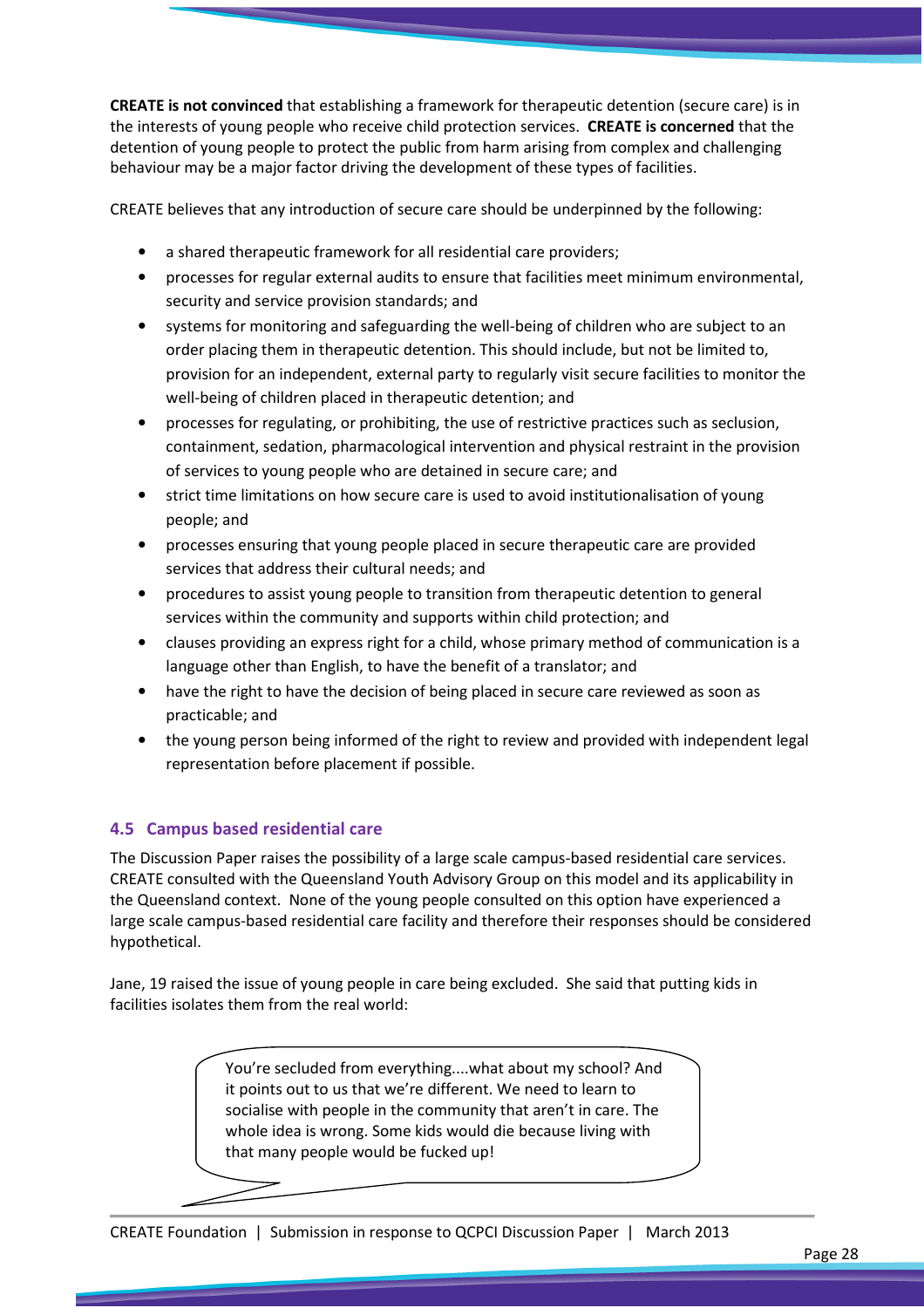Arnold, 20 said he would not like to be in a residential campus:

![](_page_28_Picture_1.jpeg)

Amelia, 18 said that such a place would make young people feel like they are being punished:

![](_page_28_Figure_3.jpeg)

Claudia, 19 identified that in a professional facility building relationships would be an issue:

![](_page_28_Picture_5.jpeg)

CREATE believes that children and young people are more likely to flourish in family based care. CREATE recognises that children and young people in non-family based care can be deprived of loving bonds with caring adults who are consistently available to them for emotional support. CREATE is concerned that various forms of non-family based care would not provide children and young people with the care that they require and would therefore prevent them from reaching their full potential.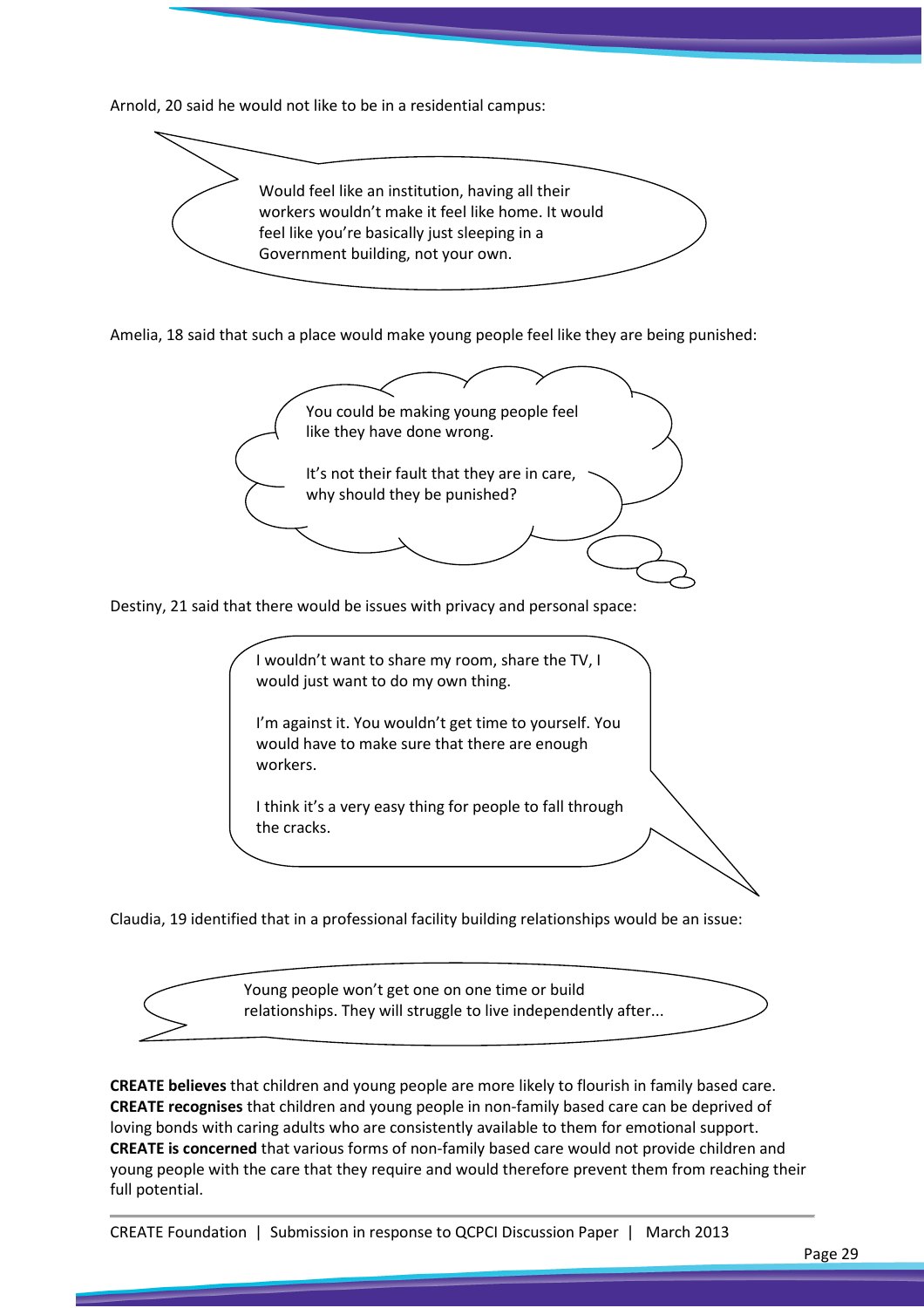#### 4.6 Use of medication to control behaviour

The issue of the use of medication does not appear to be included in the Discussion Paper. However CREATE recently consulted young people in New South Wales on this issue. CREATE believes that it is appropriate to include the young people's responses here because from those discussions, the use of medication, particularly in residential care appears widespread. In Queensland, there is some evidence to suggest that the use of medication, particularly in the treatment of children and young people with conditions such as ADHD, is more frequent than in the general population.<sup>30</sup>

Sixteen young people in New South Wales spoke to CREATE about their exposure to medication whilst in care. Fifteen young people stated that either they or someone they know (in care) had been medicated for the purpose of controlling or modifying behaviour. Of the young people who gave CREATE detailed accounts of their experiences via one to one interviews (as opposed to focus groups) one young person mentioned being medicated by a doctor, one said she saw a psychiatrist and the other mentioned his friend was prescribed medication and did not receive counselling.

Harry, 21 told CREATE that he refuses to take medication but that he has many friends who are prescribed with anti-depressants and suggests that medication is not what kids in care need. Harry says that kids in care need support from caring people:

I know a lot of friends who have [been] medicated for depression. I have always been quite headstrong when it comes to medication. Even when I'm sick I don't like taking pills. Whenever I have mental health issues I try and combat it the best I can, really trying to sit there and think it through.

I have had a best friend who is now off it. He lost his job, his girlfriend, living out of his grandmother's spare room you know they were things that were rather depressing for him and it got to the stage where he didn't want to be on this earth anymore. He was just given medication, there was no counselling, no help, 'here have this medication, and sort yourself out, your own your way'.

Question: How was his behaviour affected by this?

Anger, angry because he had no help. He had me, and that's what always cheered him up whenever he was feeling down he could come over and play video games with me. That was his only support network. He didn't feel like he could speak to anyone else.

He didn't have someone there to help - not even within his family. He was just given pills and told to work [it out] from there...

You can't just give someone a pill and expect that it will have some magical effect ... it all comes down to support networks not pills.

No quick fix.

 $\overline{a}$ 

<sup>&</sup>lt;sup>30</sup> Youth Affairs Network of Queensland. (2012). Use of Psychotropic Drugs on Children in State Care. Brisbane, author.

CREATE Foundation | Submission in response to QCPCI Discussion Paper | March 2013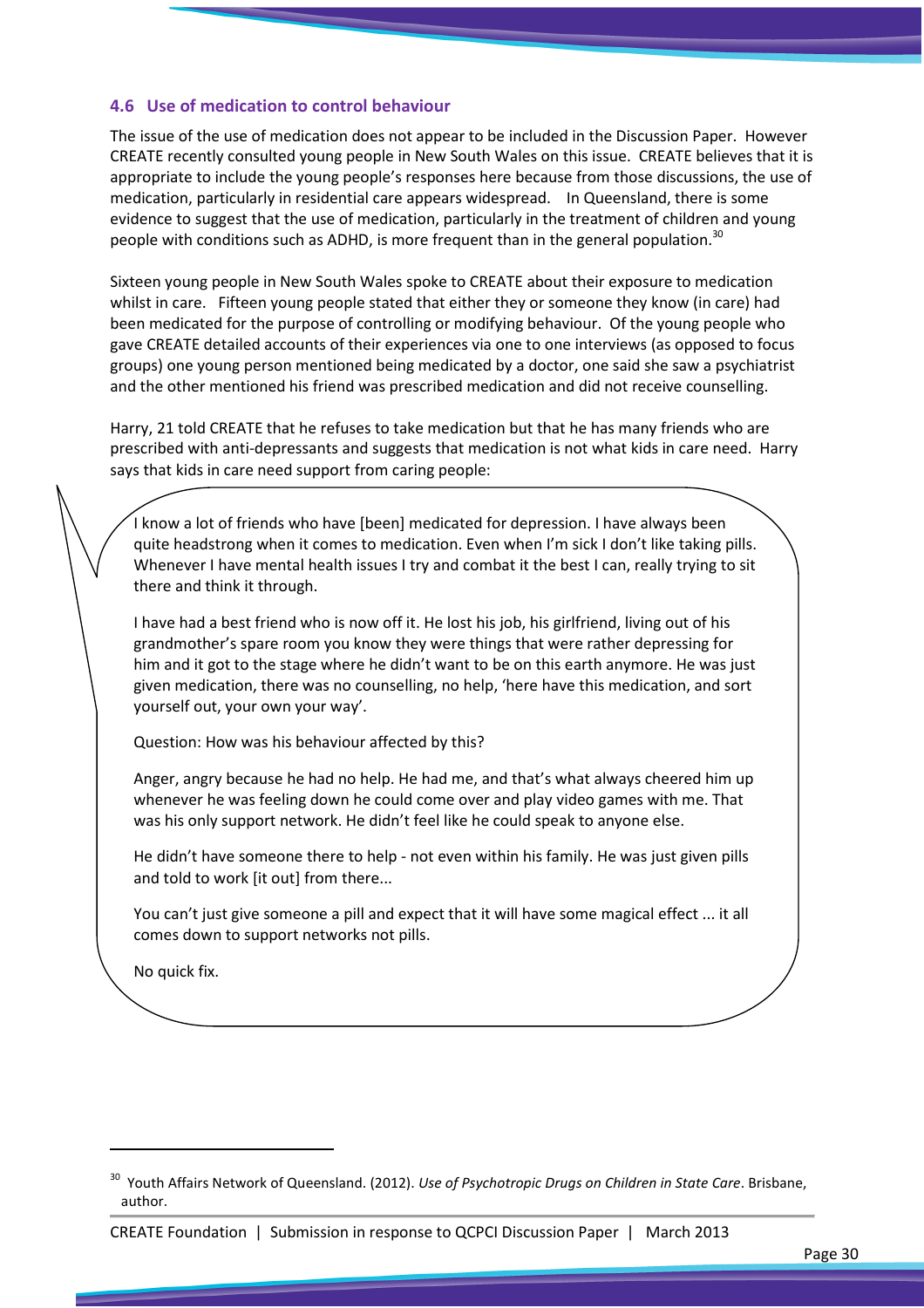Leah, 23 shared her story with CREATE and suggested that kids in care don't need medication, they need proper parenting.

I was on ADHD medication. They thought I was a bit of a hypo child I guess. I mean, it didn't bother me but when I lived with my Nan, she got me checked out and I would go to the Paediatrician every six months and I got weighed and measured and we'd talk to the doctor and he'd look at my medication and if I needed to up the dose or down the dose or whatever. But as soon as I changed foster homes, they were like 'Oh, well I'm not going to Sydney and I'm not paying for your medication.' But also with the medication, I was also not allowed certain foods, like things with additives. I was very good with keeping to that and checking the box. I never did anything behind my Nan's back. But as soon as I changed foster homes, they were like 'Oh, we think you can have orange juice now.'

I did experience some side effects on one medication when I was 17, like an antidepressant. They took me to a Psychiatrist actually. But DoCS would only pay for two visits with the Psychiatrist. I thought that was ridiculous because he put me on medication and then I never saw him again. I never got monitored on it and that's really bad. Because I already knew about being monitored on it because when I was a kid, I had been on Ritalin and stuff.

My caseworker was like, 'we've got funding for two visits.' And then it never got fixed and then I turned 18. It was so stupid. And especially because my Mum was in and out of mental facilities, I knew that you had to get monitored on it.

That happened to me again when I was homeless when I left care. I ended up in a psych ward for two weeks. I had just moved to a refuge ... and the hospital closest to [the refuge] was full so they took me to another hospital. And once I left there and went back to my refuge, they were like 'well now you're classified as out of area.' They wouldn't let me come back on a daily thing or a weekly thing to evaluate me because I was out of area. So the medication they gave me in the hospital, I would just keep going round to doctors filling my script thinking I was doing a good thing. When you go into hospital, they drug you up with so much stuff to make you so sedated so you can't cause problems to anybody. I took myself off that medication eventually. I put on weight, it makes you incredibly hungry. And I didn't know if I needed it or not.

I don't think you should take kids to a GP once and say 'they're depressed, they need medication'. When I was a kid, I got taken to a Paediatrician and had a whole two day assessment, where they put a cap with wires and everything on my brain to really check me out. Sometimes they just give kids medications for the sake of it. Like they may be hypo but it's the home life as well. Like if you don't have a good home life, of course you're going to be one of those violent bullies at school. Cos that's what's happening at home and they don't have boundaries. They don't need medication, they just need to be parented properly...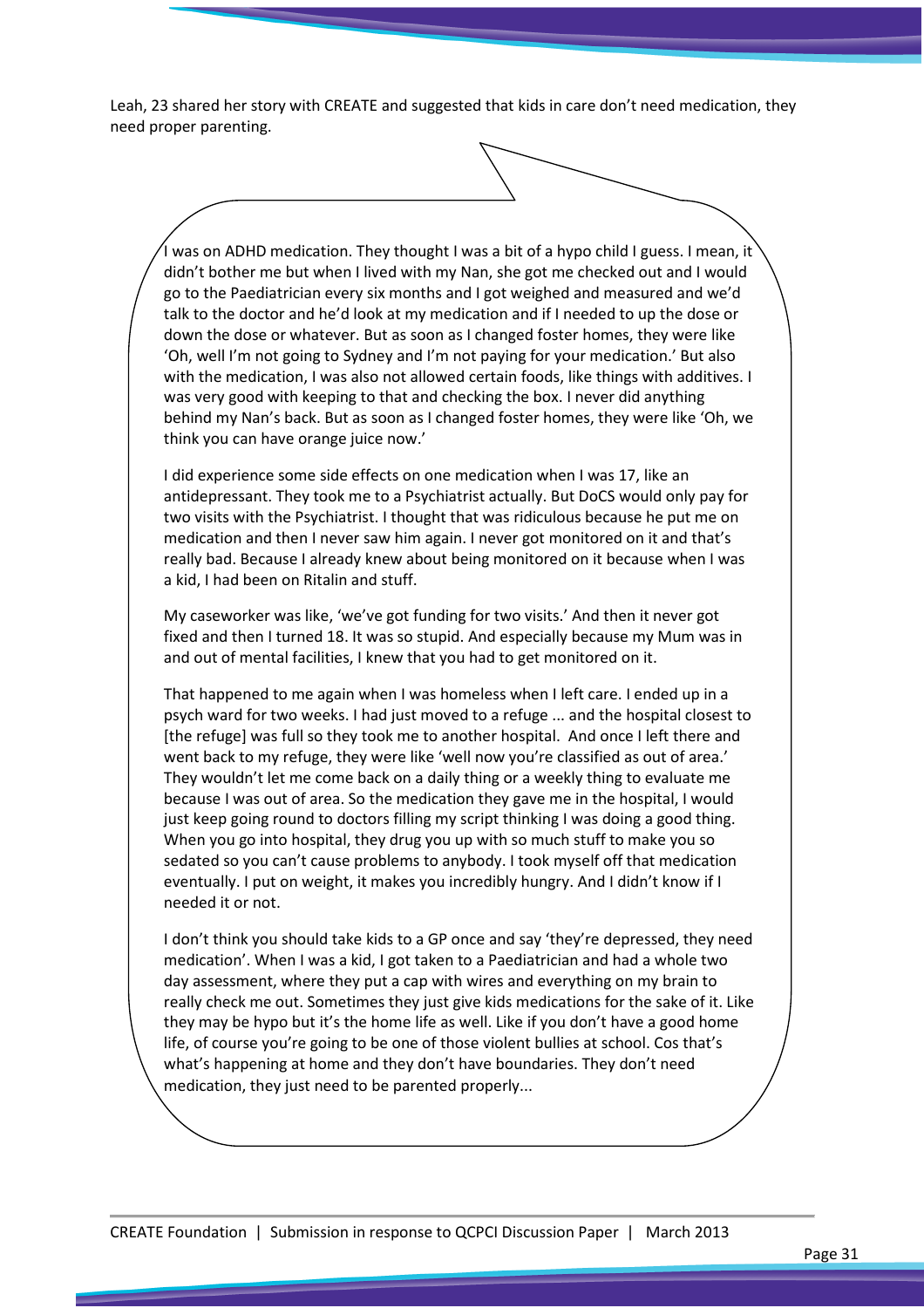Dana, 23 told CREATE how easy it is for children and young people in residential care to have medications prescribed for them and that to her knowledge the children are not informed of their right not to take the medication. She says that she has seen children and young people swapping medications to obtain a high. This suggests that drug abuse occurs prior to leaving care.

Yes almost everyone I have met who has been in care has been put on some type of medication. Mostly anti-depressants. Because when you go to live in resi they take you to see a psychiatrist and it's free.

The psychiatrists just put everyone who acts up at all on meds. It's just like that in refuges and residential units. I have seen quite a few psychiatrists and they all just put me on meds after like the first visit.

I would say about 2/3 of YP in residential units are on meds from my experience. I lived in a bunch of different places like that from when I was 13 till when I was 18 years old....

Well the psychiatrists just see you alone, the caseworker just takes you there and waits outside the room, and they don't brief the staff at the refuge about it. So yeah it needs to be monitored better I think. Instead of just handing it out like candy...

 I remember kids swopping and trading their meds with each other, because they thought you could get high off them... So the kids need to be educated on what the meds are and what they do.

They also need to make it really clear that you are not obliged to take the medication. Because no one ever explained that to me. The young people need to be told that it is not obligatory to take the medication.

Of the three young people (in NSW) who gave detailed accounts of their experiences with medication, all three suggested that the use of medications by children and young people in care is high.

There is no doubt that many, if not all children and young people in care have experienced significant trauma, including being taken from the family home. CREATE believes that children and young people should have all reasonable opportunities to voice their concerns, their doubts and their feelings about their life and that psychological counselling may give them an avenue to express themselves in a safe environment. Indeed, psychological counselling may assist them to develop increased understanding of their childhood experiences and help them develop healthy coping mechanisms.

CREATE is concerned that the use of medication for behavioural control may be high in the care community. **CREATE is also concerned** that children and young people may not have frequent access to professional psychological rehabilitation.

CREATE believes that it is in the best interests of children and young people in care to receive regular psychological counselling and rehabilitation rather than medication. Medication of children should be a short term option only and access to counselling may reduce their need for medication in the medium to long term. CREATE acknowledges that there may be an increased short term cost implication but that the long term costs may be recovered.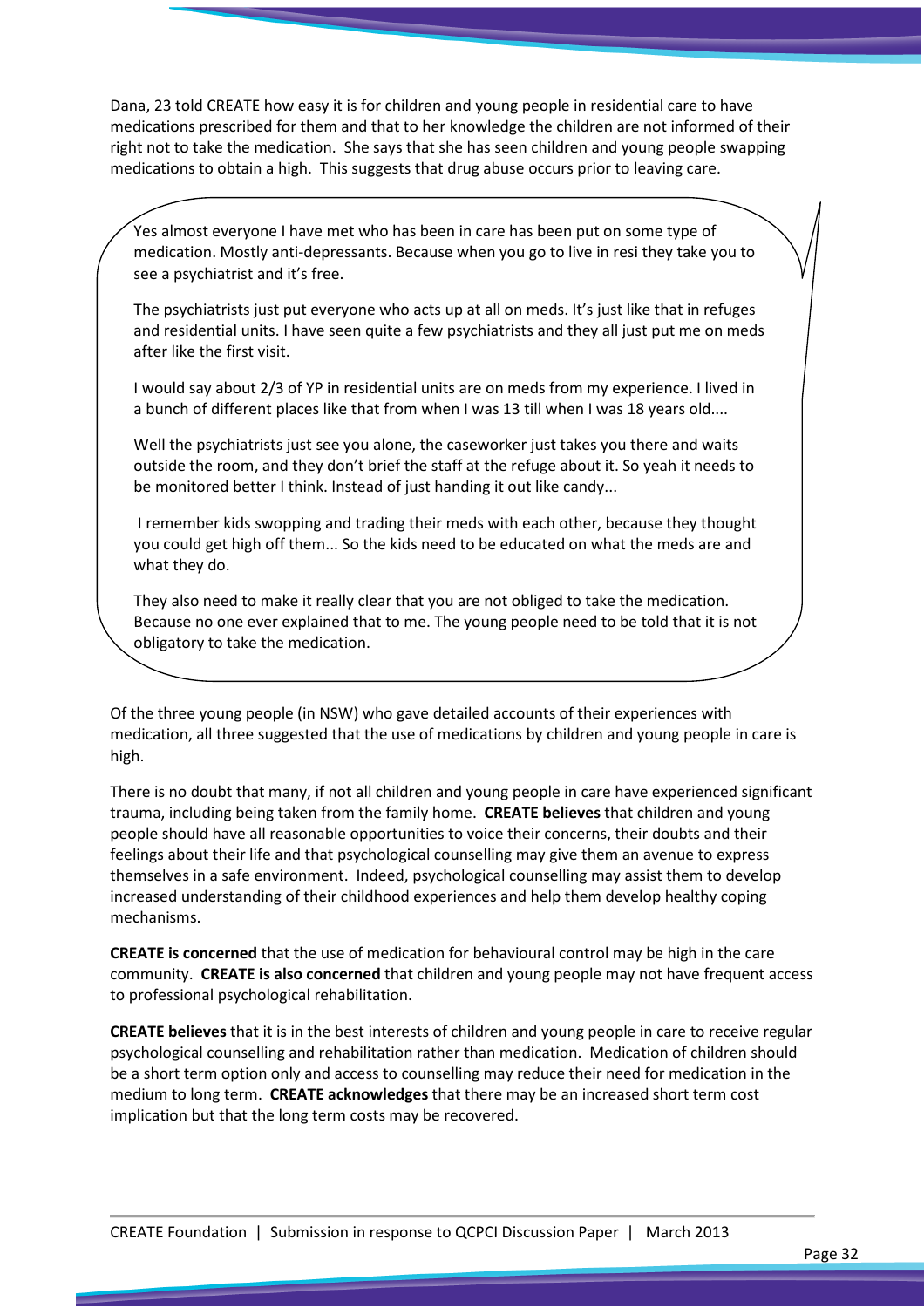## 5. Response to question 18 - To what extent should young people continue to be provided with support on leaving the care system?

Transitioning from care, like child protection itself, is best achieved via a community response, that is - in a collaborative manner. Factors such as budgeting, cooking, cleaning and communication need to be coupled with access to affordable health (medical, dental, mental) and affordable, safe and stable housing which is dependent upon education, training and obtaining employment. Transition is, by its very nature, an interagency process. $^{31}$ 

The United States National Council on Disability reported that successful transition from care to adulthood is more likely to occur where there is a comprehensive, multisystem transition support network. The network and the plan both need to be multisystemic because it needs to address an array of life domains including gaining and maintaining employment, increasing educational qualifications, accessing and maintaining health care, housing and family challenges.<sup>32</sup> This is the case for young people with and without a disability.<sup>33</sup>

CREATE believes that a collaborative and flexible approach to transitioning from care is required. CREATE has consulted thousands of young people in and out of care about their transition from care experiences over the past 5 years.<sup>34</sup>

CREATE's recent Report Card shows that in all jurisdictions most young people surveyed had spoken to someone regarding their aftercare life.<sup>35</sup> However in Queensland, it appears that approximately 25% of young people surveyed reported they had not even spoken with someone about their life after transitioning from statutory care.

CREATE is concerned that such a large number of teenagers are not having conversations with their teachers, their caseworkers, their carers, their mentors about what they are going to do to achieve their dreams. This puts them at a severe disadvantage. CREATE would argue that most parents plan for their children's futures by selecting good schools, assisting them with homework, helping them to achieve academic results required to enter university or to obtain a good job.

CREATE is concerned that the expectations of adults in the lives of children and young people are far too low as evidenced by so many young people reporting not even having the aspiration, goal oriented conversations that many of their peers are experiencing.

Given many young people are not being assisted to plan for their adult life whilst in care, and given the high cost of living and the emotional supports young people need, CREATE believes that young people should be supported until at least the age of 25.

 $\overline{\phantom{0}}$ 

#### CREATE Foundation | Submission in response to QCPCI Discussion Paper | March 2013

<sup>&</sup>lt;sup>31</sup> CREATE Foundation (2012). Supporting children and young people with a disability in out-of-home care in Australia: Literature Review. Brisbane: author, p 39.

 $32$  Ibid.

<sup>&</sup>lt;sup>33</sup> Note that the legal definition of disability includes mental health impairments: See CREATE above n 31, pp 9-10.

<sup>&</sup>lt;sup>34</sup> See McDowall, above n 3; McDowall, J. J. (2011). Transitioning from Care in Australia: An Evaluation of CREATE's What's the Plan? campaign (CREATE Report Card 2011). Sydney: CREATE Foundation; McDowall, J. J. (2010). What's the Answer? Young people's solutions to improving the transition to independence from out of home care. Department of Families, Housing, Community Services and Indigenous Affairs; McDowall, J. J. (2009). CREATE Report Card 2009 – Transitioning from care: Tracking progress. Sydney: CREATE Foundation; McDowall, J. J. (2008). Report Card 2008: Transitioning from Care. Sydney: CREATE Foundation.

<sup>&</sup>lt;sup>35</sup> McDowall, above n 3.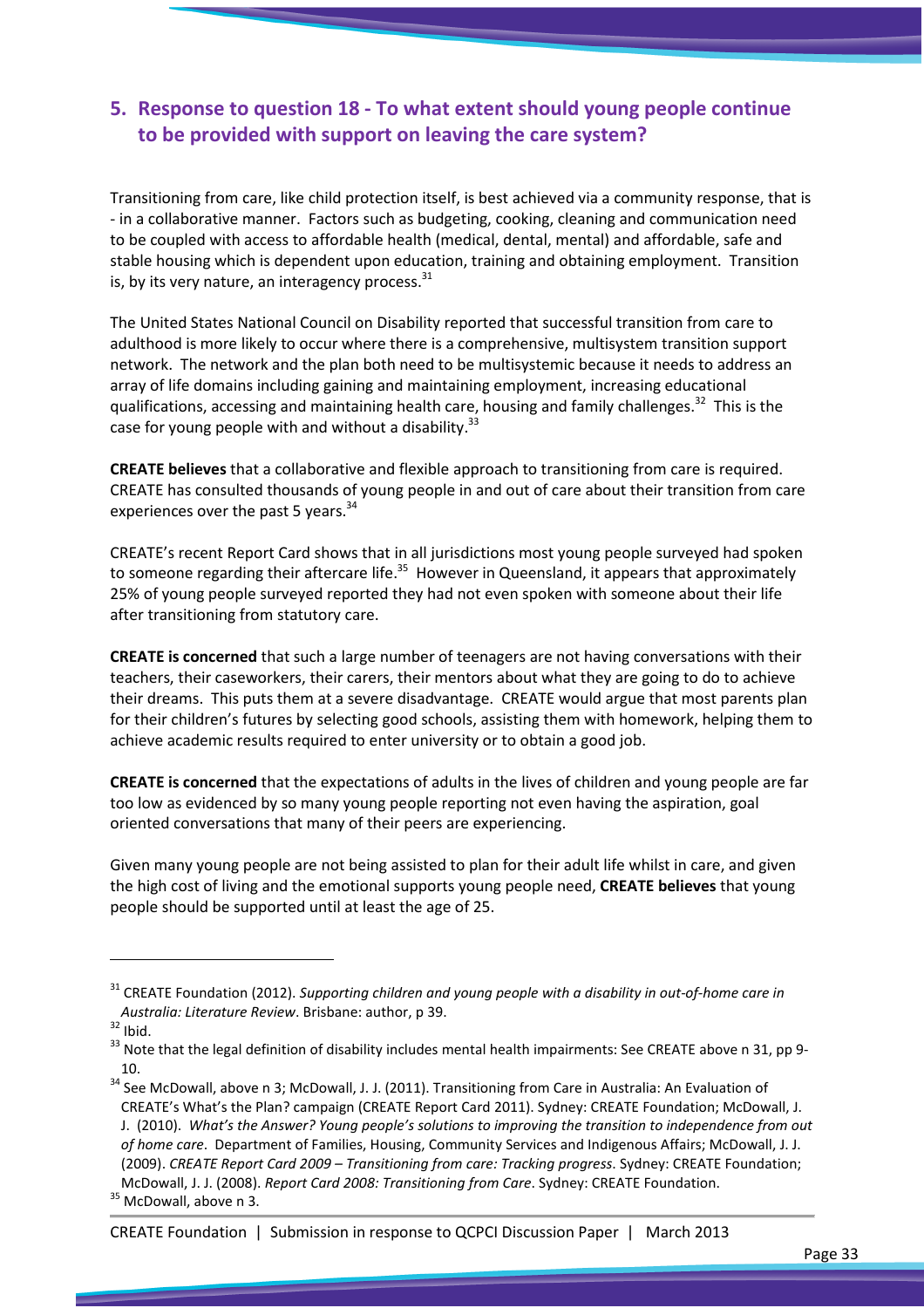Amelia, 18 identified a need for help and support beyond 18 and said that right now she needs help with obtaining a drivers license and accommodation: License – having the opportunity through a course. Stable and long term accommodation.

For young people, meaningful service coordination means having one entry point to the service system, rather than having to find their way through a maze of well intended support. There is nothing new in this and CREATE believes that access to services can be frustrating for anyone if there is no single entry point.

Simone, 22, continues to experience a range of health and accommodation issues after leaving care and said that one point of contact for young people is essential:

A phone line would be good that's specific to kids in care. Having a worker there that you can call if you need advice. It wouldn't be counselling, just general advice and guidance. Doesn't matter who it is.

Peter, 21 agreed that inter-agency communication and collaboration is key:

![](_page_33_Picture_5.jpeg)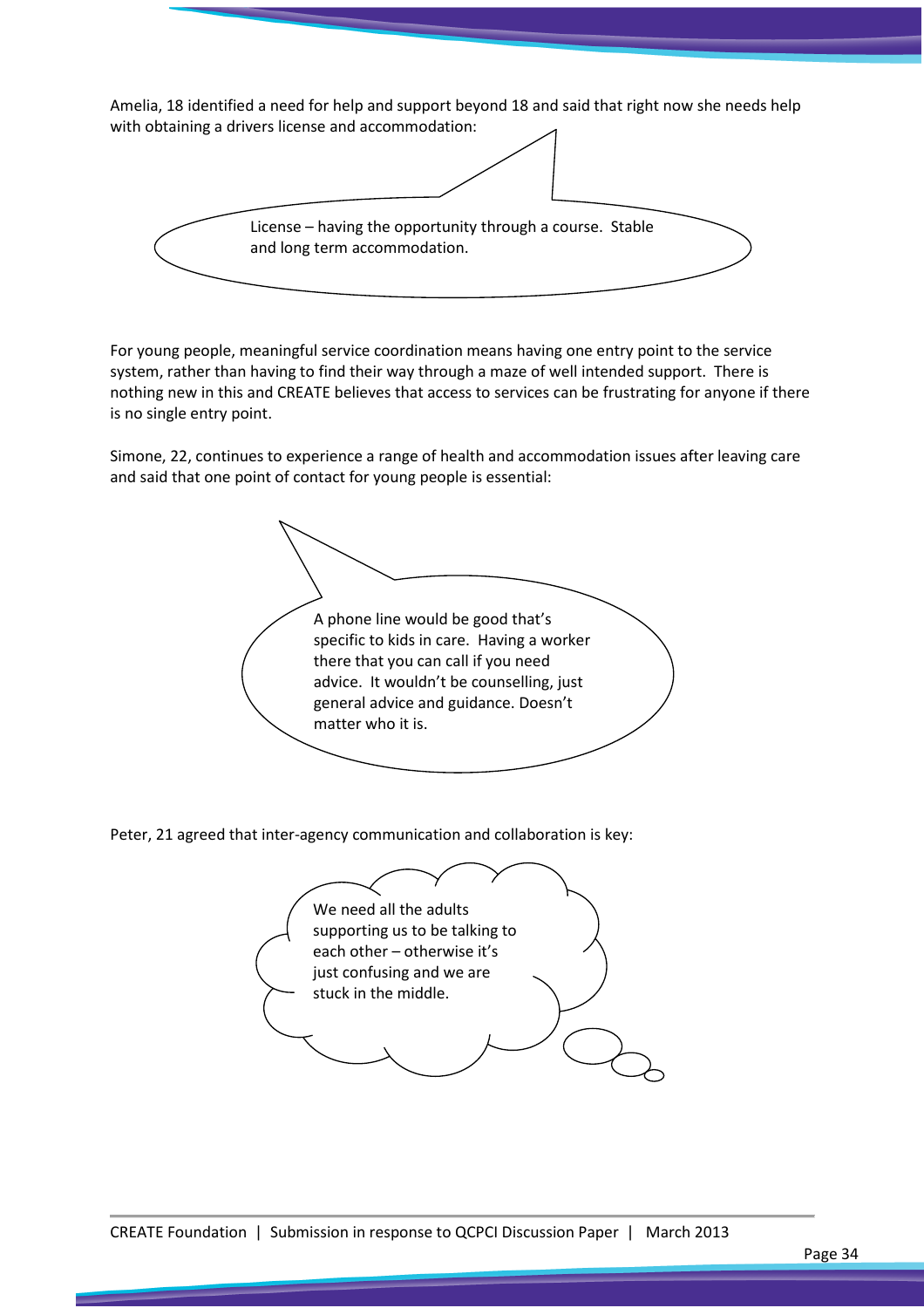Shaniqua, 18 said that a lack of resources and a lack of skills detrimented her transition from care:

![](_page_34_Figure_1.jpeg)

weeks before, I think you need to be linked into to people who can help before you turn 18 but that doesn't happen – sometimes because child safety are just too busy, sometimes because the workers don't have the skills. I think they need more specific TFC training and more information, it would be easier if they had a person who was just dedicated to just TFC. TFC is important and deserves this attention, it's the beginning of a whole new adult life and you don't want to stuff that up.

Monica supported a whole of government approach to helping care leavers:

Better mental health services. A transitions worker from CYMHS who could assist in the transition to adult mental health. For other services like health etc, also having a transitions officer. A key person in an organisation to assist with the transition.

Most of the young people's statements reflect a general assumption in Australia society that young people are from 'normal' families and do not require specialist services. CREATE suggests that where children and young people have had corporate parents in the form of the State, then State services need to be aware of the particular needs of young people in and out of care and cater for those needs accordingly. Mainstream Australia does not consider the needs of young people with a care experience. Despite ideological rhetoric, our society is not a level playing field and more needs to be done to help young people with a care experience.

Simone, 22 suggested that there is not enough access to psychologists, general medical practitioners, dentists or optometrists and that services are expensive:

> More counselling – there's not enough available and what is available is expensive. Access to more healthcare in general and dentists and optometrists. What is available is difficult to access in the community as there's not a lot of info available.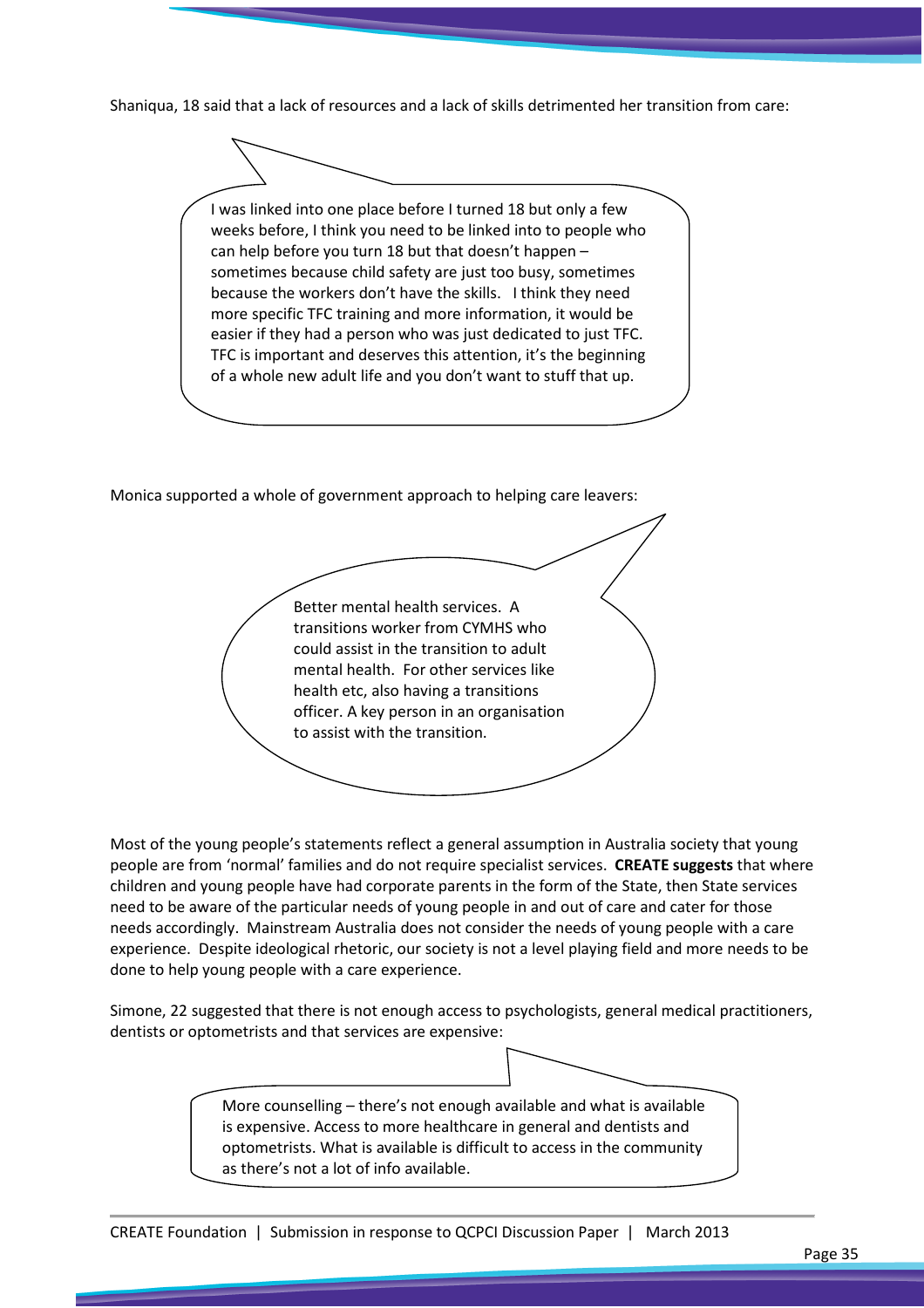Cindy, told CREATE that she missed the emotional support and mentorship of foster are and suggests a helpline for care leavers:

![](_page_35_Picture_1.jpeg)

Cindy's suggestion implies that she does not have an adult in her life that can help her with decision making. She suggests that leaving care is confusing and stressful.

Jack, 16 told CREATE that after he leaves care he thinks he'll need access to a young worker to provide help and guidance with decision making and general mentoring:

![](_page_35_Picture_4.jpeg)

Both Jack and Cindy touch on an unmet need often highlighted in the experiences of young people transitioning from care, particularly those exiting from residential care: a lack of continuity in relationships with significant adults after the age of 18. This arises because youth workers or other supportive professionals are employed as part of the child protection system. Therefore, when the State ceases to become the legal guardian of the young person, so does the financial resourcing for these supportive adults. Generally professionals paid to work with an age designated clientele must bid farewell to the young person in order to work with a new group of younger clients.

Typically, the bond between the young person and these supportive adults gets severed and the young person finds themselves in a position where they effectively have to 'start again' with services and supportive adults after turning 18. Appropriate mentoring services can offer a way of addressing this issue.

CREATE notes the positive outcomes reported in the Whiltelion RAMP evaluation.<sup>36</sup> That project offers mentoring services to 64 young people in residential care in Victoria. The evaluation report states the program showed "many positive effects and substantial promise, including the possibility that it will produce long-term savings and benefits to the community through successful intervention in the lives of high risk, difficult to engage young people." $37$ 

 $\overline{\phantom{0}}$ 

<sup>&</sup>lt;sup>36</sup> The Nucleus Group. (2008). Evaluation of the RAMP Mentoring Program. Office for Children. Victoria: Department of Human Services.

 $37$  Ibid, p 3.

CREATE Foundation | Submission in response to QCPCI Discussion Paper | March 2013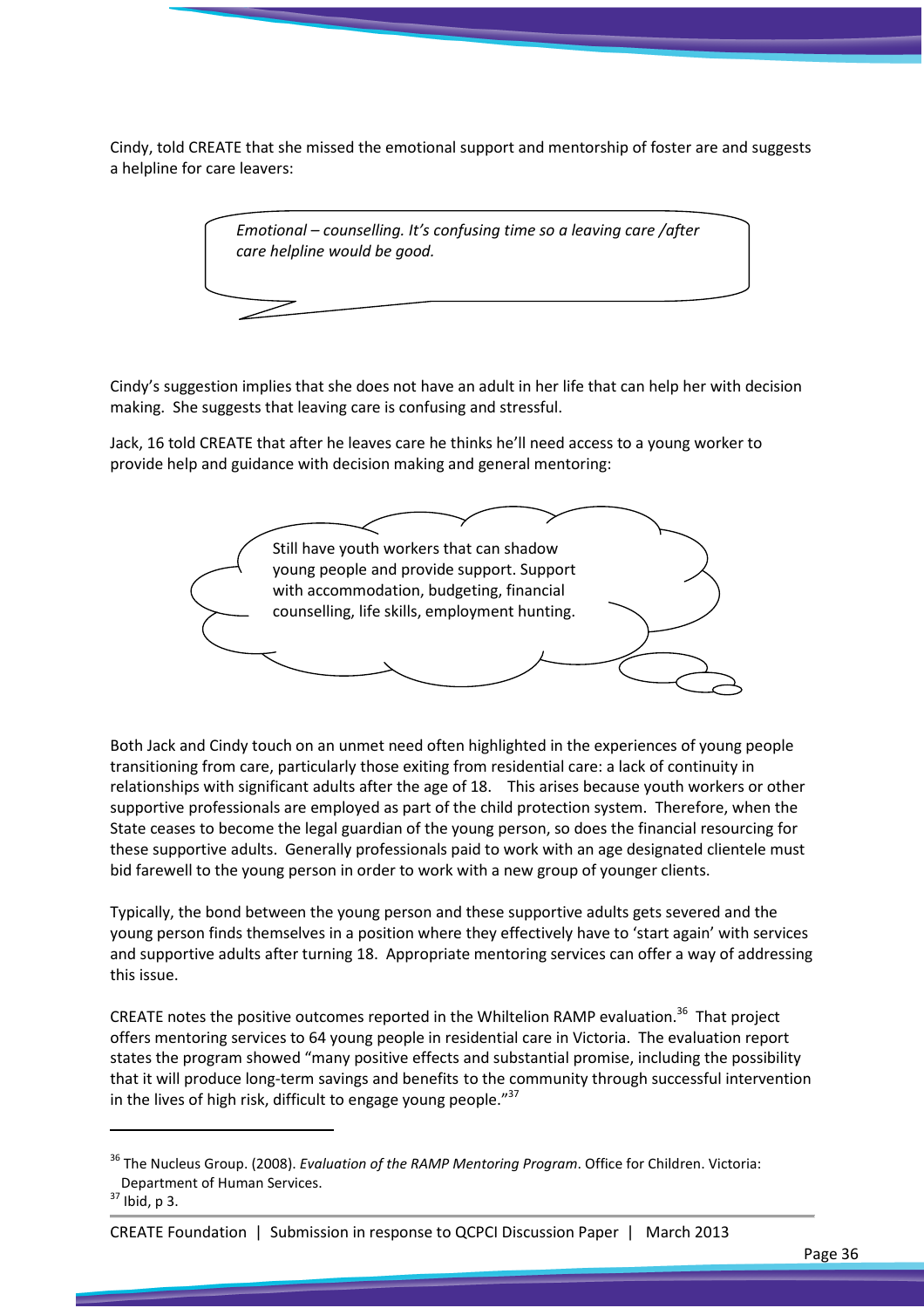CREATE suggests that mentoring services, in combination with the post care brokerage and information may assist young people transitioning to independence.

Another positive example of an initiative which enables young people to build positive relationships prior to turning 18 that can last into adulthood is the Transition and Post Care Support Program currently funded by the Commonwealth Government and run by the Queensland Department of Communities, Child Safety and Disability Services. The transition officers are co-located with Evolve Behaviour Support Services. This team that provides Positive Behaviour Support services to children and young people with a disability who are in care and who have high and complex support needs and display challenging behaviours.<sup>38</sup> The transition officer can continue working with the young person up to the age of 21 years. This means that at age 18 when all the 'child' services cease and the 'adult' services begin, the transition officer may be the only – or one of a few – people who remain involved with the young person. This provides the young person with not only a point of contact but importantly, consistency and continuity through a period of significant change. The Discussion Paper notes that Queensland is the "only state where legislation, policy and practice are unclear as to how long the state must deliver support for young people after 18 years of age." CREATE believes that all key stakeholders should have clarity regarding their duty of care and the scope that the duty entails. Likewise, all stakeholders, including young people should be able to have clarity regarding the services and supports they can expect and request.

CREATE believes that there needs to be clarity regarding the post care support services. CREATE believes that young people transitioning from care to adulthood should be supported until the age of 25. Whilst legislation would provide greater authority, a policy with legislative backing would also provide clarity. Domestic and international examples could be considered to create a legislative framework that would facilitate a more coordinated and comprehensive response to the needs of young people transitioning from care. It would also provide a further impetus for a whole of government approach to the issue, with the aim to increasing efficiencies and improving outcomes.

A Bill has recently been passed in Missouri (USA) where young people over the age of 18 but under 21 can elect to re-enter care if they are struggling with being out of care. The decision can also be made by other relevant persons if it is in the young person's best interests.<sup>39</sup> Therefore, in some cases the age of majority can be effectively extended until the age of 21 in Missouri.

CREATE believes that extending services, including carer compensation, beyond the age of 18 is likely to enable some young people to stay in their final placements and less likely to face risky environments.

Stacey, 19 suggested that assistance to young people and carers after 18 could help young people to become self sufficient adults:

Financial support – if they don't have enough money for bills or food vouchers. Go card money too to get to school/work. Linking young people into to other support services and letting young people know about YHARS. If young people are close to their CSO they should be allowed to have contact. Financial reimbursement to foster carers who continue to let young person stay on past 18...

 $\overline{\phantom{0}}$ 

#### CREATE Foundation | Submission in response to QCPCI Discussion Paper | March 2013

<sup>&</sup>lt;sup>38</sup>Government of Queensland. (2012). Fact Sheet: Transition and Care Support Program. Brisbane: Department of Communities, Child Safety and Disability Services.

<sup>39</sup> See: http://www.senate.mo.gov/13info/BTS\_Web/Bill.aspx?SessionType=R&BillID=17429942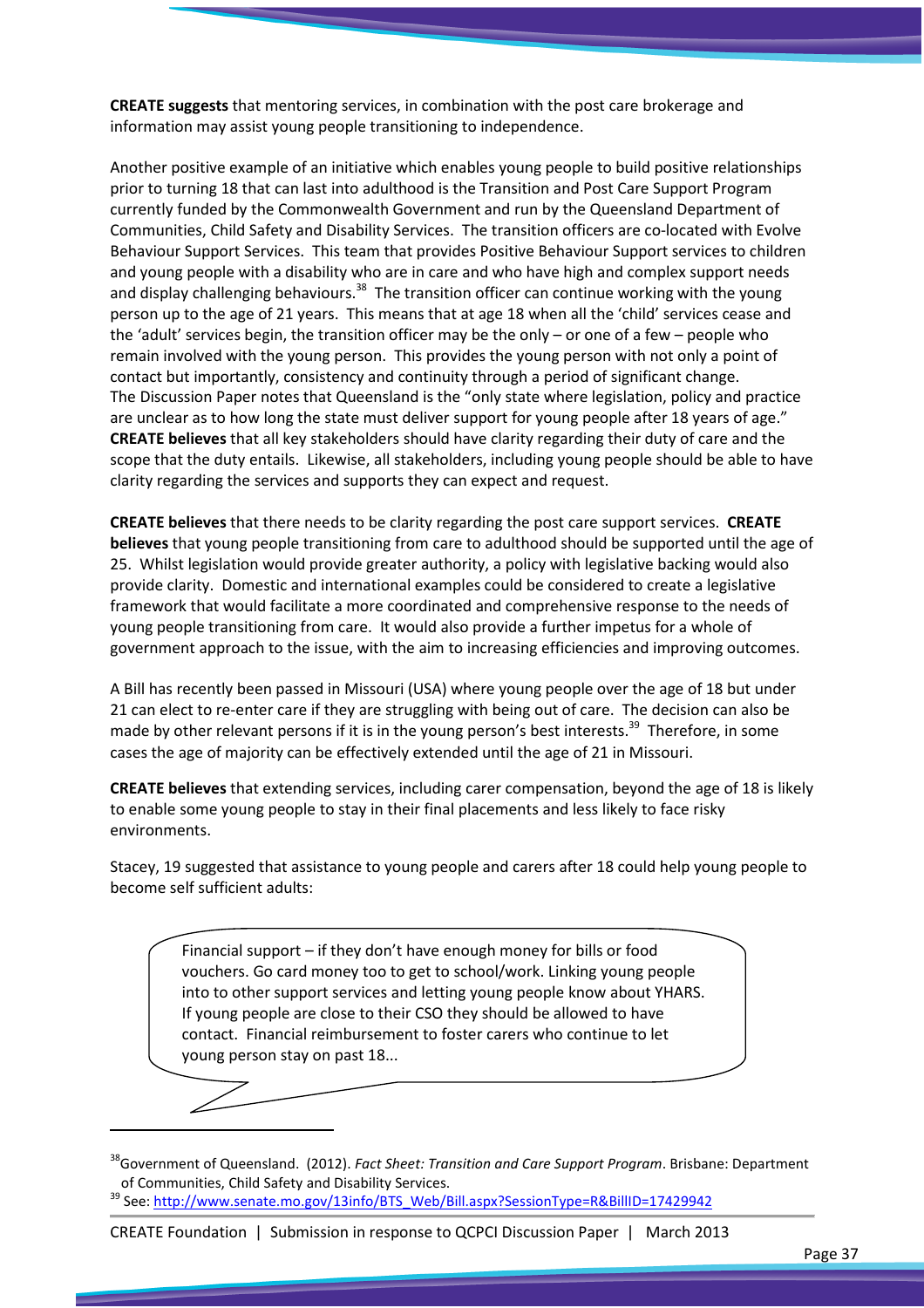Michaela, agreed with her peers that support should be extended beyond the age of 18. She also stated that this is particularly the case for young people who are still at school, TAFE or university:

![](_page_37_Figure_1.jpeg)

She suggested that care be extended for the first year of tertiary education, however CREATE is not sure this is a good idea. Although CREATE has not personally investigated this space, there is research that suggests care and support needs to be extended until tertiary education is completed.

A longitudinal study (the Midwest study) involving 732 young people from three states (Illinois, Iowa and Wisconsin) in the United States of America questioned whether and to what degree remaining in foster care until the age of 21 would significantly increase educational engagement to the university level.<sup>40</sup> That study found that young people residing in jurisdictions that provided statutory care until the age of 21 were more likely to enrol and start their degrees compared with young people from jurisdictions that ended statutory care at 18. However they also found that once statutory cared ended (at 21), the likelihood of those young people completing their degree reduced. That research revealed that a lack of support and housing increased the need for money; and the need to work was the reason most often given as to why former college students, in reaching the age of majority, had dropped out of college. $41$  It may be that the young people who were able to stay on in their final placement also finished their degrees.

Research in England found that young people with a care experience at university continued to experience financial problems.<sup>42</sup> Jackson et al found that many of the students with a care experience did not know about scholarships or funding opportunities and that many of them continued to experience housing issues. $43$  Of great concern is that many of the young students were experiencing difficulty with the coursework. The cause of this was attributed to gaps in their schooling and having never established a homework routine or that they needed paid work and had difficulty managing their time.<sup>44</sup>

Missouri has recently also passed a Bill providing that all young people in care from the age of 15 are to receive assistance to increase their educational engagement post care. This includes receiving help to apply to university or technical colleges and to access financial support to access the

 $\overline{a}$ 

CREATE Foundation | Submission in response to QCPCI Discussion Paper | March 2013

 $^{40}$  Dworsky, A., & Courtney, M. (2010). Does extending foster care beyond the age of 18 promote postsecondary educational attainment? University of Chicago, Chapin Hall.

 $41$  Ibid.

 $42$  Jackson, S., Ajayi, S., & Quigley M. (2011). Case study on the impact of IOE research into 'Going to University from Care'. London: Institute of Education, University of London.

 $43$  Jackson, above n 42.

<sup>&</sup>lt;sup>44</sup> Jackson, above n 42.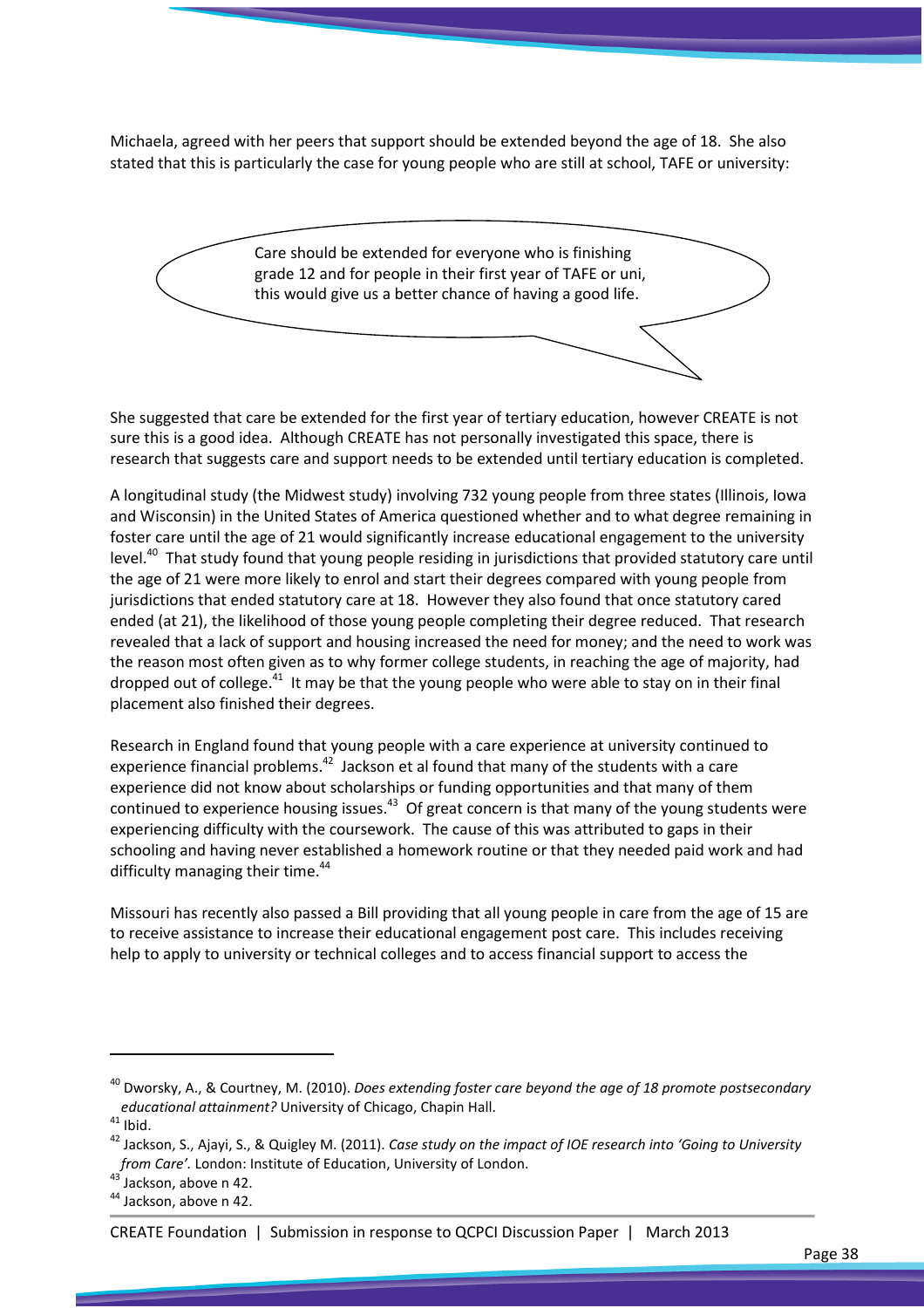courses.<sup>45</sup> Jurczyszyn and Tilbury also suggest that these types of supports are likely to help young Queenslanders.<sup>46</sup> A whole of government approach in Australia could make the same provisions.

CREATE would like to see more non government organisations working directly with young people whilst still in care to ensure their living skills, their study skills, their employment skills are all being harnessed. CREATE would also like to see more children and young people experiencing educational stability and CREATE believes that moving from school to school does not contribute to this stability.

CREATE acknowledges that there currently exists some financial support for young people transitioning from care, such as the Transition to Independent Living Allowance and the Aftercare brokerage provided through Youth Housing and Reintergration (YHARS) services around Queensland. However, future Commonwealth funding of the YHARS service is currently uncertain past 2014. CREATE's consultations with young people suggest that a majority of this funding is accessed between 17 and 19. This means there is less available when young people experience 'false starts' in their transition to adulthood and independence. Likewise, receiving assistance for transitioning from care is not an entitlement: young people have to apply and be eligible.<sup>47</sup>

Of upmost importance CREATE believes it is essential young people are consulted with in the design and development of services established for their benefit. Where young people are not involved in their transition planning or the development of a transition plan, CREATE believes that such a plan is tokenistic.<sup>48</sup>

## 6. Response to question 19 - In an environment of competing fiscal demands on all government agencies, how can support to young people leaving care be improved?

In considering how support for young people transitioning from care can be improved in an environment of competing fiscal demands, it is important to recognise that within the community of young people aging out of care each year there exists a variety in level and nature of need. The 2009 CREATE Report Card found that 50.5 percent of those surveyed in the post care group were required to leave their placement when their child protection order expired at age 18.

The needs of young people who have a stable and positive relationship with family based carers would vary from those young people exiting care from residential placements who often experience a much sharper transition. Therefore, the key to improvement in this area is recognising that different assistance is required for different young people. Young people experiencing greater emotional stability and social connection tend to benefit more from practical supports such as educational scholarships and more encouragement to stay with supportive adults. Whereas, young people with more complex needs who tend to be in residential care (but not always) tend to require services to help them build positive relationships and achieve emotional stability as well as more practical assistance.

l

#### CREATE Foundation | Submission in response to QCPCI Discussion Paper | March 2013

<sup>45</sup> See: http://www.senate.mo.gov/13info/BTS\_Web/Bill.aspx?SessionType=R&BillID=17428987

<sup>&</sup>lt;sup>46</sup> Reeny Jurczyszyn & Clare Tilbury. (2012). Higher and further education for care leavers: A road less travelled. Developing Practice: The Child and Family Work Journal, 33 Spring, 11-22.

<sup>47</sup> See: http://www.tila.org.au/eligibilitycriteria.html#C1

<sup>&</sup>lt;sup>48</sup> Amber Hall. (2012). It's not a transition plan if the young person wasn't involved. Developing Practice: the Child and Family Work Journal, 33 Spring, 4-9.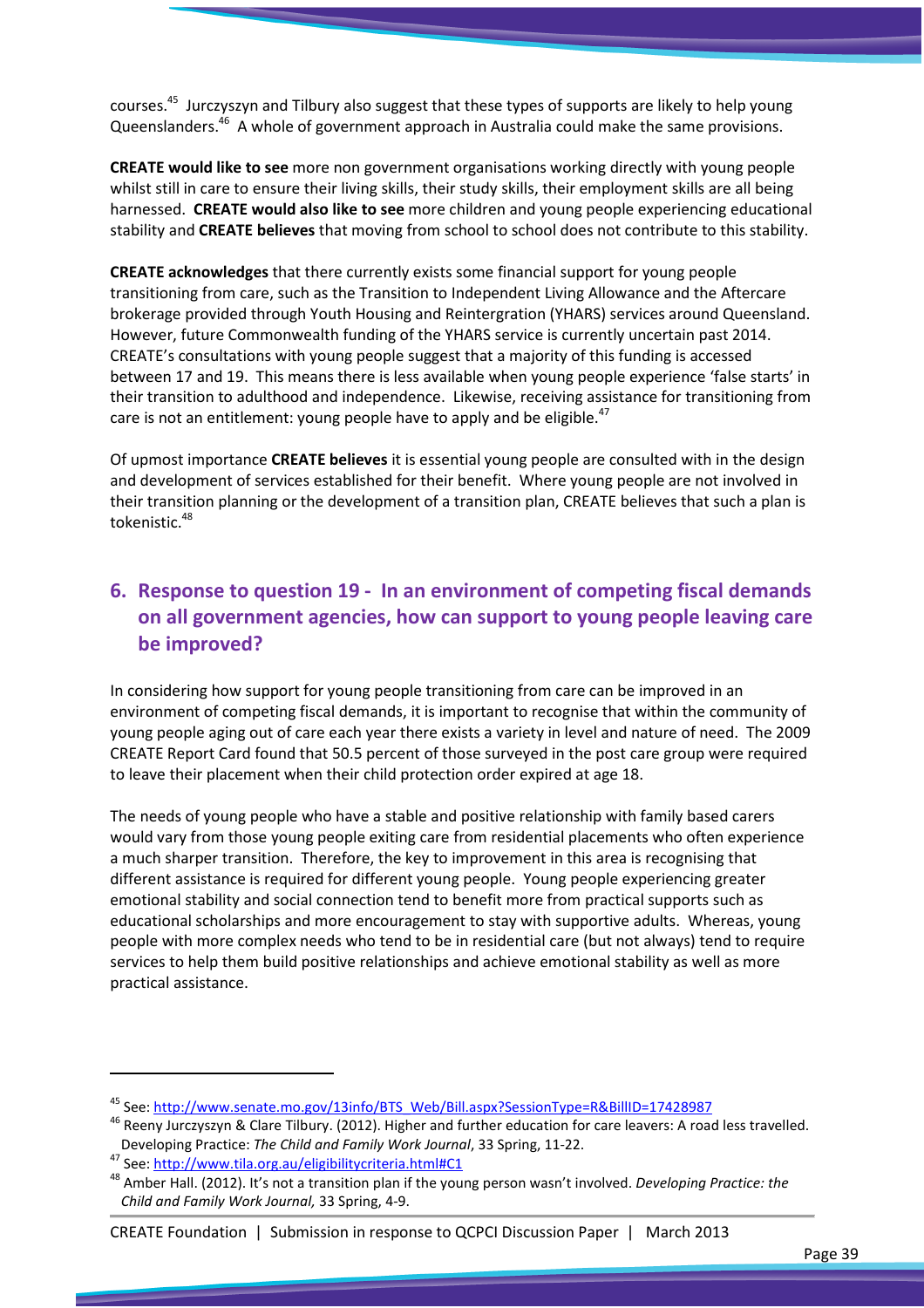CREATE believes that there is considerable evidence to suggest that investment in the improved coordination and provision of services to young adults leaving the care system will decrease costs to community and government.<sup>49</sup>

To improve support for young people leaving care, CREATE supports in principle, the following options canvassed in the February 2013 Discussion Paper:

- Provide a range of supported accommodation options with appropriate caregivers however CREATE believes that young people should be equipped with living skills prior to leaving care. Living skills should form a part of the care experience;
- Develop policies on how a young person could 'pay board' to a caregiver should they wish to remain in their placement after discharge from care;
- Develop a policy for supporting young people who self-place, including the provision of ongoing support in an appropriate manner, until the age of 25 years;
- Provide 'ring-fenced' whole of government funding for post-care support up to age 25 years. This would include brokerage funds. This support may be delivered by specialist teams within Child Safety or by non-government organisations, and young people would access this funding through any Child Safety service centre (in similar fashion to the Victorian model);
- track and publish data on the number of young people subject to support service cases after leaving care;
- implement a model similar to the Tasmanian Transition Program, allowing for the gradual handover of tenancy from Child Safety to the young person;
- develop initiatives to help young people in care to remain at school as long as possible, including provision of training to teachers on how to understand and manage the impact of abuse (on behaviour) for young people in educational settings, and development of alternative education pathways for young people in care to prevent exclusion;
- reduce or waive fees for young people leaving care who want to access tertiary education (both at state level, for example TAFE fees, and at federal level by negotiating with the Australian Government for HECS waivers) and ensure supported accommodation until after graduation; and
- Any other provision that helps to support young people to develop into healthy adults.

CREATE acknowledges, as noted in the Discussion Paper, that the costs of the needs of young people leaving care is likely to be disproportionate to their numbers. However if carried out appropriately as part of a shared framework, better coordination and more efficiency in the delivery of services to this vulnerable community could be realised. CREATE recommends that, as a starting point, the current Child Safety Directors Network ensure the prioritisation (such as TAFE fee waivers) of government services for young people leaving care.

## 7. Response to question 47 - What other changes might improve the effectiveness of Queensland's child protection system?

CREATE acknowledges the discussion held at the Commission of Inquiry on 26 February 2013 with regards to young people who are frequently absconding from approved placements and the degree to which efforts should be made to keep these young people in out of home care. This discussion appears to be based on the presumption they are 'self protective' at 15 years of age.<sup>50</sup>

 $\overline{a}$ 

 $49$  McDowall, (2010), above n 34.

<sup>&</sup>lt;sup>50</sup> Transcript of Proceedings 26 February 2013. Queensland Child Protection Commission of Inquiry, p 33.

CREATE Foundation | Submission in response to QCPCI Discussion Paper | March 2013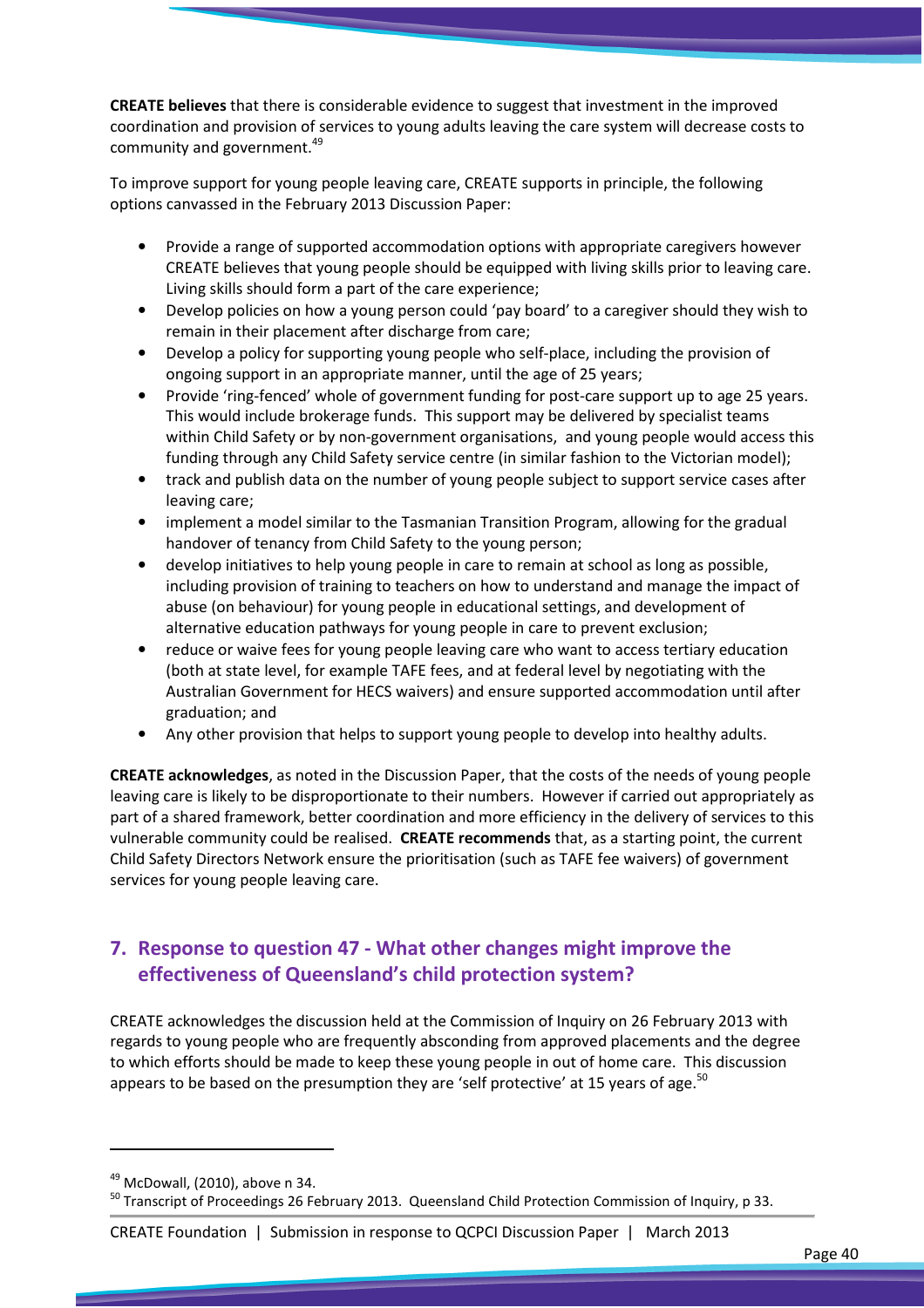Shaniqua, 18 said that even where teenagers think they know what is best for them and return to their pre-care family, they continue to be vulnerable and continue to need the Department's services and supports:

> Especially for young people who come into care late, most of them have behavioural problems and going 'home' back to their family is them returning to their comfort zone if they freak out in care. Coming into care is overwhelming, its a massive change and you have to adapt to it. Some people don't take that change very well.

Also most of the time young people have their teen angst and are cocky, like I was, most of them don't realise they need the support and protection of child safety. I was one of those young people who absconded and didn't appreciate child safety being there for me, but now that I look back on it I definitely do appreciate it. There's a reason you are not living with you[r] parents. Only if the young person is ready, not a danger to their siblings or other family members and their parents have changed should they go back.

The CREATE Report Card 2009 found, among other things, that of the young people under 18 who were surveyed: 22% reported they planned to move back to live with one or more pre-care family members. Approximately 13% of the over 18 year olds who participated suggested that they intended to return to their pre-care home. $51$  Therefore, a significant number of young people intended to return to their pre-care homes and a significant number may have already returned.

Jane, 16 urged for caution when deciding to place a young person:

![](_page_40_Picture_5.jpeg)

Meryl, 16 said that if a young person isn't choosing to return to the pre-care family then they should not be sent there:

![](_page_40_Picture_7.jpeg)

 $51$  McDowall, (2009), above n 34.

 $\overline{\phantom{0}}$ 

CREATE Foundation | Submission in response to QCPCI Discussion Paper | March 2013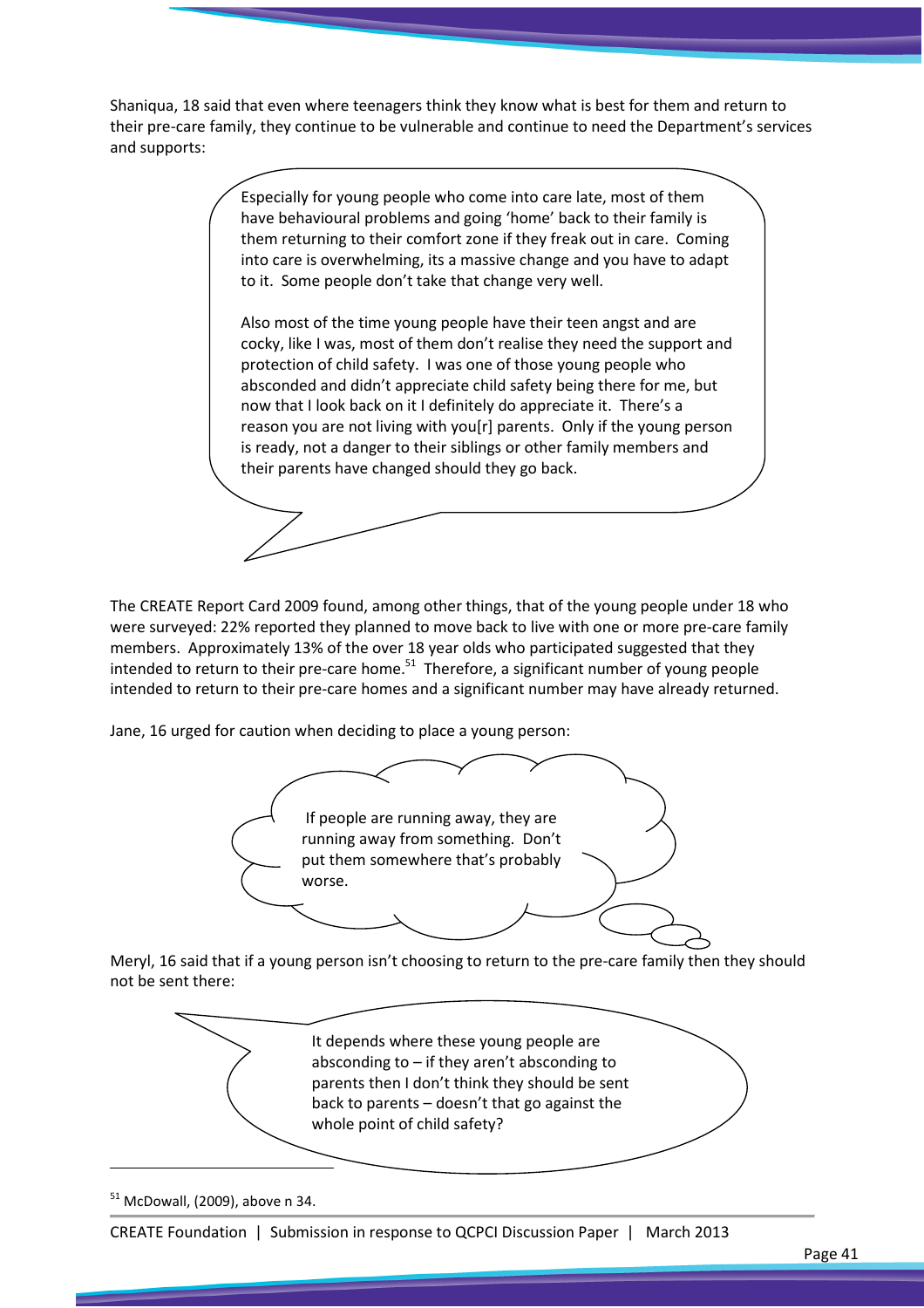Todd, 21 told CREATE that young people should still be able to contact the Department even when they choose to live in a place that the Department does not agree with:

Technically I thought young people could legally choose to live with their parents at 16 anyway. I think if they are running away back to their parents between 15 and 18 then any plan to have them move back their should be monitored by child safety – you don't want to traumatise them again.

CREATE supports this process of young people returning to the pre-care family if:

It is in the best interests of the young person;

 $\overline{a}$ 

- It the young person is informed and expressly consents to return to the pre-care home; and
- Where support services continue to be available to the young person.

There is a family living (or frequently visiting) model of residential care that may assist the young person and the family with an intended return to the pre-care family home. That model purports to facilitate assessments and/or enable family members to receive the practical, educative and therapeutic supports they require to enable a successful reunification.<sup>52</sup>

Many young people who have left care, have informally reported to CREATE that a primary reason they return to their pre-care family home is due to housing necessity and a lack of financial resources. Many young people in this community have still not secured stable and well paying employment. Some may intend to return home for a short duration, however in many cases the underlying issues may not have been addressed. Therefore the continuum of abuse and neglect can potentially and possibly still occur upon return to their pre-care homes. For this reason, CREATE believes that support services need to be available to them even if they are viewed as self placing and self protective. The reality is, they are still vulnerable and they may still require help.

<sup>52</sup> Paul Carlo & William A Shennum. (1989). Family reunification efforts that work: A three year follow-up study of children in residential treatment. Children and Adolescent Social Work Journal, 3:6; see also http://studentsfirstproject.org/supports-services/local-mental-health-resources/specialized-residentialservices/crisis-stabilization-assessment-and-family-reunification/